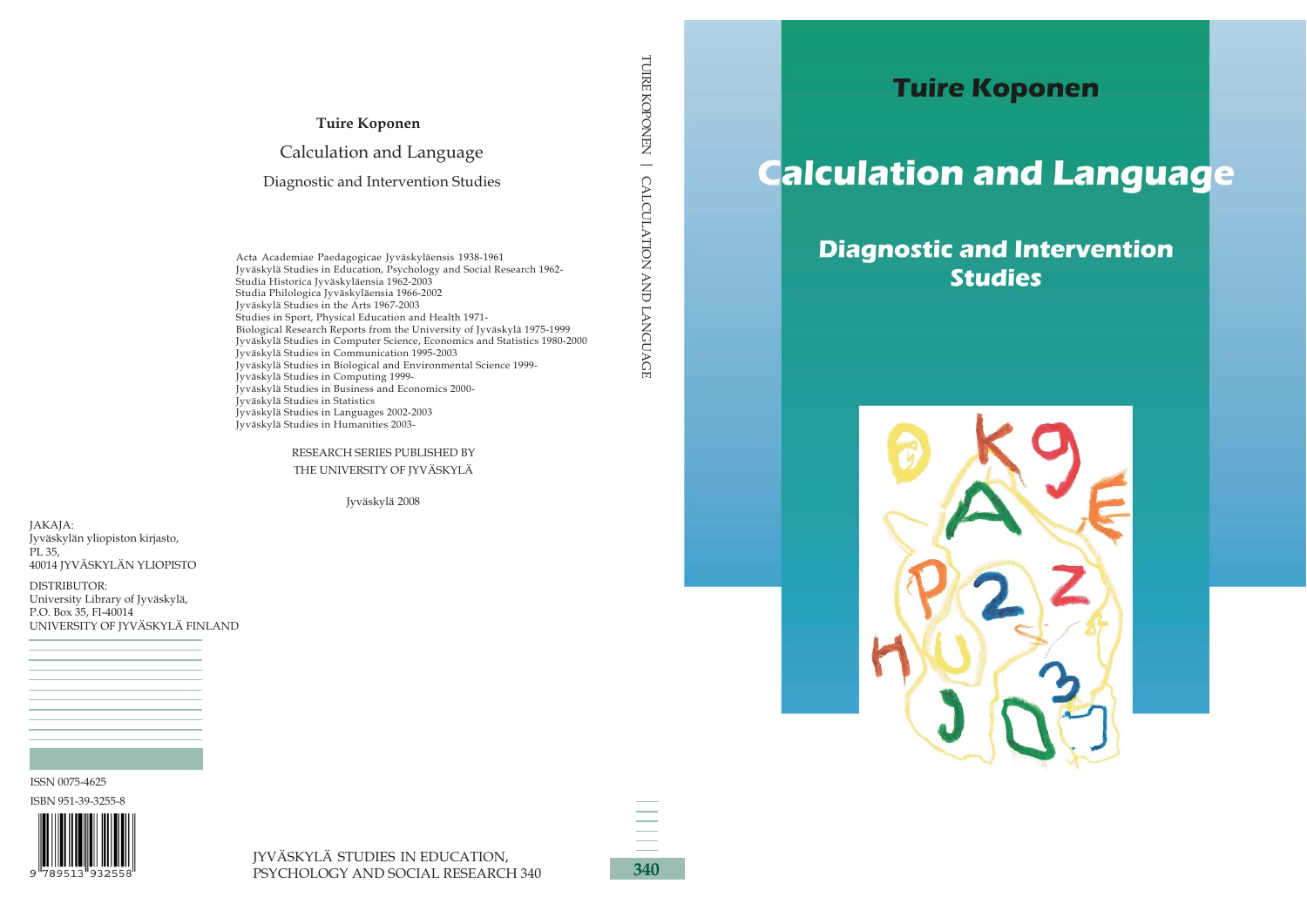JYVÄSKYLÄ STUDIES IN EDUCATION, PSYCHOLOGY AND SOCIAL RESEARCH 340

## Tuire Koponen

## Calculation and Language

Diagnostic and Intervention Studies

Esitetään Jyväskylän yliopiston yhteiskuntatieteellisen tiedekunnan suostumuksella julkisesti tarkastettavaksi yliopiston Musica rakennuksen salissa M103 kesäkuun 13. päivänä 2008 kello 12.

Academic dissertation to be publicly discussed, by permission of the Faculty of Social Sciences of the University of Jyväskylä, in the Building Musica, in Auditorium M103, on June 13, 2008 at 12 o'clock noon.

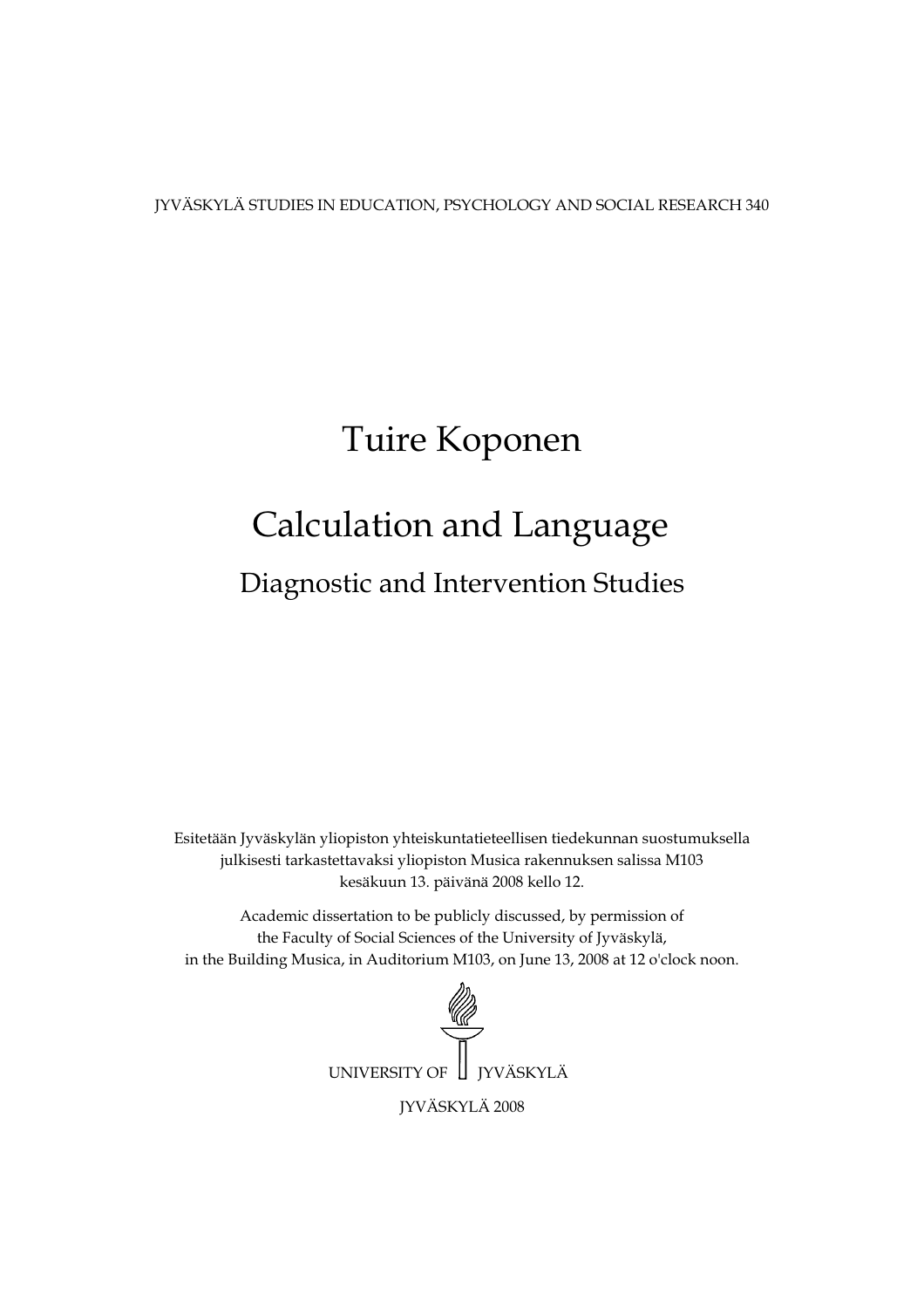## Calculation and Language Diagnostic and Intervention Studies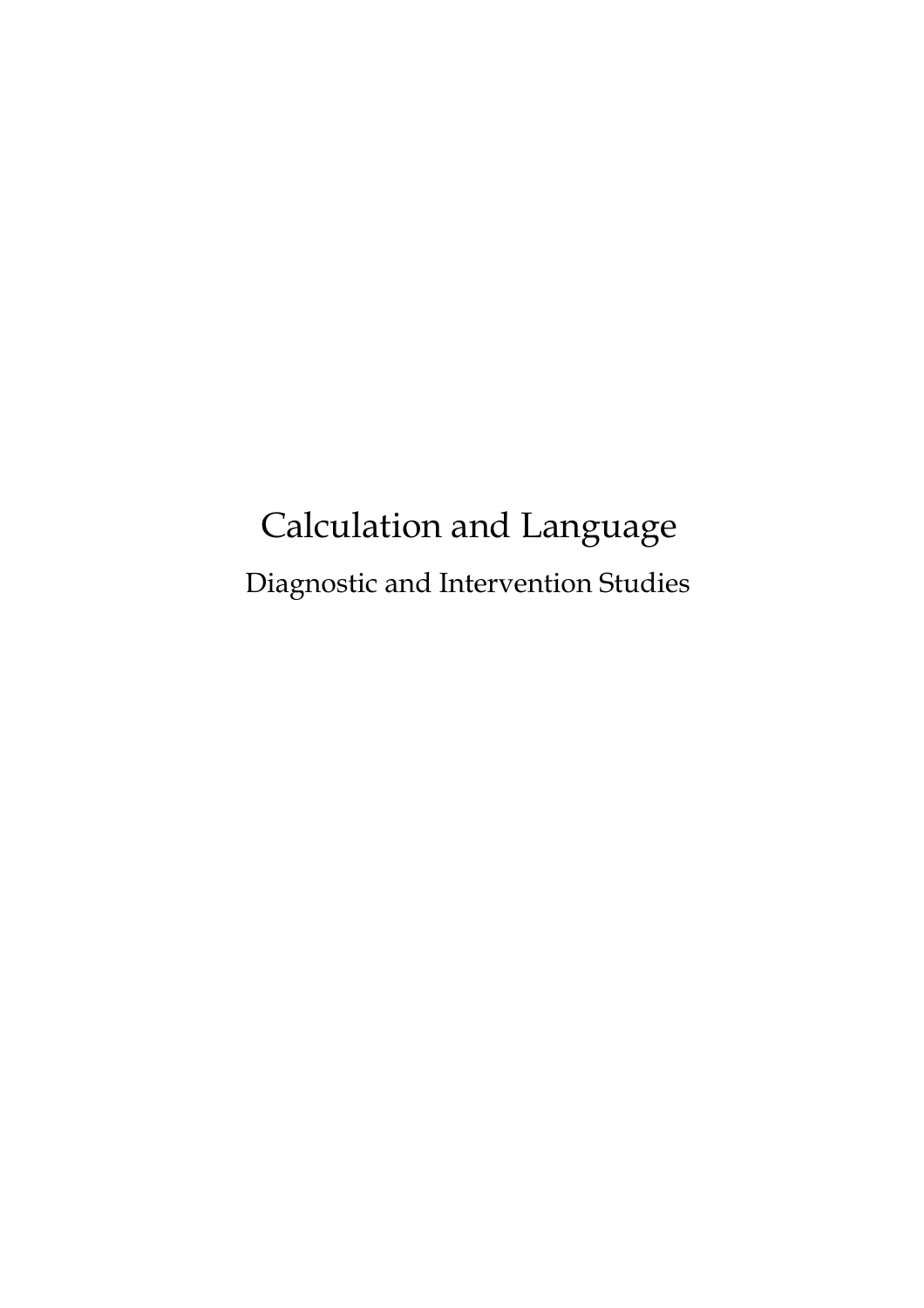JYVÄSKYLÄ STUDIES IN EDUCATION, PSYCHOLOGY AND SOCIAL RESEARCH 340

## Tuire Koponen

## Calculation and Language

Diagnostic and Intervention Studies



JYVÄSKYLÄ 2008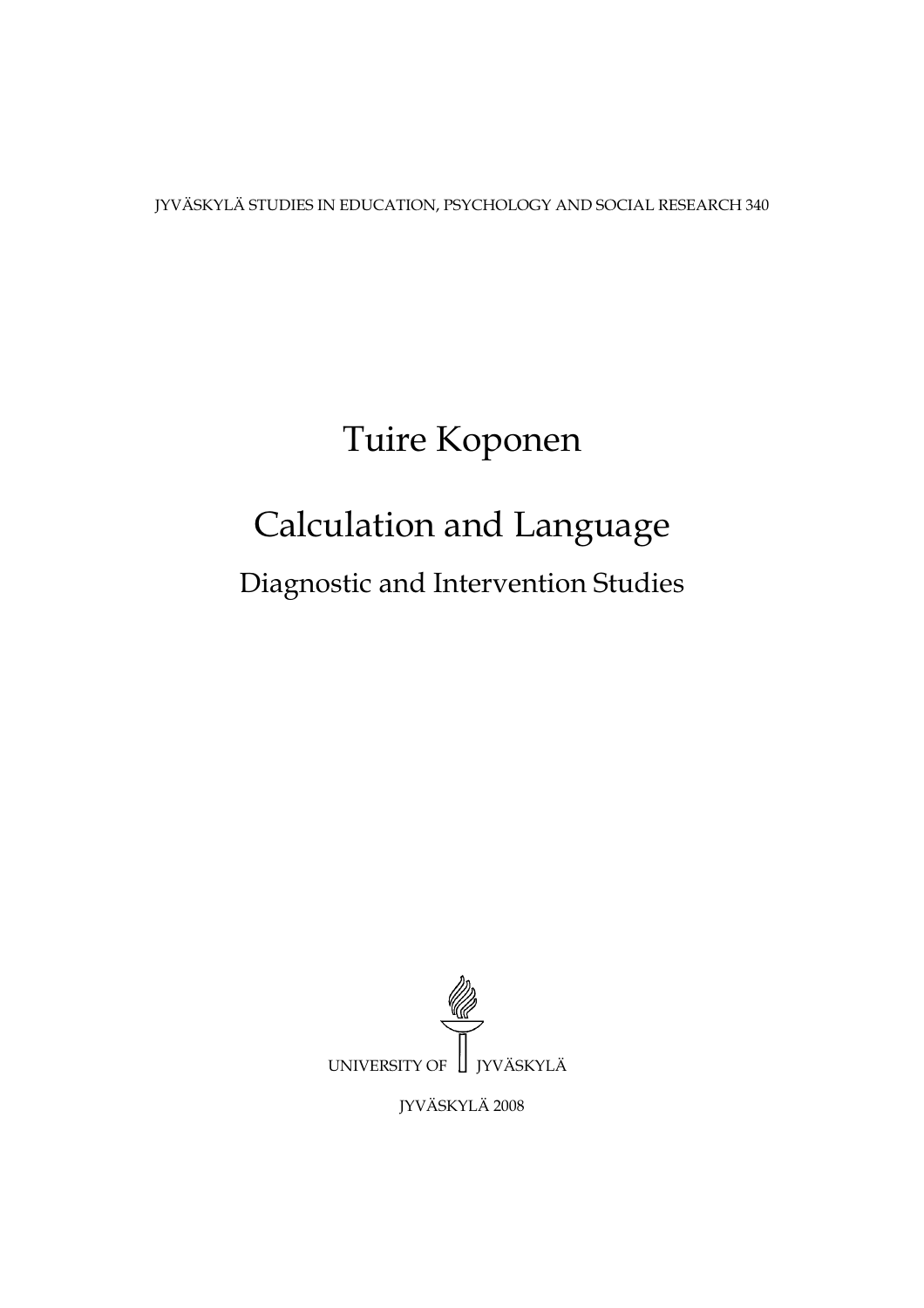Editors Tapani Korhonen Department of Psychology, University of Jyväskylä Irene Ylönen, Marja-Leena Tynkkynen Publishing Unit, University Library of Jyväskylä

Cover picture by Henri Koponen

URN:ISBN:9789513933005 ISBN 978-951-39-3300-5 (PDF)

ISBN 978-951-39-3255-8 (nid.) ISSN 0075-4625

Copyright © 2008, by University of Jyväskylä

Jyväskylä University Printing House, Jyväskylä 2008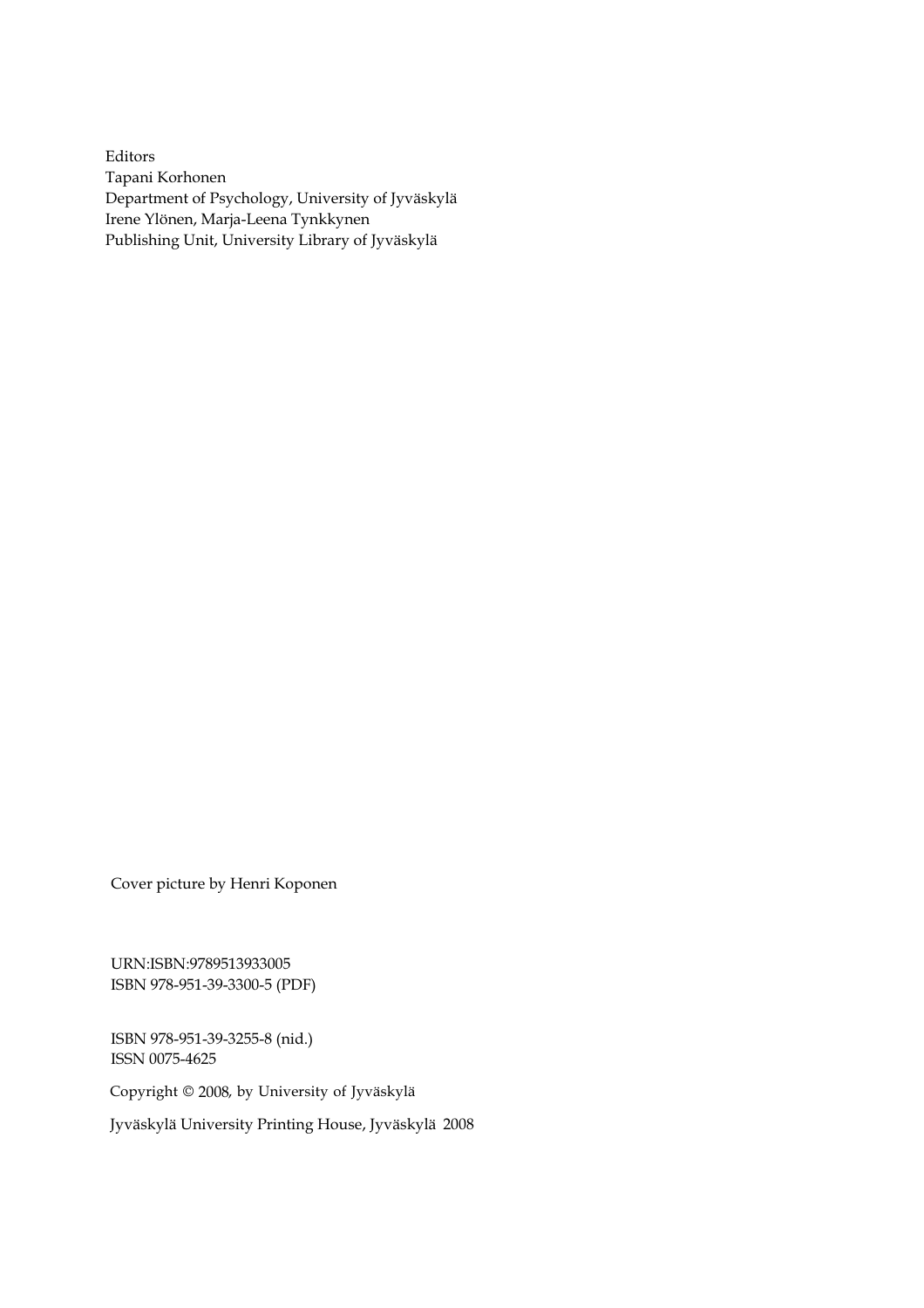## **ABSTRACT**

Koponen, Tuire Calculation and language: Diagnostic and intervention studies Jyväskylä: University of Jyväskylä, 49 p. (Jyväskylä Studies in Education, Psychology and Social Research, ISSN 0075-4625; 340) ISBN 978-951-39-3300-5 (PDF), 978-951-39-3255-8 (nid.) Yhteenveto: Laskutaito ja kieli: Diagnostinen ja kuntoutustutkimus Diss.

The present thesis concerned the impact of language abilities on children's acquisition of numerical skills, in particular single-digit calculation. To better understand the connection between language and numerical skills, three different approaches were used. First, SLI children's numerical skills were compared to those of their educational age-peers and language controls. In addition, the role of cognitive factors (language abilities and nonverbal reasoning) in explaining the variance in these children's numerical skills was examined. Second, a single-case intervention study was used to further examine whether retrieval difficulties in language (i.e. naming speed) are related to learning to retrieve arithmetical facts from long-term memory: Two SLI children with different abilities in naming speed received an arithmetical intervention and differences in their intervention outcomes were related to their different language profiles. Similarly, using a single case approach, it was investigated whether a child with severe naming speed difficulties but intact numerical comprehension would be able to learn arithmetical facts if he is taught to use his conceptual knowledge of numbers and arithmetical operations. Finally, in the fourth study calculation skills were investigated among an unselected sample of 4th graders in order to see whether the cognitive factors earlier found to be related to calculation skill in a clinical group of children with SLI would also be related to the normal development of fluent calculation skill and its co-variation with reading. The results suggest that children with language impairment seem to be in increased risk to having difficulties in several areas of numerical skills. Only one third of the children with SLI showed previously proposed a poor verbal and good non-verbal number skill profile. The results indicated that children with specific language impairment can not be treated as uniform group from the perspective of numerical skills, instead careful assessment is needed. However, most of children with SLI seem to have difficulties in achieving fluent calculation skill despite several years of practice. Moreover, it is suggested that there are at least two cognitive abilities which could work as early indicators of increasing risk for having calculation difficulties as well as have a relation to the development of calculation skill in general: ability to learn and recite verbal number word sequences as well as ability to fluently access long-term memory in order to retrieve verbal labels for visual stimuli (naming speed). Finally, it is suggested that explicit strategy training by integrating conceptual knowledge of numbers and arithmetical operations with declarative and procedural knowledge of arithmetic could be a fruitful intervention approach in order to improve slow and inaccurate calculation, especially when children are weak in the use of counting procedures and have difficulties in direct memory retrieval but show intact number comprehension.

Key words: calculation, language learning impairments, counting, naming speed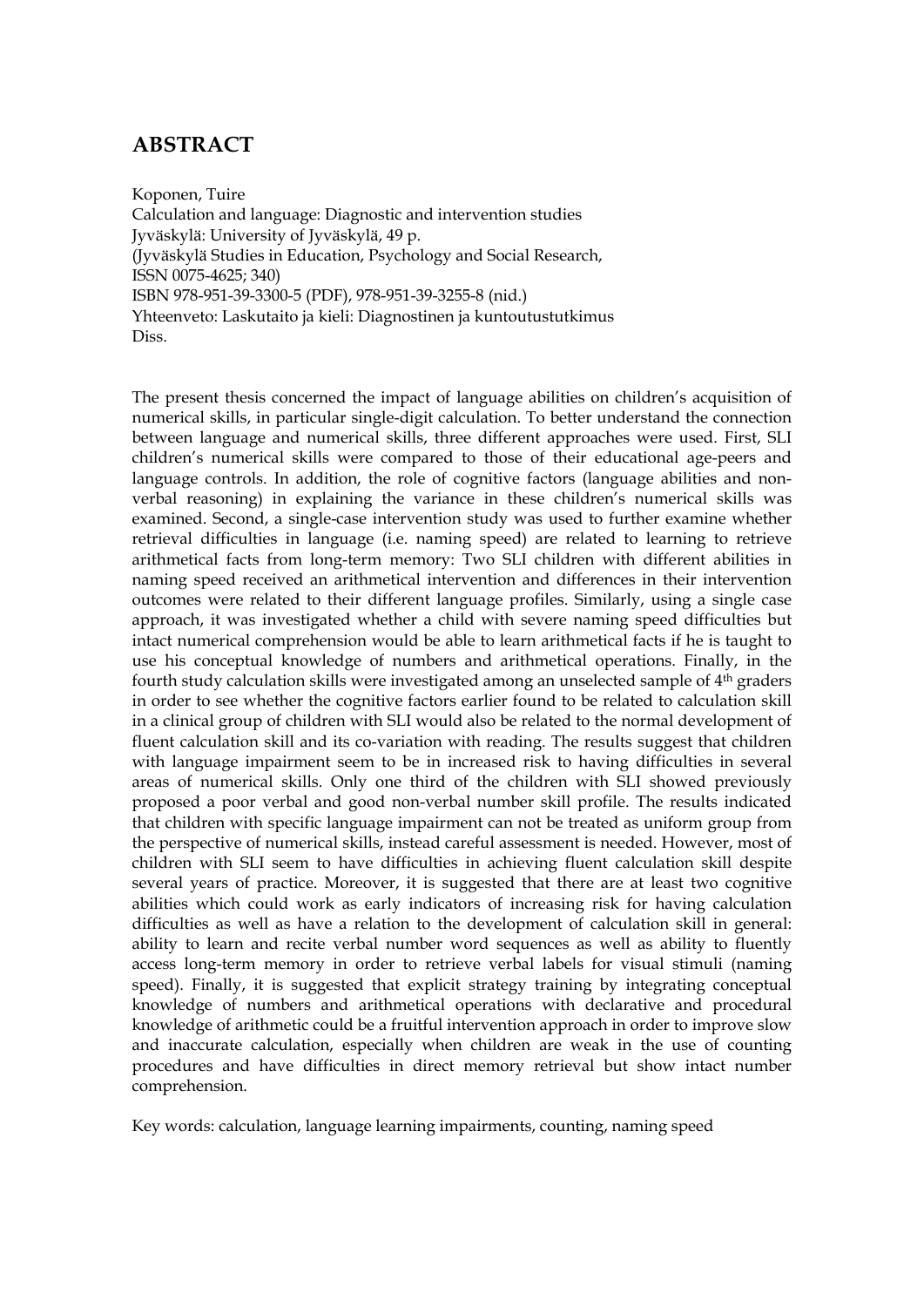| <b>Author's address</b> | Tuire Koponen<br>Niilo Mäki Institute<br>University of Jyväskylä<br>P.O. Box 35<br>FIN-40014 University of Jyväskylä<br><b>FINLAND</b> |  |  |  |  |
|-------------------------|----------------------------------------------------------------------------------------------------------------------------------------|--|--|--|--|
| Supervisor group        | Professor Timo Ahonen<br>Department of Psychology<br>University of Jyväskylä                                                           |  |  |  |  |
|                         | Docent Kaisa Aunola<br>Department of Psychology<br>University of Jyväskylä                                                             |  |  |  |  |
|                         | Docent Tuija Aro<br>Department of Psychology<br>University of Jyväskylä                                                                |  |  |  |  |
| <b>Reviewers</b>        | Doctor Chris Donlan<br>Department of Human Communication Science<br>University College London                                          |  |  |  |  |
|                         | Doctor Karin Linnanmäki<br>Department of Education<br>Abo Akademi University                                                           |  |  |  |  |
| Opponent                | Doctor Chris Donlan<br>Department of Human Communication Science<br>University College London                                          |  |  |  |  |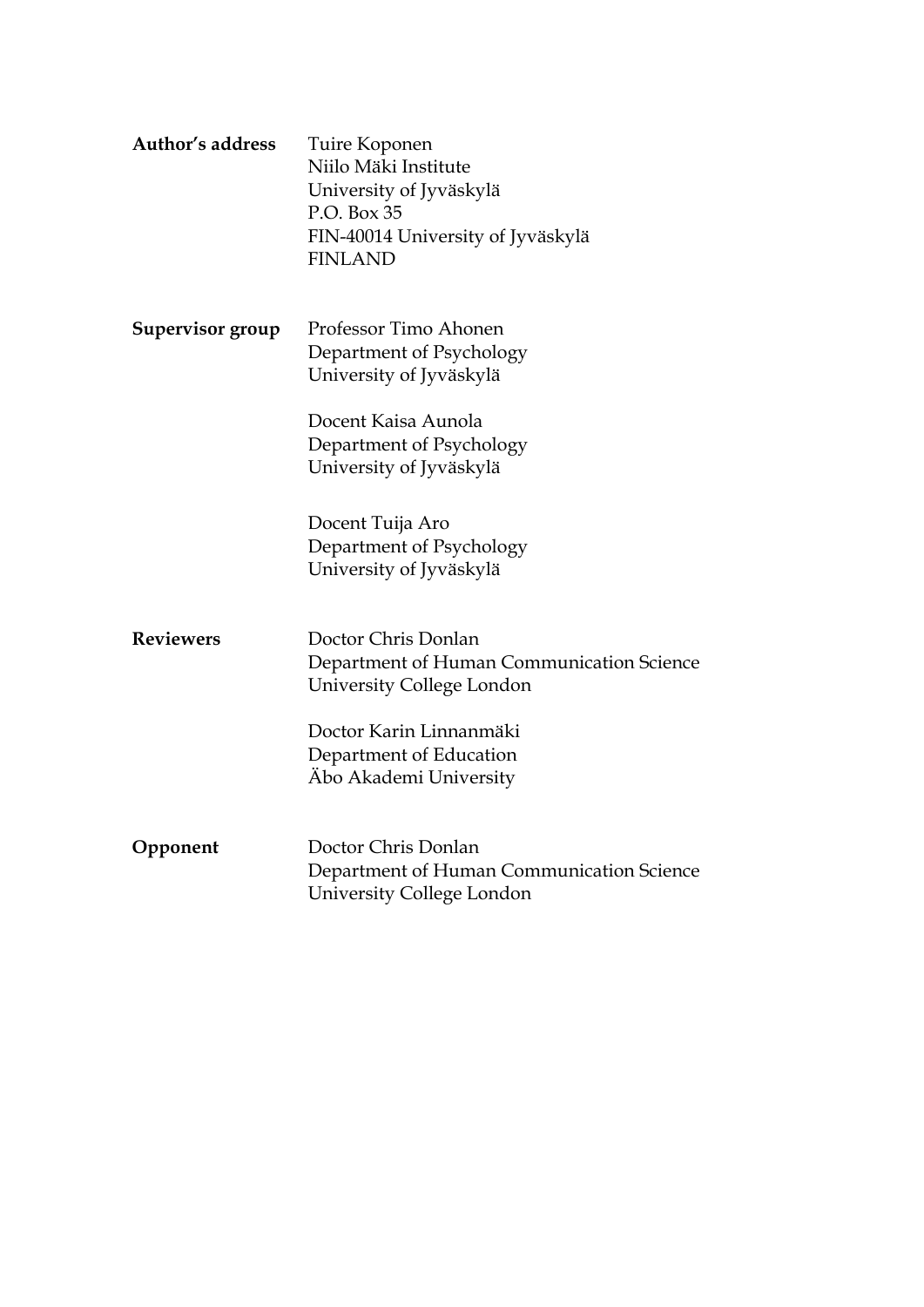## **ACKNOWLEDGEMENTS**

I would like to express my gratitude to my supervisors, Professor Timo Ahonen, Docent Kaisa Aunola and Docent Tuija Aro for their guidance and valuable comments.

I also want to thank the official reviewers, Dr Karin Linnanmäki and Dr Chris Donlan for their careful evaluation of the thesis, and the latter for accepting the role of my opponent.

I am grateful to the other co-authors of the individual papers. Riikka Mononen, Pekka Räsänen and Jari-Erik Nurmi offered their time, effort and expertise. I would also like to thank my friends and colleagues at the Niilo Mäki Institute for their encouragement.

A heartfelt thank to my parents, who always have had faith in their children and who have repeatedly encouraged us to realize our goals. I also would like to thank my sisters for being such a great support in all the joys and storms of life.

My loving thanks go to my husband, Jyrki Koponen. He has been a central pillar in my life and has made it possible for me to concentrate on my research work. Finally and most of all, I want to thank my two little boys – Henri and Eero – whose hugs, kisses and smiles have given me so much power to work on this thesis and at the same time they have kept in my mind what or who really are the most important things in my life.

I acknowledge the work of English lecturer Michael Freeman in revising the English language of the thesis and the original publications. This project has been financially supported by the Foundation for Haukkala Child Psychiatry Institute and the University of Jyväskylä.

Jyväskylä, April 2008 Tuire Koponen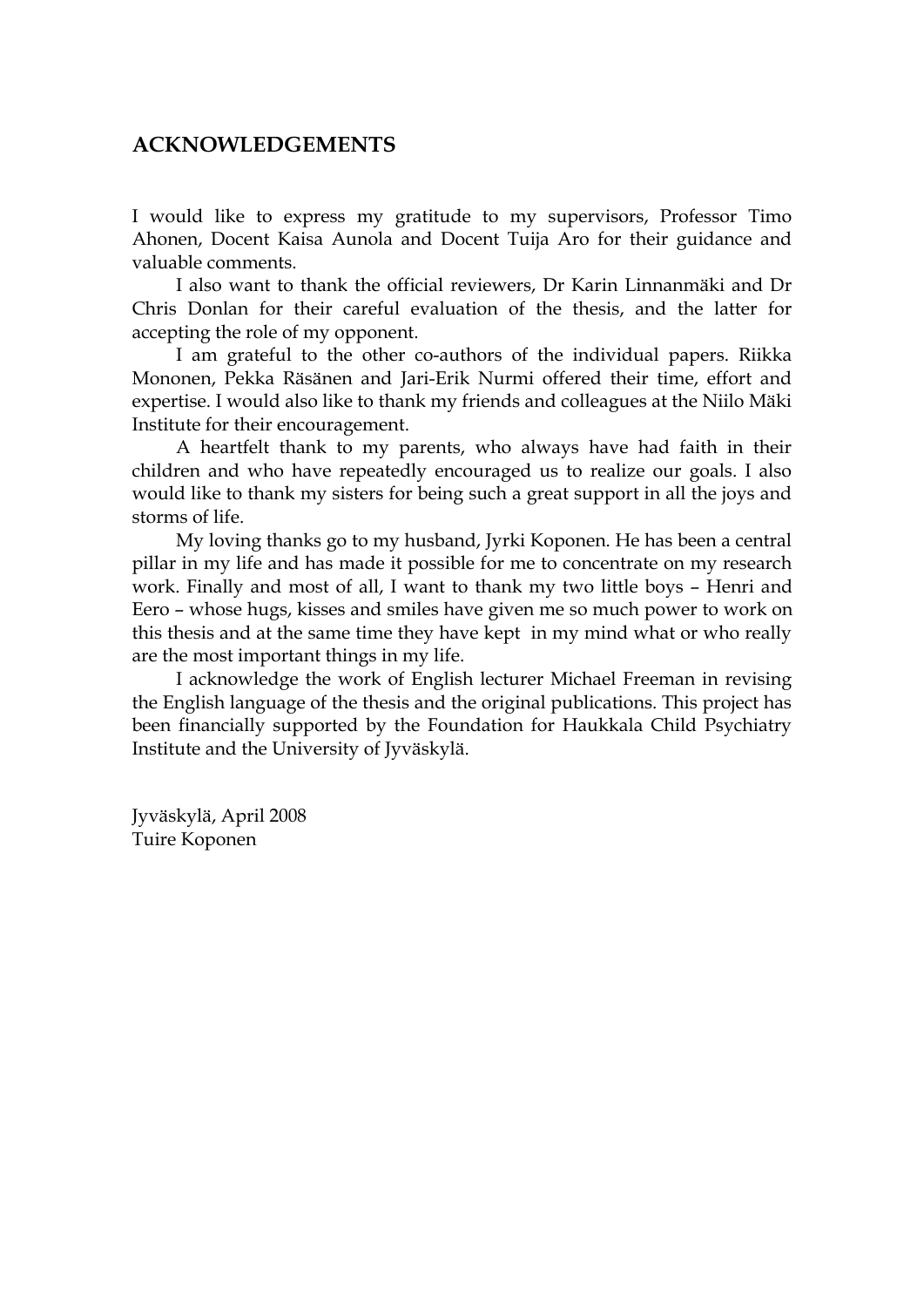## **CONTENTS**

## ABSTRACT LIST OF PUBLICATIONS

| $\mathbf{1}$   |     |                                                                  |  |  |  |  |  |  |
|----------------|-----|------------------------------------------------------------------|--|--|--|--|--|--|
|                | 1.1 | Current models of number processing and calculation11            |  |  |  |  |  |  |
|                |     | 1.1.1 Theoretical models of simple arithmetic calculation12      |  |  |  |  |  |  |
|                |     | 1.1.2 Calculation in general models of number processing14       |  |  |  |  |  |  |
|                | 1.2 |                                                                  |  |  |  |  |  |  |
|                |     |                                                                  |  |  |  |  |  |  |
|                |     | 1.2.2 Calculation interventions in children with SLI 19          |  |  |  |  |  |  |
|                | 1.3 |                                                                  |  |  |  |  |  |  |
| $\overline{2}$ |     |                                                                  |  |  |  |  |  |  |
|                | 2.1 |                                                                  |  |  |  |  |  |  |
|                | 2.2 |                                                                  |  |  |  |  |  |  |
|                |     |                                                                  |  |  |  |  |  |  |
|                |     |                                                                  |  |  |  |  |  |  |
|                |     |                                                                  |  |  |  |  |  |  |
|                |     |                                                                  |  |  |  |  |  |  |
| 3              |     |                                                                  |  |  |  |  |  |  |
|                | 3.1 |                                                                  |  |  |  |  |  |  |
|                |     |                                                                  |  |  |  |  |  |  |
|                |     | 3.1.2 Calculation skill and specific language processes 32       |  |  |  |  |  |  |
|                |     | 3.1.3 Conceptual knowledge-based training in                     |  |  |  |  |  |  |
|                |     |                                                                  |  |  |  |  |  |  |
|                |     | 3.1.4 Predictors of covariance between calculation and reading34 |  |  |  |  |  |  |
|                | 3.2 |                                                                  |  |  |  |  |  |  |
|                |     |                                                                  |  |  |  |  |  |  |
|                |     |                                                                  |  |  |  |  |  |  |
|                |     | 3.2.3 Counting ability, naming speed and models of calculation37 |  |  |  |  |  |  |
|                | 3.3 |                                                                  |  |  |  |  |  |  |
|                | 3.4 |                                                                  |  |  |  |  |  |  |
|                |     |                                                                  |  |  |  |  |  |  |
|                |     |                                                                  |  |  |  |  |  |  |
|                |     |                                                                  |  |  |  |  |  |  |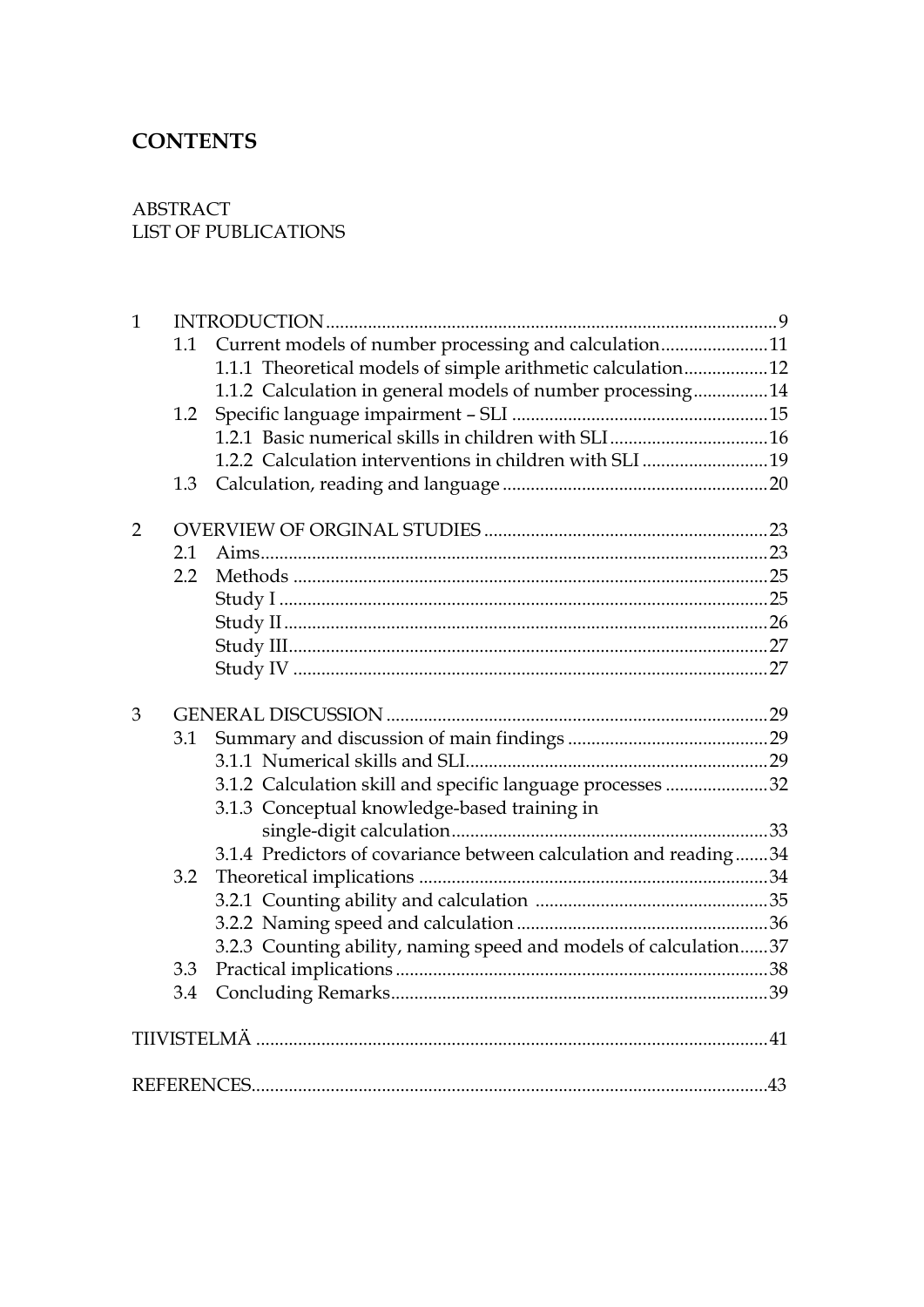## **LIST OF PUBLICATIONS**

- I Koponen, T., Mononen, R., Räsänen, P., & Ahonen, T. (2006). Basic Numeracy in Children with Specific Language Impairment: Heterogeneity and Connections to Language. *Journal of Speech, Language, and Hearing Research, 46*, 1–16.
- II Koponen, T., Aro, T., Räsänen, P., & Ahonen, T. (2007). Language-based retrieval difficulties in arithmetic: A single case intervention study comparing two children with SLI. *Educational and Child Psychology, 24*, 98– 107.
- III Koponen, T., Aro, T., & Ahonen, T. (submitted). Conceptual knowledgebased strategy training in single-digit calculation: A single case intervention study.
- IV Koponen, T., Aunola., K., Ahonen, T., & Nurmi., J-E. (2007). Cognitive predictors of single-digit and procedural calculation and their covariation with reading skill. *Journal of Experimental Child Psychology, 97,* 220–241.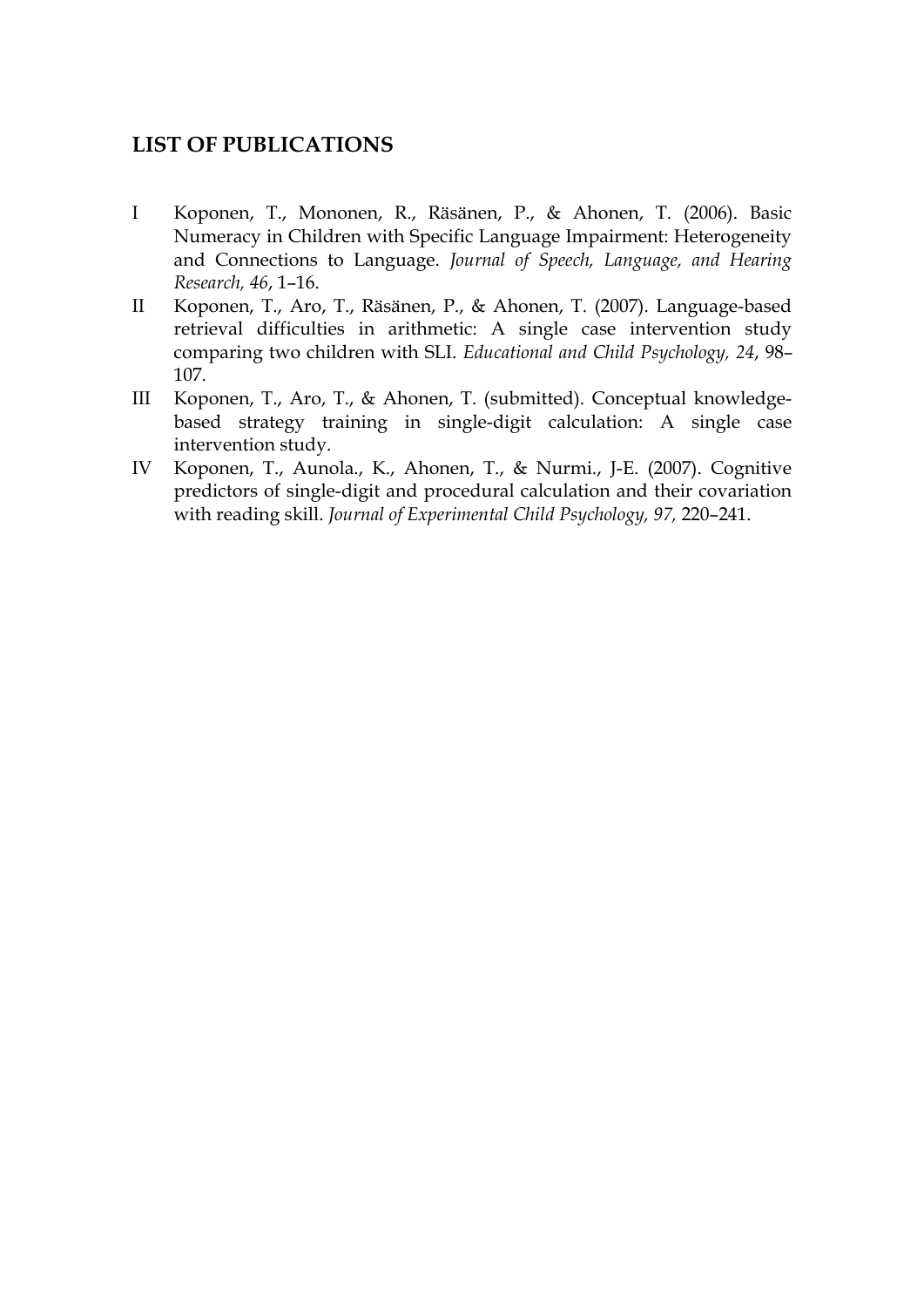## **1 INTRODUCTION**

Achieving a fluent calculation skill during the first three years at school is an important cornerstone for later mathematics. It is important to help the children to achieve fluent calculation skill so that they can manage everyday tasks as well as learn and solve more complicated mathematical problems. Direct memory retrieval has been shown to need fewer working memory resources than other non-retrieval strategies, and thus frequent and efficient use of the fact retrieval strategy might reduce the requirements of the arithmetic task and leave more working resources free for other uses (Imbo & Vandierendonck, 2007). This spare capacity is needed, for example, in monitoring and solving more complex mathematical tasks. Thus, children with fluent single-digit calculation skill are in better position to acquire general computational skills than children with poor calculation fluency.

Although the amount of research and interest in calculation and mathematics has grown during the last few decades, the factors underlying the acquisition of fluent calculation skill remain unclear and the importance of achieving fluent calculation skill continues to be underestimated. These are obstacles to the early identification and provision of educational support for children with calculation difficulties. Too often children are already in the 4th or 5th grade or even at high-school before it becomes evident that they have difficulties in mastering basic arithmetical facts, such as 5+4 or 4x8. By that time they have experienced a lot of failures when trying to solve more complicated mathematical problems.

Fluent calculation skill is one of the basic numerical skills which children with language impairment have difficulty acquiring (Fazio, 1996, 1999). Similarly, language-based reading difficulties have been found to co-occur with arithmetical difficulties (e.g., Ackerman & Dykman, 1995; Räsänen & Ahonen, 1995). These findings raise the question, whether calculation and reading skills share underlying cognitive processes that are language-based. However, the connections between fluent calculation skill and language or calculation and reading are not known and some researchers have proposed that numerical bases rather than other cognitive domains are central in arithmetical fact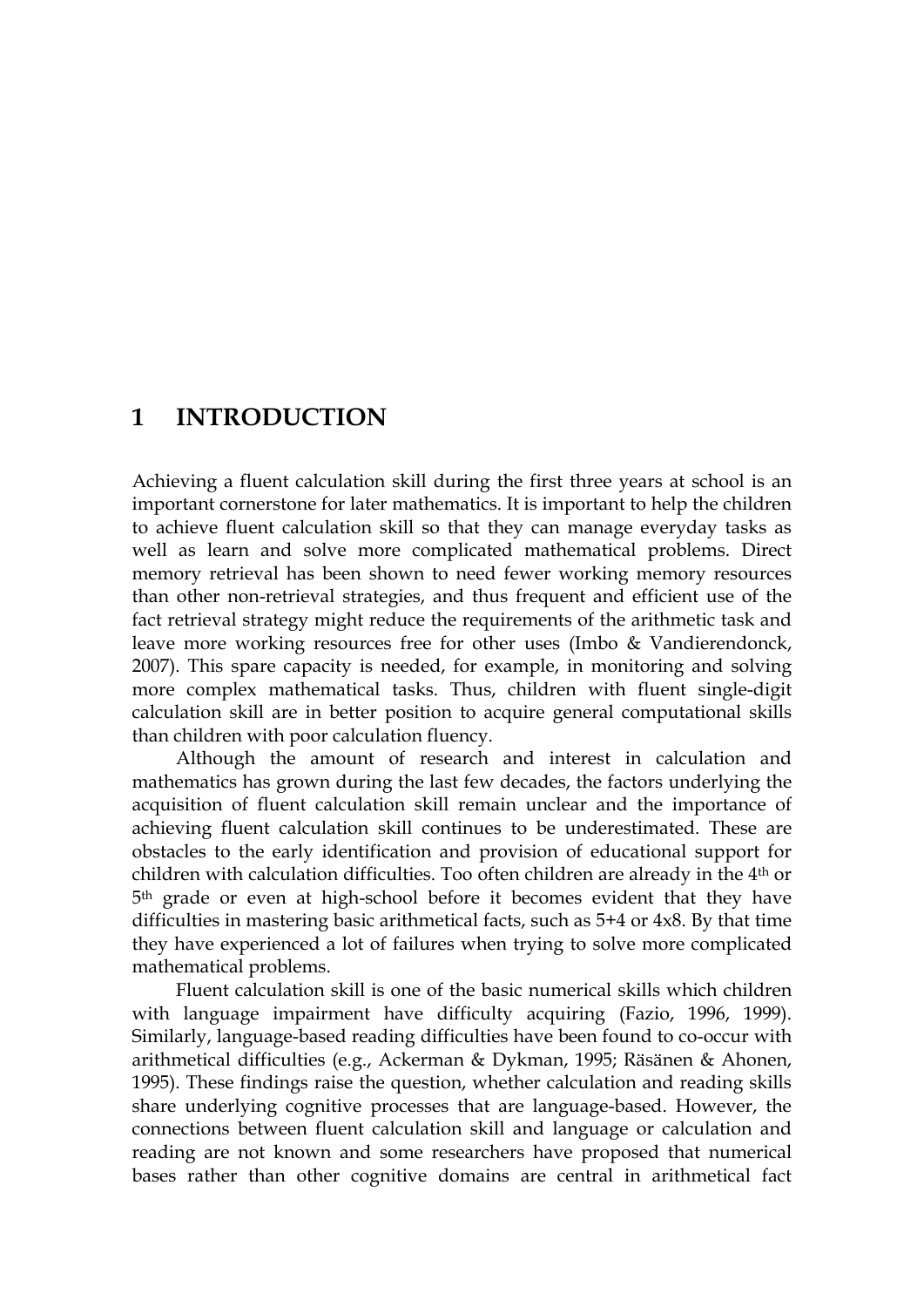retrieval deficit (Butterworth, 1999; Jordan, Hanich & Kaplan, 2003a, 2003b; Landerl, Bevan, & Butterworth, 2004). However, although not all children with language impairment or reading difficulties show difficulties in calculation, the rates of co-occurrence (e.g., Badian, 1999; Räsänen & Ahonen, 1995) are too high to be a coincidence. In other words, the possibility of language-based difficulty should also be taken account when examining the cognitive predictors of calculation skill. Thus, theoretically it is interesting to examine further the question whether single-digit calculation is dependent or independent of language abilities. Moreover, for practical reasons, it is important to acquire more knowledge of the relationship between language and calculation in order to identify as early as possible those children who are at risk for calculation difficulties as well as to develop ways of providing them with educational support. Children with specific language impairment have been shown to significantly lag behind their age peers in several number skills, including calculation (Arvedson, 2002; Fazio,1994, 1996, 1999; Tieche Christinat, Conne & Gaillard, 1995), and thus they provide a promising starting point for studies of this kind.

However, there are also indications that, in some numerical tasks, such as number comparison or conceptual knowledge of counting, children with SLI may perform as well as their age peers (Arvedson, 2002; Donlan, 1993; Donlan & Gourlay, 1999; Fazio 1994). This suggest that at least for some basic numerical skills it might be possible to distinguish between verbal and non-verbal number skills (Donlan, 1993; Donlan & Gorlay, 1999). Such a distinction, in turn, could work as a frame to show what specific areas in mathematics need especially to be taken into account when working with children with SLI. However, because previous studies have utilized small sample sizes, and investigated differing age groups, more studies are required to confirm the results. An interesting questions is how well these findings on verbal and non-verbal numerical skills apply to older children who, on the one hand, need to comprehend larger than 2-digit numbers with more complex syntax and, on the other, have had the opportunity to practice counting and simple arithmetic for a longer time.

Previous studies have also found that, even in calculation and approximate magnitude comparison tasks, there are large variations among children with SLI (e.g., Donlan & Gourlay, 1999). Thus, analyses of these within-group differences could help to obtain a better understanding of the relationships between language and calculation. One possible approach is to examine whether some of the children with SLI who have reached a certain level of performance in their numerical skills (e.g., fluent calculation skill and comprehension of multi-digit numbers) differ in their linguistic skills or nonverbal reasoning from those who have not reached the same level despite several years of practice.

Moreover, theoretically based intervention research with carefully diagnosed cases of SLI could provide of value information in developing ways to support the development of calculation skill in children whom normal teaching instructions with textbook-based practice is not enough to provide them with adequate calculation skills. In addition, the results from intervention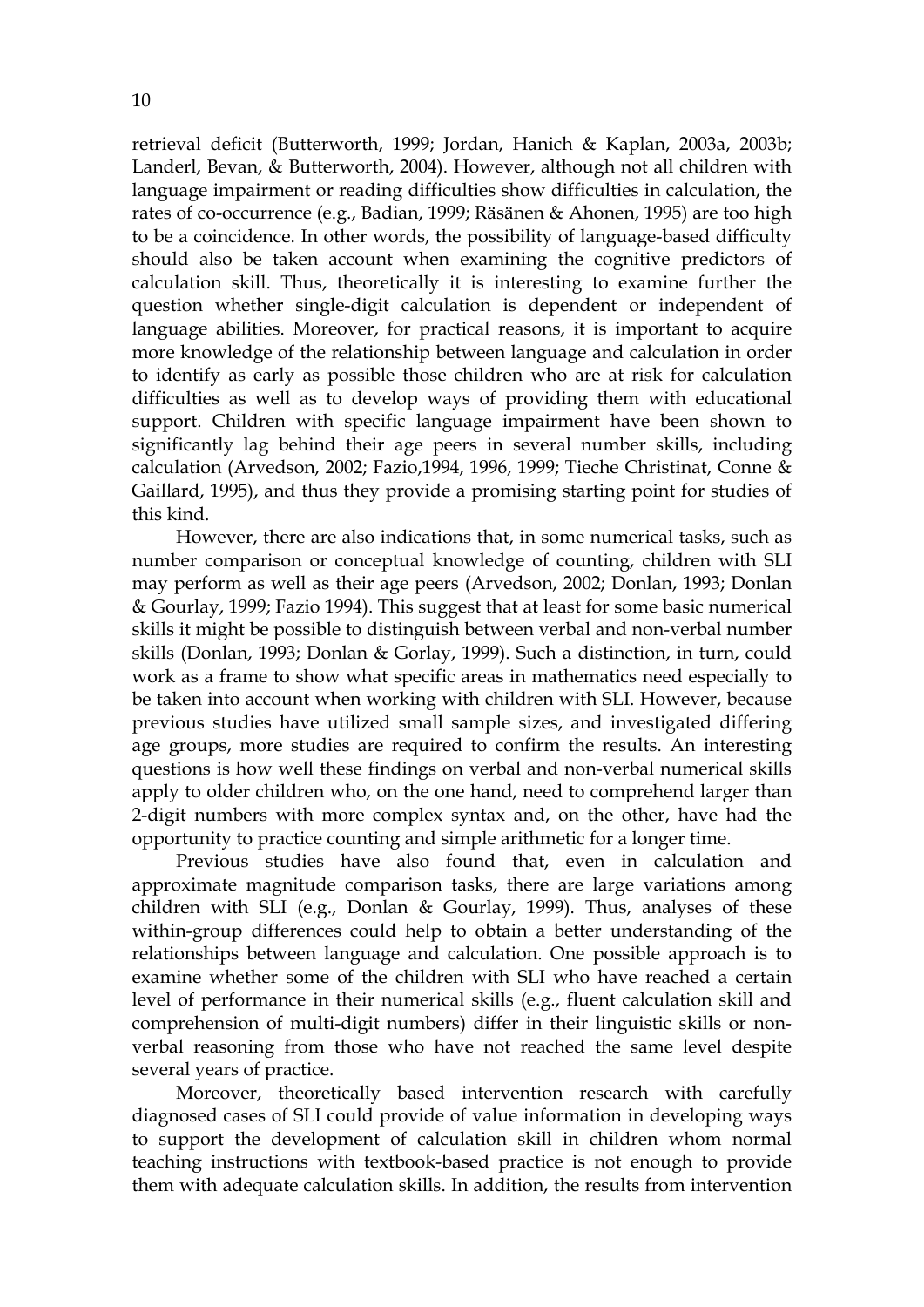studies can confirm theories by providing more detailed information on the hypothesised relationship between two abilities, such as the influence of a certain linguistic ability on single digit calculation. This is possible if the participants are carefully matched and provided with focused training, and an adequate pre and post assessment design is used.

Finally, studies with unselected samples are necessary to examine whether the results of the relationship between language and calculation found in clinical samples also apply to larger groups of children. In other words, are the cognitive factors found to be related to calculation difficulties the same as those associated with the general development of calculation skill? Previous studies of reading and calculation have mainly used combined measures of each skill, such as single-digit calculation, procedural calculation and applied problems in mathematics (Geary, Hamson, & Hoard, 2000; Hanich. Jordan, Kaplan, & Dick, 2001; Hecht, Torgesen, Wagner, & Rashotte, 2000; Jordan et al., 2003a), on the one hand, and word-reading accuracy and reading comprehension in reading (Hanich et al., 2001; Hecht et al., 2000; Jordan et al., 2003a,b), on the other. Because the outcome variables in most of the previous studies have consisted of several subcomponents (Geary et al., 2000; Hanich et al., 2001; Hecht et al., 2000; Jordan et al., 2003a,b), it is difficult to interpret what the comorbidity or covariation found in these studies actually implies, as well as what role the variables underlying them play. Moreover, none of the existing studies have included a reading fluency measure as outcome variable, despite the facts that, reading fluency has been found to be a more critical aspect of reading than accuracy in languages with regular orthographies (e.g., Aro & Wimmer, 2003).

The present thesis concerned the impact of language abilities on the acquisition of numerical skills, in particular single-digit calculation. To better understand the connection between language and calculation, three approaches were used: numerical skills in children with SLI were compared with those of language and educational age-peers, two single-case intervention studies were applied in children with SLI, and hypotheses regarding the relationship between language and calculation were tested in an unselected sample of 4<sup>th</sup> graders.

## **1.1 Current models of number processing and calculation**

Learning to calculate develops gradually. First, when learning to solve simple arithmetic problems children use calculation strategies based on counting, such as finger counting or verbal counting (Ostad, 1999; Siegler & Shrager, 1984; Siegler, 1987). Initially, in addition tasks children count both numbers presented - counting-all procedure (Fuson, 1982; Geary et al., 2000). Later, children shift to counting on from the cardinal value of the first (counting-on first/max) or larger number (counting-on min) presented, which is a more efficient strategy (Geary et al., 2000). Similarly, in subtraction the most frequently used countingbased strategies among elementary school children are counting-all, counting-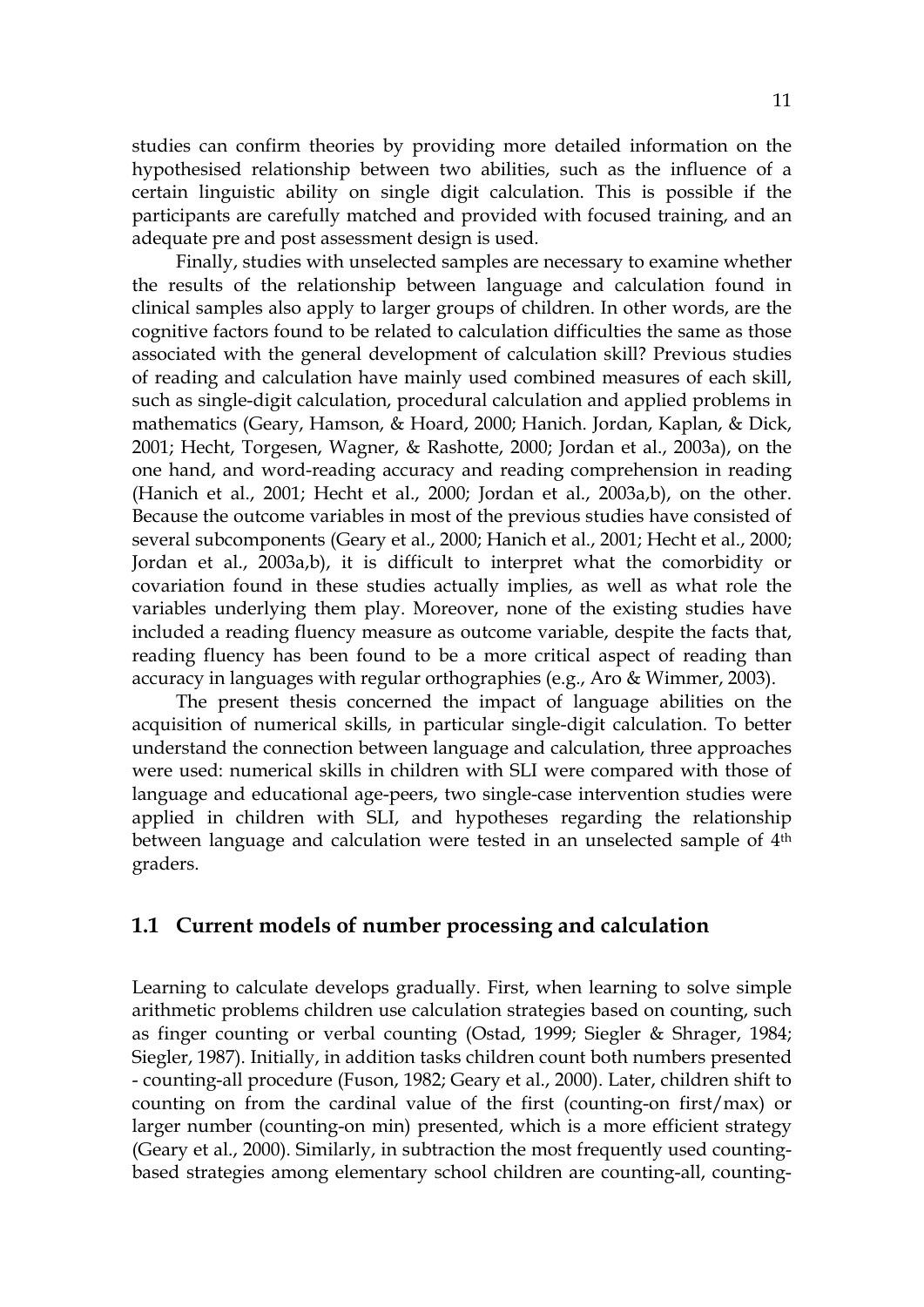down (e.g., 5-2, "four, three") and counting-up (e.g., 5-2, "three, four five") (Ostad, 1999). The frequent successful use of counting strategies is assumed to increase memory representations of arithmetical facts and lead to a strategy of retrieving arithmetical facts from long-term memory (Barrouillet & Fayol, 1998; Siegler & Shrager, 1984). In age-appropriate development of arithmetical skill children usually start using fact retrieval as the main strategy by the age of 9 years (Ashcraft & Fierman, 1982; Brauwer, Verguts, & Fias, 2006; Lemair & Siegler, 1995). However, as found in the study by LeFevre (LeFevre, Sadesky, & Bisanz, 1996), even adults use back-up strategies, such as decomposition into simpler memorized facts or counting. There are also differences between operations. There is a consensus that solving multiplication facts relies to a large extent on memory retrieval (e.g., Brauwer, et al., 2006; Dehaene, Piazza, Pinel, & Cohen, 2003; Roussel, Fayol, & Barrouillet, 2002) whereas in subtraction, the use of reconstructive, strategy-based processing is more common than in either addition or multiplication (Seyler, Kirk, & Ashcraft, 2003; Campbell & Xue, 2001; Ostad, 1999). For example, in the study by Ostad (1999) no more than 40 per cent of the back-up strategies in subtraction were replaced by retrieval strategies among typically developing children from grades 1 to 7, whereas Imbo and Vandierendonck (2005) found that second graders reported the use of retrieval strategy in 60% and fourth graders in 81% of all multiplication trials. Addition, in turn, can be seen as a combination of these two operations in that in small additions (sums below 10) fact retrieval is the most frequently used strategy (e.g., Dehaene et al., 2003; LeFevre et al., 1996) whereas, even among adults, the use of back-up strategies is common in large addition problems (sums larger than 10) (Lefevre et al., 1996).

The existing theoretical models of simple arithmetic calculation (Ashcraft, 1987, 1992; Campbell & Graham, 1985; Siegler & Shrager, 1984) and general models of basic number processing including calculation (Campbell & Clark, 1988; Dehaene, 1992; McCloskey, Caramazza, & Basili, 1985) have mainly been built on findings from normal adults or from adults who have lost certain numerical skills after brain injury and in the case of calculation they mainly focused on modeling fact retrieval. The exception is Siegler's distribution of associations model, which not focuses only on fact retrieval but also accounts for the diversity of children's strategies in addition (Siegler & Shrager, 1984; Siegler & Jenkins, 1989), subtraction (Siegler, 1987) and multiplication (Siegler, 1988).

#### **1.1.1 Theoretical models of simple arithmetic calculation**

Models of simple arithmetic calculation (Ashcraft, 1987, 1992; Campbell & Graham, 1985; Siegler & Shrager, 1984) share several basic assumptions and at the same time differ in emphasis and focus (for a review see Ashcraft, 1992). According to Ashcraft, basic addition and multiplication facts are represented in the memory in an organized network of information accessed and retrieved from the network via a process of spreading activation. The strength with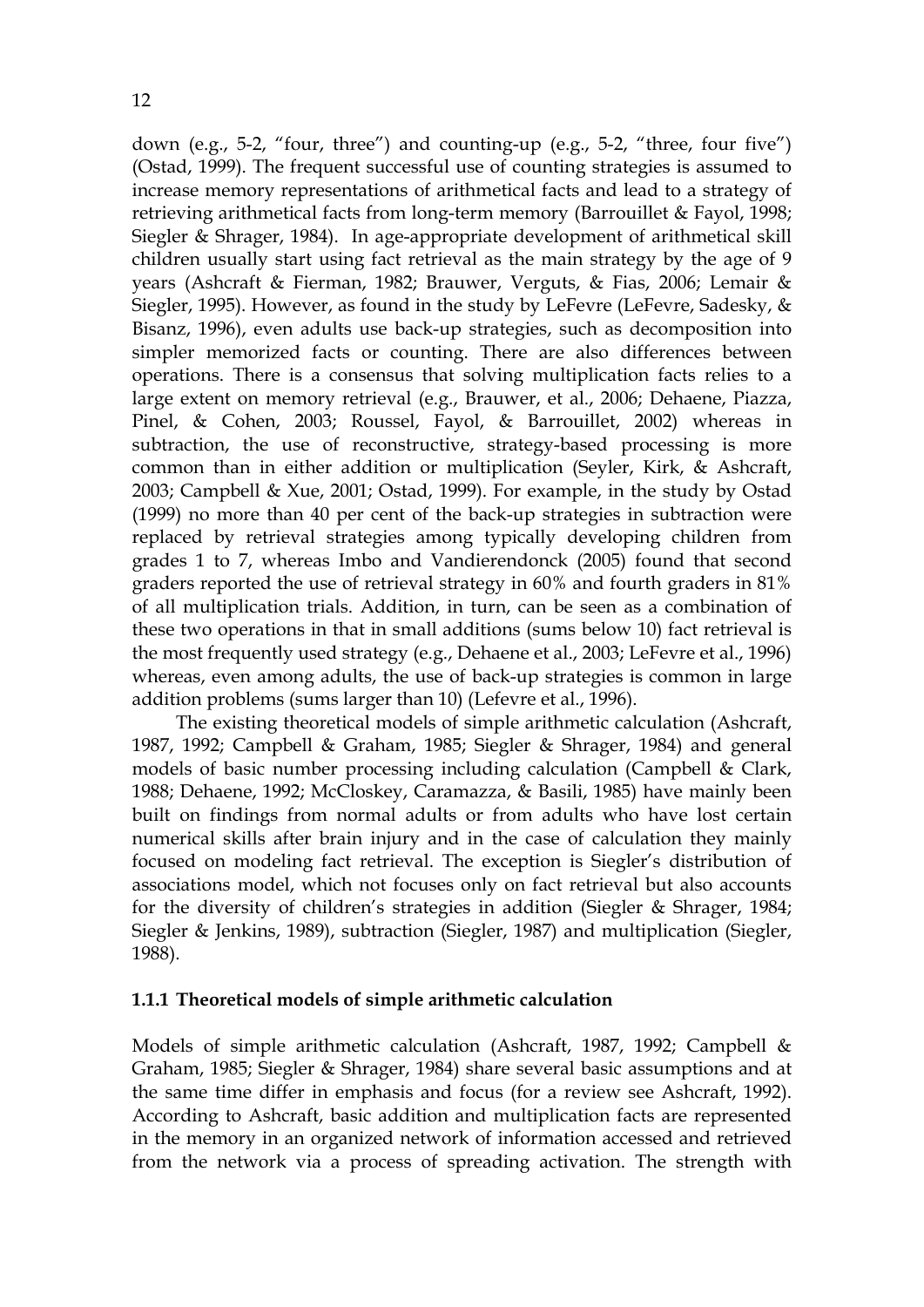which nodes were stored and interconnected is assumed to be a function of frequency of occurrence and practice.

Campbell (1987; Campbell & Craham, 1985) focused on interference as a critical part of the retrieval process. According to Campbell individual multiplication problems activate a network substructure of candidate responses. The level of activation of false candidates affects both the probability of an error and the speed of a correct response. In error priming, response by a prior retrieval promotes errors and slows the correct reaction time of subsequent problems that have a relatively high probability of generating that product as an error. According to this interference model the problem-size effect is also due substantially to a process of associative interference (Campbell, 1987). Small problems (sums smaller than 10) are practised more frequently and thus the strength of the association is greater and less susceptible to interference. Moreover, small problems are learned earlier than larger ones, as they have fewer candidate responses to cause interference.

Siegler's distribution of associations model (Siegler & Shrager, 1984), in turns, emphases the importance of a varied learning history of different problems and answers. Siegler proposes that children associate whatever answer they state with whether it is correct or incorrect, and, thus, erroneous solutions also have an effect on memory representations. When children practice simple arithmetic and solve problem correctly, their representations become more "peaked" in that the association between problem and correct answer becomes stronger than that between problem and incorrect answers. In contrast, frequent errors leads to a flat distribution in which associative strength is dispersed among several answers. The probability of retrieving any correct answer to a problem is proportional to associative strength of that answer relative to the total associative strengths of all answers to the problem. Relative to flat distributions, peaked distribution will elicit a higher percentage of the use of fact retrieval. Once retrieved, an answer is stated if its associative strength exceeds a response threshold (confidence criterion). If not, child can again retrieve an answer, or if an allocated number of searches has been exceeded, the child generates an answer by using a back-up strategy.

According to Siegler, three factors seem to influence the peakedness of the each problem representation: difficulty in correctly executing back-up strategies, exposure to each problem and knowledge of related numerical operations. For example, counting-based back-up strategies operate less accurately when solving large than small problems, and thus the distributions of the associations for large problems are less peaked than for small problems.

To overcome some of the limitations identified in his original model (the assumption of fact retrieval as the default strategy, lack of generalization to other problems, lack of explanation as to how children choose between alternative back-up strategies, and absence of knowledge of item difficulty and usefulness of different strategies), Siegler developed a new Adaptive Strategy Choice Model (ASCM) (Siegler & Shipley, 1995). This model extends the previous one by generalizing to choosing among alternative strategies as well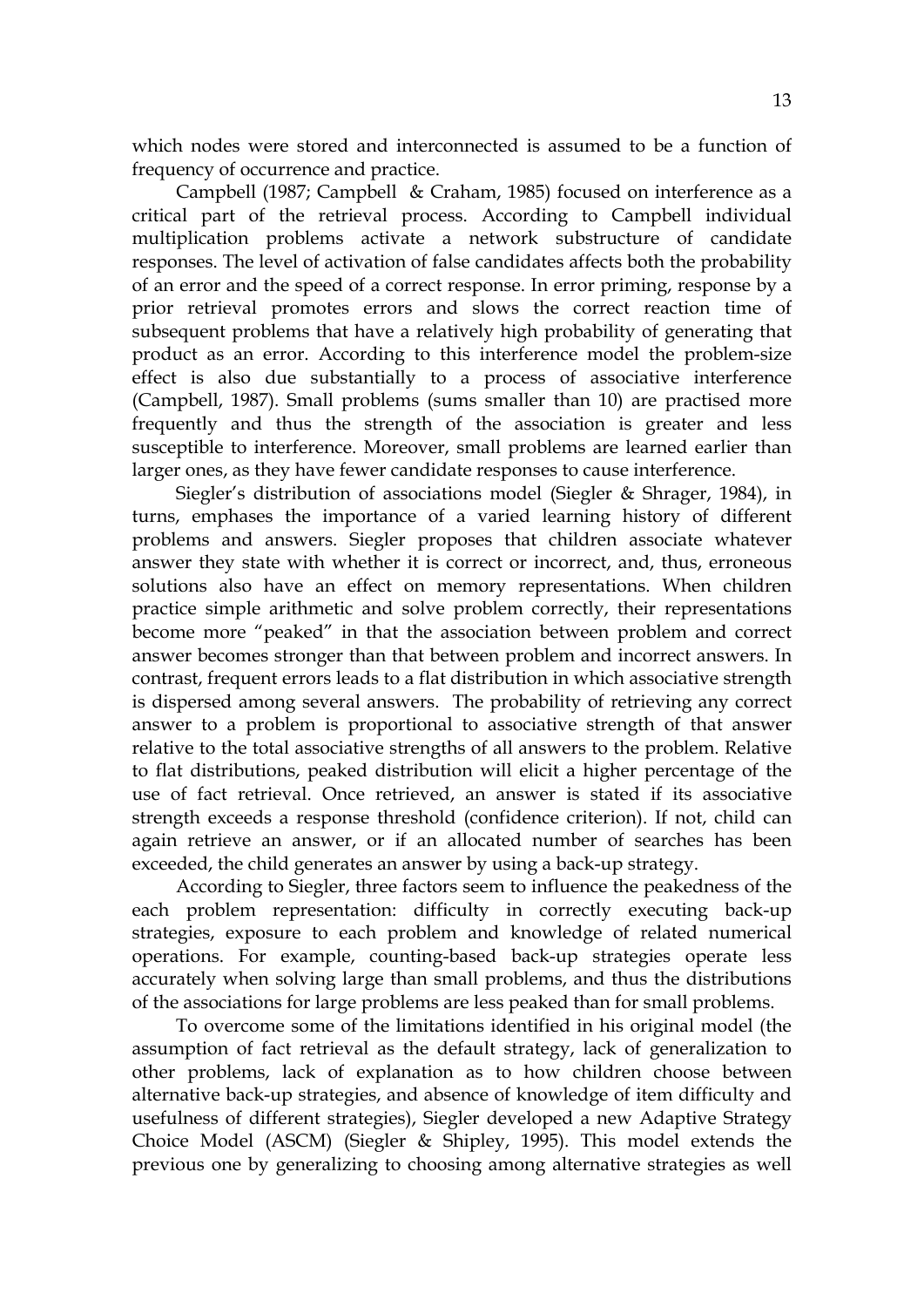as answers. The ASCM model provides specific predictions about four dimensions of strategic change each of which can yield overall improvements in calculation speed and accuracy: which strategy is used, when each strategy is used, how each strategy is executed and how the strategy is chosen. Improvement in calculation skills can be observed and measured as increased accuracy and speed. Such increases may be due to the more frequent use of the retrieval strategy or more frequent use of the counting-on min instead of counting-on max strategy. Moreover, the increases can be due to more a adequate and faster strategy choice as well as more efficient retrieval process or more efficient execution of a back-up strategy.

Siegler's models can also be used as a frame when examining and describing inadequate development of calculation skill. It has been suggested that the development of calculation in children with mathematical difficulties is different from that observed in normal achievers (Ostad, 1999; but see Torbeyns, Verschaffel, & Ghesquière, 2004), being characterized by predominant use of back-up strategies, use of immature back-up strategies, less adaptive strategy choices, inaccurately executed strategies, and a limited degree of change in the use of strategies from year to year through primary school (e.g., Geary & Brown, 1991; Ostad, 1999).

#### **1.1.2 Calculation in general models of number processing**

There are at least two important differences in the way single-digit calculation is presented in the general models of number processing. The first concerns the nature of the mental representations of numbers. McCloskey's model proposes modular and Dehaene's and Campbell's models propose a non-modular architecture. According to McCloskey et al. (1985) arithmetical processing operates upon an abstract representation, and is independent of the format used for the presentation of the problem or production of the response. In Dehaene's model (1992) there are three kinds of representations: verbal, visual-arabic and analogical quantity/ magnitude code. However, Dehaene's model also suggests the absence of format-specific influences, claiming that every type of input is first translated into the verbal code before fact retrieval takes place. In contrast, the encoding complex model of Campbell and Clark (1988) assumes that arithmetical fact retrieval is mediated by format-specific representations, and thus, fact retrieval as well as number processing in general, may differ as a function of the presentation format (e.g., auditory, orthographic, visual, motor codes). Another main difference between these models is related to the role of the semantic system in calculation and in other number processes. For example, Dehaene's triple-code model suggests that arithmetical fact retrieval is possible without semantic activation. This is in contrast with McCloskey's model, in which automatic semantic activation is involved in calculation as well as in other number processing. No specific claims about semantic processing in single-digit calculation are made by Campbell.

In the present thesis Dehaene's model of cognitive and neuroanatomical architectures for number processing is described in more detail for the reason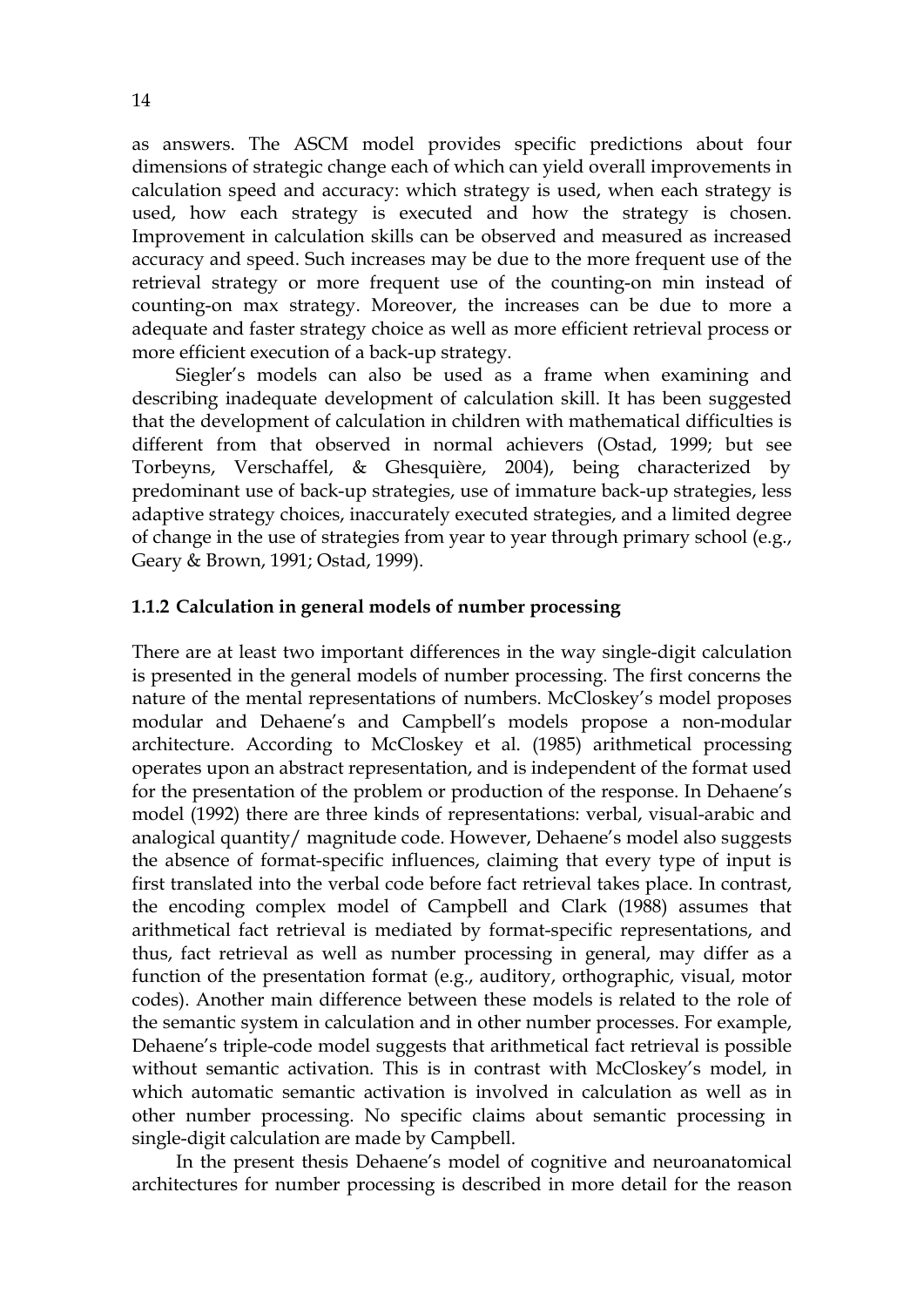that the theoretical framework of this model provides the best approach to understanding the previous findings on calculation and other number difficulties in children with SLI (see Donlan, 1993; Donlan & Gourlay, 1999).

 Dehaene (1992; Dehaene & Cohen, 1995) presented a model of cognitive and neuroanatomical architectures for number processing. According to this triple-code model there are three main representations of numbers and depending on the task, three distinct systems of representation may be recruited. The v*isual Arabic code* subserves multidigit operations and parity judgments. *The analogical quantity or magnitude code* subserves semantic knowledge about the numerical quantities needed, for example, in magnitude comparison. The v*erbal code* subserves rote-learned arithmetical facts and counting sequences.

 The model suggests that there are two basic routes through which singledigit arithmetical problems can be solved. In the direct route, the arithmetical problem (2x4, two times four) is converted into an internal verbal representation, which is used to complete this word sequence by using rote verbal memory ("two times four, eight"). In the indirect route, the operands are encoded as quantity representations and semantically meaningful manipulations can then be performed on these quantities. Dehaene and Cohen (1997; Dehaene et al., 2003) have proposed that the direct route is the normal route for over-learned calculations such as single-digit multiplication and simple addition, at least in countries where verbal recitation of multiplication and addition tables is used as a teaching method.

According to this model the neuroanatomically important areas in singledigit addition and multiplication are the left-hemispheric perisylvian area and angular gyrus which are important areas in the verbal coding of numbers, and the left cortico-subcortical loop through the basal ganglia and talamus network, which are assumed to be involved in completing a word sequence by using rote verbal memory ("two times four, eight").

## **1.2 Specific language impairment – SLI**

Children with specific language impairment (SLI) are defined as showing significant deficits in one or more areas of language development in the absence of hearing, non-verbal cognitive, neurological deficits or environmental deprivation (Bishop, 1997; Leonard, 1998). However, despite this definition of specific a disorder, SLI is clearly not limited to language but linguistic impairments have shown to co-occur with several non-linguistic deficits, such as motor (for review see, Hill, 2001) and attention deficits (e.g., Bruce, Thernlund & Nettelbladt, 2006). Studies of working memory have also shown deficits both in phonological (Baddeley, 2003; Gatherole & Baddeley, 1989) and visuo-spatial storage (Hoffman & Gillam, 2004) as well as general executive functions (Baddeley, 2003; Hoffman & Gillam, 2004). SLI has been estimated to affect around 7% of children (Tomblin, Records, Xuyang, Smith, & O'Brien,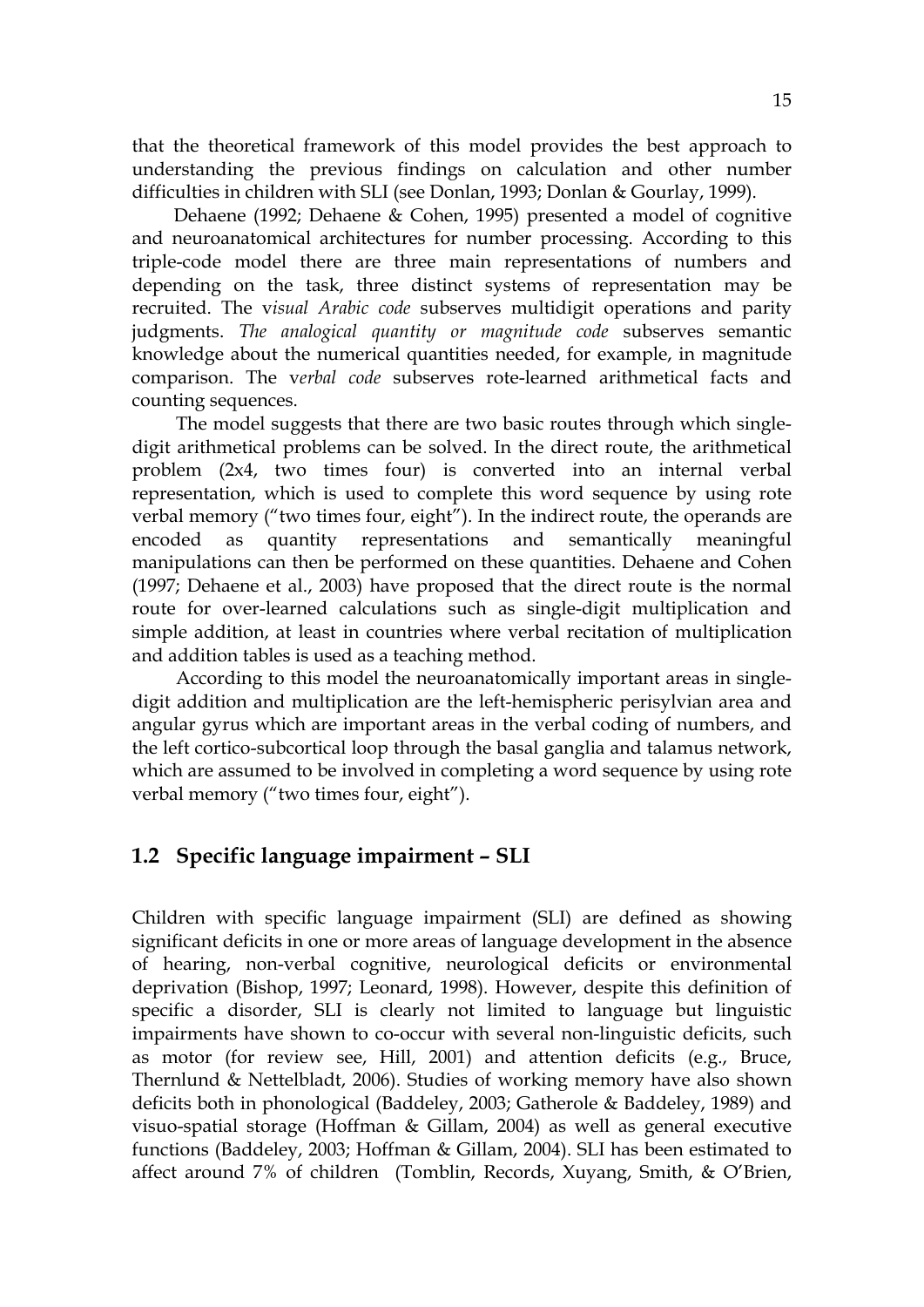1997). More boys than girls are affected (Tomblin et al., 1997) and there is a general consensus that genetic factors have a significant role (e.g., Bishop, 2006). The nature of the language difficulties presented varies substantially between individuals, including different combinations of phonological, grammatical, semantic and pragmatic deficits (Bishop, 1997).

There are several hypotheses relating to the deficit underlying SLI. Some of them are general in nature, such as grammatical deficit (e.g., Rice & Oetting, 1993), rate processing difficulties (e.g., Tallal, 1998; Tallal & Piercy, 1974), general processing deficit (e.g., Kail, 1994; Miller, Kail, Leonard, & Tomblin, 2001) or procedural deficit (Ullman & Pierpont, 2005), and some more specific, like phonological working memory deficit (Gathercole and Baddley, 1990).

#### **1.2.1 Basic numerical skills in children with SLI**

Only a few studies have been carried out on the mathematical skills of children with specific language impairment (SLI). The main findings to date on the numerical skills of children with SLI are summarized in Table 1. These studies show that children with SLI lag significantly behind their age peers in several tasks in this academic area (Arvedson, 2002; Fazio, 1999; Tieche Christinat, Conne, & Gaillard, 1995). However, there are indications that, in some mathematical tasks, children with SLI may perform as well as their age peers (Arvedson, 2002; Donlan, 1993; Donlan & Gourlay, 1999).

Of the early numerical skills, the development of counting skill has been shown to be clearly delayed in children with language impairment. Arvedson (2002) found that compared to their age peers, 3,5-to 5-year-old children with SLI retrieved shorter sequences of number words. Likewise, Fazio (1994) found that, in counting, the primary difficulty of 4- to 5-year-old children with SLI was remembering and retrieving the words in the correct order. In her followup study two years later (Fazio, 1996), she found that, when the children were 6- to 7-years-old, they had difficulties in retrieving the correct sequence of numbers when counting numbers over twenty. At the age of 9 to 10, the same children with SLI recited significantly shorter sequences of numbers compared to their age peers (Fazio, 1999). Tieche Christinat and colleagues (1995) found that in counting three by three from 1 to 21, 9- to 11-year-old SLI children made more errors than their age peers.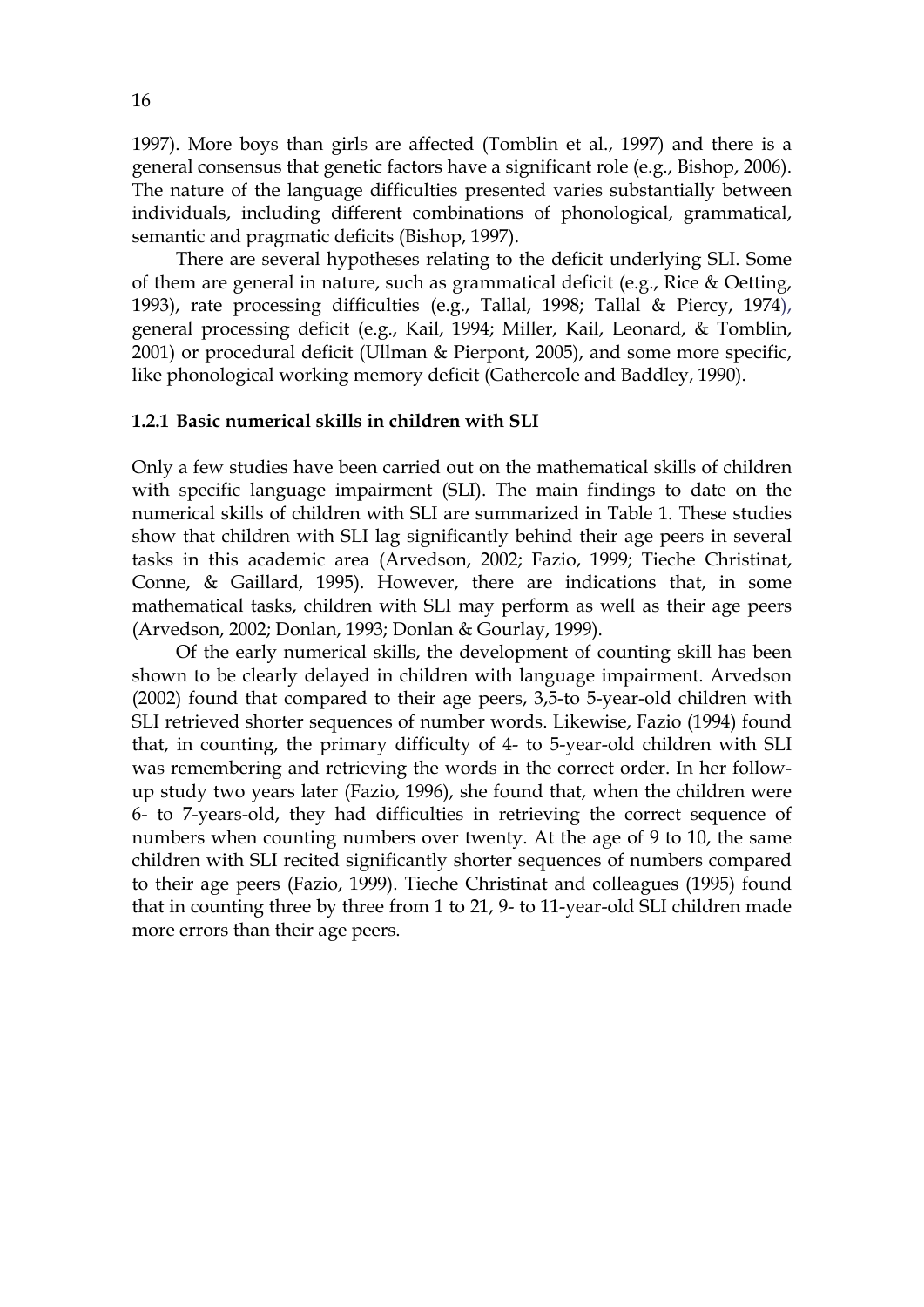|              |                                      |           | Verbal skills         |          |                                          | Non-verbal skills                          |                            |                                     |                                                                        |                      |            |
|--------------|--------------------------------------|-----------|-----------------------|----------|------------------------------------------|--------------------------------------------|----------------------------|-------------------------------------|------------------------------------------------------------------------|----------------------|------------|
| Age<br>years | Study                                | ${\bf N}$ | Number<br>transcoding | Counting | Enumeration<br>(set sizes 5 or<br>larger | Calculation<br>Single-<br>digit<br>numbers | Multi-<br>digit<br>numbers | Recognition<br>of Arabic<br>numbers | Conceptual<br>Knowledge<br>(cardinality,<br>conservation<br>of number) | Number<br>comparison | Estimation |
| $4-5\,$      | Arvedson, 2002                       | 19        |                       |          |                                          |                                            |                            |                                     | $+/-$                                                                  |                      |            |
|              | Fazio, 1994                          | 20        |                       |          |                                          |                                            |                            |                                     | $+/-$                                                                  |                      |            |
| $6 - 7$      | Donlan, 1993                         | 13        |                       |          |                                          |                                            |                            |                                     | $+/-$                                                                  | $+/-$                |            |
|              | Fazio, 1996                          | 14        |                       |          |                                          | $\qquad \qquad -$                          |                            | $+/-$                               |                                                                        |                      |            |
| $7 - 8$      | Donlan &<br>Gourlay, 1999            | 13        |                       |          |                                          |                                            |                            | $+/-$                               |                                                                        | $+/-$                |            |
| $9 - 11$     | Tieche<br>Christinat et al.,<br>1999 | $10\,$    |                       |          |                                          | $+/-$                                      |                            |                                     |                                                                        |                      | $+/-$      |
|              | Fazio, 1999                          | $10\,$    |                       |          |                                          |                                            |                            |                                     |                                                                        |                      |            |

#### TABLE 1 The research carried out between 1993 – 2004 on the different numerical skills of children with SLI compared to their age peers.

Note.

- = abilities are under the age-appropriate level

+/- = abilities are at least on the age-appropriate level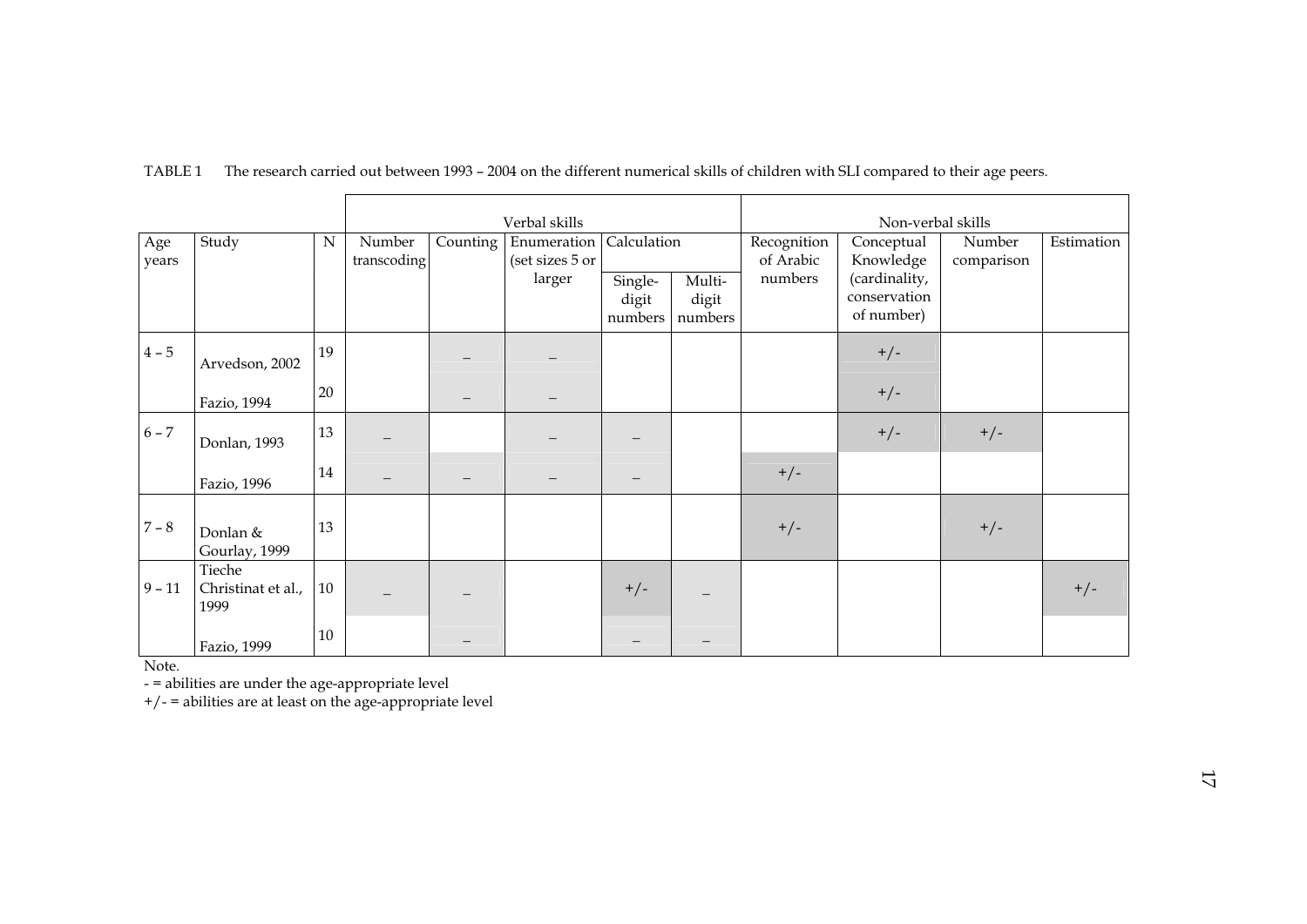Later, at school-age, children with SLI have been shown to have difficulties in acquiring a fluent calculation skill, although older children (9 to 11 years) with SLI seem to be able to calculate rather accurately (Tieche Christinat et al., 1995) using slower counting-based calculation strategies more frequently than peers matched for age (Fazio, 1999). Fazio (1999) reported that, compared to their age peers, 9- to 10-year-old children with SLI encountered more problems when fast arithmetical fact retrieval was required.

In contrast, children with SLI have not been found to perform any worse than age-matched controls in number comparison tasks (Donlan 1993; Donlan & Gourlay, 1999). Children aged 6 to 7 years with SLI performed at an ageappropriate level in a comparison task with written Arabic numbers – e.g., which is bigger, 15 or 51? (Donlan, 1993). In his later study with Gourlay (Donlan & Gourlay, 1999), 7- to 8-year-old children with SLI were compared to controls matched for age and language. The children with SLI performed better than their younger language-matched controls and at the same level as their age-matched peers on the number comparison task. Donlan and Gourlay proposed that the ability to relate pairs of numbers to their relative values seems to depend predominantly on nonverbal skills. The only study to investigate the estimation of numbers was carried out by Tieche Christinat and colleagues (1995), who showed that controls had no failures when positioning numbers on a 1-100 scale. Only two out of ten of the children with SLI required lengthy training in the test method and had difficulties in positioning numbers.

In summary, previous findings of group studies in children with SLI suggest that impaired language is strongly associated with difficulties in number processing when the explicit verbal processing and expression of numerals is demanded, as, for example, in verbal counting, retrieving arithmetical facts from memory and number transcoding (going from one numerical code to another, i.e. from Arabic numerals to spoken/written number words, as in 5  $\rightarrow$  "five" or vice versa, as in "twenty-five" $\rightarrow$  25) (Arvedson, 2002; Donlan, 1993; Donlan & Gourlay, 1999; Fazio, 1994, 1996, 1999; Tieche Christinat, Conne, & Gaillard, 1995). When a more approximate representation of magnitude or numbers is required, as with number comparison and estimation, the performance of individuals with language impairments seems to improve (Donlan, 1993; Donlan & Gourlay, 1999; Tieche Christinat et al., 1995).

However, because these studies have utilized small sample sizes, investigated differing age groups and used different kinds of tasks to measure the skills in question, more studies are required to confirm the results. Furthermore, although considerable heterogeneity has been reported in the numerical skills of children with SLI (Donlan & Gourlay, 1999; Tieche Christinat et. al., 1995), previous studies have not (mostly because of small sample sizes) analyzed whether all children with SLI show the verbal vs. non-verbal dichotomy in their numerical skills. Moreover, the nature of language difficulties also varies substantially between individuals, and thus, it is important to study how different kinds of language abilities are related to certain numerical skills.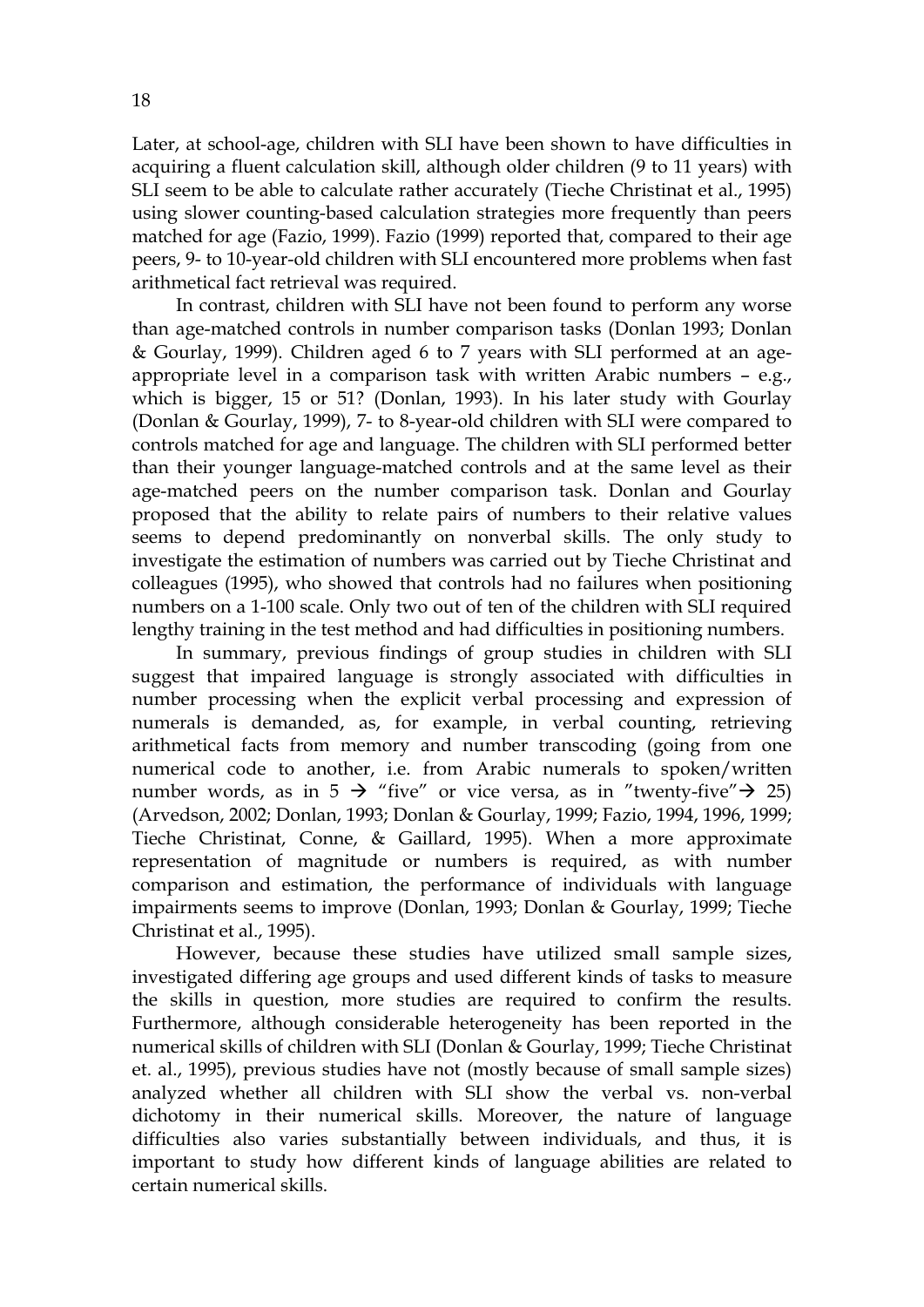#### **1.2.2 Calculation interventions in children with SLI**

Previous neuropsychological rehabilitation studies on calculation have mainly been conducted with adults who have lost their fact retrieval skill as a result of brain damage (Girelli, Bartha, & Delazer, 2002; Girelli, Delazer, Semenza, & Denes, 1996; Hittmair-Delazer, Semenza, & Denes, 1994; Whetstone, 1998). Most of these single-case intervention studies have focused on re-teaching the lost knowledge via extensive practice (Girelli et al., 1996; Hittmair-Delazer et al., 1994; Whetstone, 1998). These interventions have produced significant and enduring improvement in the retrieval of arithmetical facts through drill and minimising the opportunity to make errors (for a review see, Girelli & Seron, 2001). In addition to this kind of *restoration* approach, a *reorganisation* approach has been used (Girelli et al., 2002). In this approach efficient back-up strategies are taught instead of trying to re-learn the facts through extensive practice. The intervention focused on the strategic use of patients' residual knowledge and explicit reference to the principles underlying simple arithmetic. Similarly, the findings from educational intervention studies in children suggest that those with mathematical learning difficulties benefit more from strategy instruction than from instruction through drill and practice (Tournaki, 2003). In the study by Tournaki (2003) single-digit addition facts were taught through strategy instruction as well as drill and practice. The results showed that second graders with mathematical learning difficulties benefited more from strategy instruction than from instruction through drill and practice (Tournaki, 2003). However, both of the strategy instructions produced better results than those of the control group, which did not receive any instruction to supplement that of the classroom. Similarly, the results of meta-analysis of mathematical interventions (Kroesbergen & van Luit, 2003 ) suggest that direct instruction appears to be the most effective approach for the learning basic skills.

To my knowledge, there are no previous intervention studies which have had the aim of enhancing calculation skill in children with language impairment, despite the fact that calculation difficulties are very common among these children. Children with language impairment have been found to have severe difficulties in counting (Donlan et al., 2006; Fazio, 1994, 1996,1999), which in turn could explain their delayed development in calculation: a fluent and accurate counting procedure is demanded in order to form the correct associations in the long-term memory between the problem presented and the answer and so to shift from counting-based strategies to fact retrieval, which is the fastest calculation strategy. Moreover, it can be hypothesized that both counting and calculation skills share common underlying processes which would explain the strong association found between these two skills (Donlan et al., 2006; Fazio, 1999). When planning an intervention for children with both language and calculation difficulties, either plain drill and practice type of arithmetical fact training or counting-based back-up strategy training may not be the most optimal as these strategies seems to rely on processes which are usually found to be severely impaired in children with language impairment. In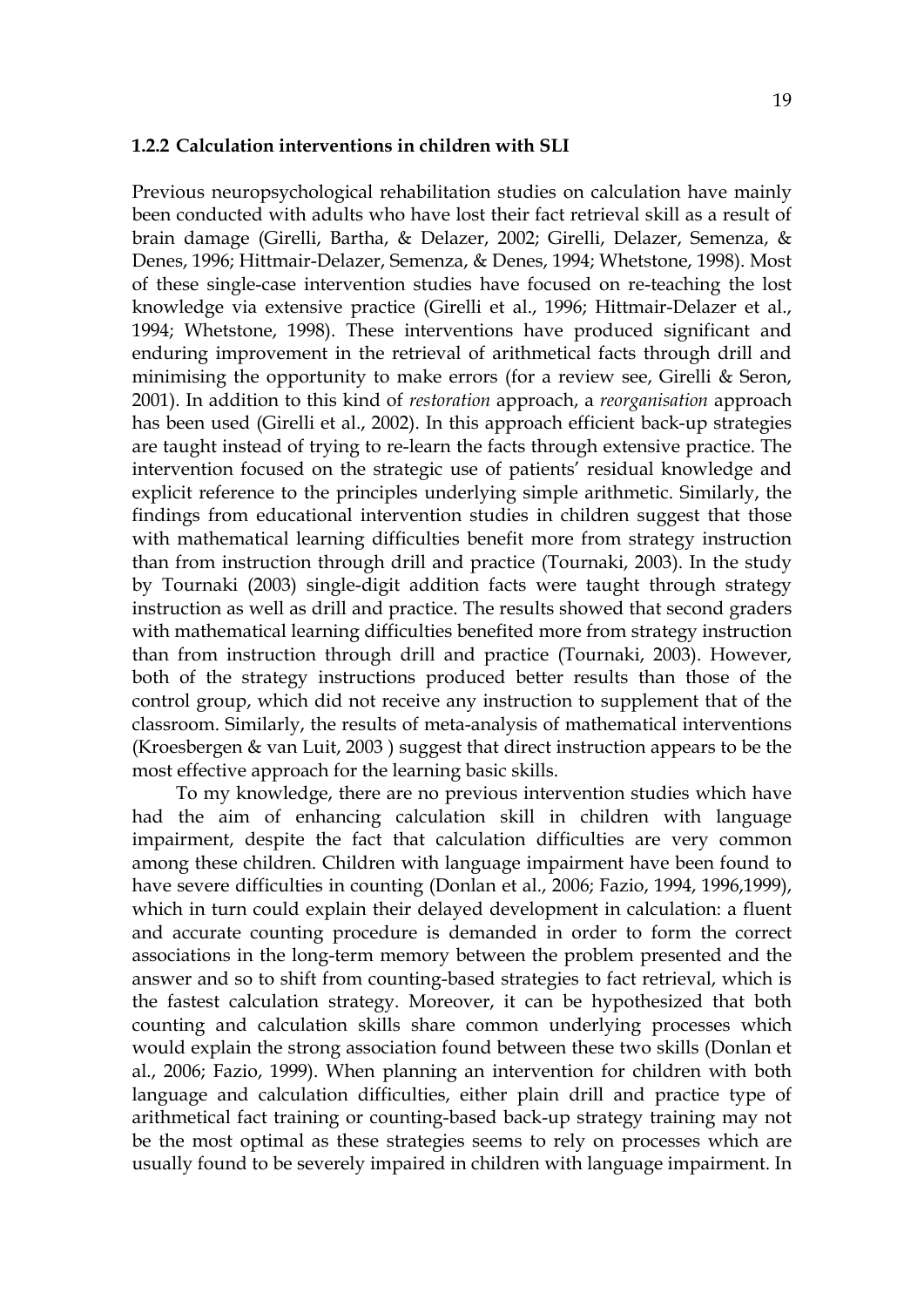contrast the numbers of facts to be memorized should be restricted and an alternative strategy to slow and error-prone counting procedures should be provided. This could be done by using the child's conceptual knowledge of numbers and arithmetical principles, which are found to be better preserved in children with SLI, and integrating that knowledge with the child's declarative and procedural knowledge of arithmetical operations.

## **1.3 Calculation, reading and language**

In recent studies the same cognitive factors have been found to predict both calculation and reading skills. It has been suggested that phonological processing, especially phonological awareness, an ability to identify and manipulate phonological segments of various size (e.g., phoneme, syllable, rhyme), is related to the acquisition of word reading skill (e.g.,Wagner et al., 1997) and to be a core deficit underlying reading difficulties (e.g., Pennington, Cardoso-Martins, Green, & Lefly, 2001; Stanovich, Siegel, & Gottardo, 1997). In studies with Finnish-speaking children phonological awareness has been related to the early stages of reading (Aro, Aro, Ahonen, Räsänen, Hietala, & Lyytinen 1999; Holopainen, Ahonen, & Lyytinen, 2002; Lepola, Poskiparta, Laakkonen, & Niemi, 2005; Leppänen, Aunola, Niemi, & Nurmi, 2006). In a study of mathematical skills Hecht and colleagues (Hecht et al., 2000) found that phonological awareness was uniquely associated with growth in general computation skills, and together with naming speed and phonological memory, almost completely accounted for the associations between reading and singledigit calculation efficiency.

In order to combine findings from phonological difficulties associated with both reading and calculation skills, Robinson and colleagues (Robinson, Menchetti, & Torgesen, 2002) proposed a two-factor theory. According to this theory, phonological processing abilities underlie the learning difficulties of MD/RD children and weak number sense is a causal factor in math-fact learning difficulties of MD-only and some MD/RD children. Robinson suggests that in phonological deficit auditory, phonological features associated both with individual numbers and with number facts in their entirety are weakly connected and encoded, and thus have less distinct memory representations which to retrieve. Similarly, Geary (1993; Geary et al., 2001) have suggested that representing and retrieving phonological information from the long-term memory may underlie the problems in learning arithmetical facts as well as comorbidity with reading difficulty.

During the last decades growing interest has been shown in naming-speed deficit and its relationship with reading difficulties. Several studies of reading skill have shown that rapid automatized naming (RAN), the ability to name continuously presented familiar symbols (e.g., objects, letters or digits) accounts for a significant amount of the variance in reading above and beyond what is explained by phonological awareness (e.g., Filippo et al., 2005; Georgiou,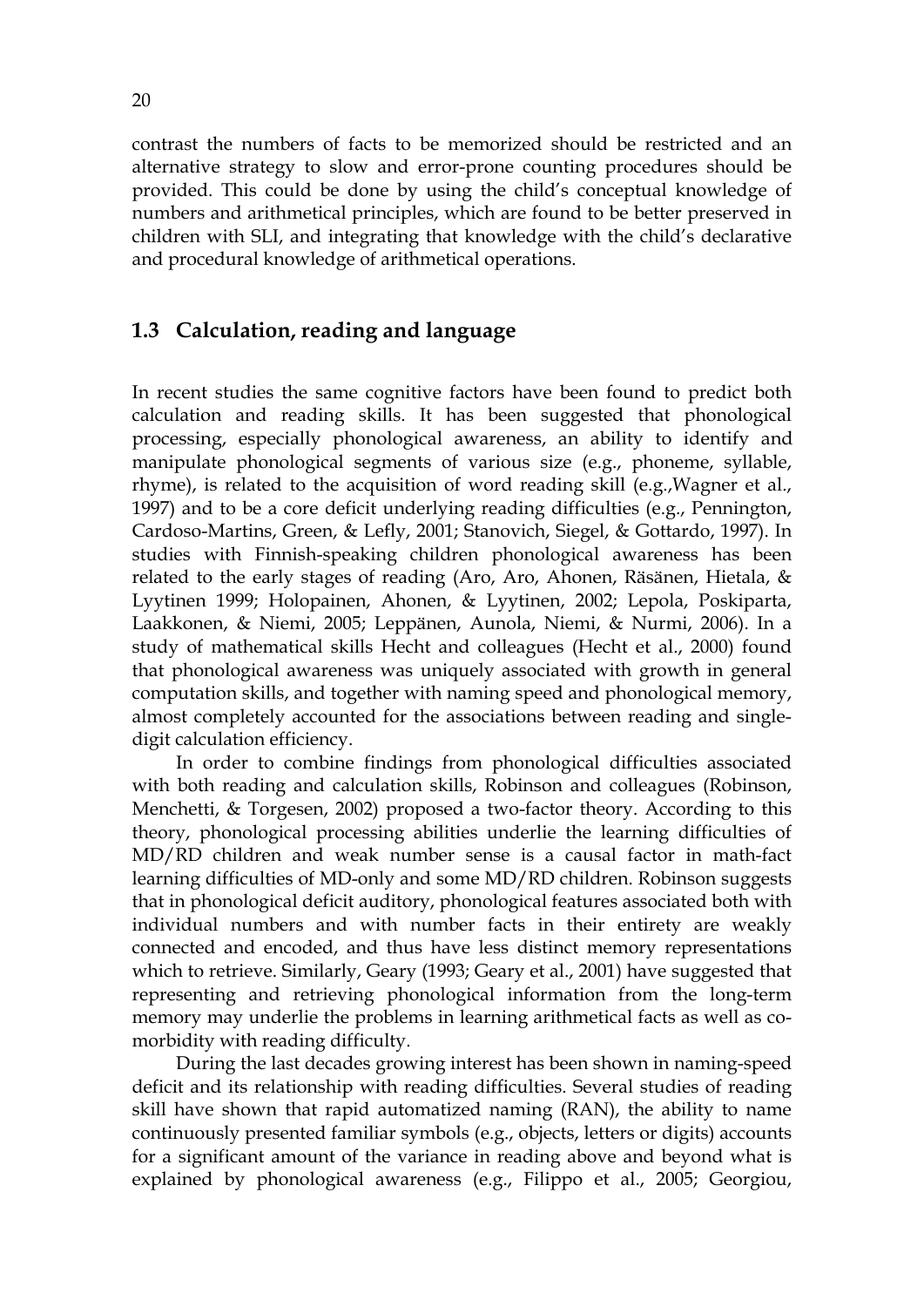Parrila, & Kirby, 2006; Lepola et al., 2005) and both children and adults with reading disabilities have also exhibited pronounced difficulties in naming speed tasks (Wolf, Barry, & Morris, 1986; Wolf &Bowers, 1999; Wolf et al., 2002). Naming speed has been shown to be associated in particular with reading fluency (Lepola et al., 2005; Wolf et al., 2002), which in turn, has been shown to be a more critical aspect of reading than accuracy in transparent languages with consistent grapheme-to-phoneme correspondences (e.g., Aro & Wimmer, 2003). Studies of the relationship between different subcomponents of RAN and reading have shown that pause times and not articulation speed (Neuhaus, Foorman, Francis, &Carlson, 2001; Georgiou et al., 2006) is related to reading ability. Similarly, in the study by Filippo and colleagues (Filippo et al., 2005) performance on the naming test, but not on the visual scanning and stimulus identification test or articulation test, predicted speed and accuracy in reading. Moreover, Georgiou and colleagues (2006) found that the predictive power of pause time and total time did not differ markedly and thus they concluded that for most purposes obtaining the total time will suffice. This is an important finding, thus most of the studies examining the relationship between naming speed and reading have used total time as a variable. Interestingly, an association has also been found between calculation efficiency and naming speed (Hecht, et al., 2000; Bull & Johnston, 1997). Moreover, in the study by Hecht and colleagues, the correlations between calculation efficiency and speed of naming isolated letters or digits in the fourth and fifth grades varied from .43 to.56 ( $p$ <.05), which was almost as high the similar correlations of up to .57 (p<.05) between calculation efficiency and general computation skills.

According to Misra and colleagues ( Misra, Katzir, Wolf, & Poldrack, 2004) rapid naming would compose a large subset of the same processes engaged during the fluent reading of words in continuous text by a skilled reader. For each behavior a symbolic form (letters and numbers) or picture would be mapped onto both the phonological form and the semantic representation of it quickly and accurately, while allowing for a rapid shift of attention to the next stimulus. These could also be seen close to the subset of processes needed in fluent calculation when solving simple problems presented in numerical format on the same layout. Rapid access from visual symbol either to phonological or semantic representation or both are required, while at the same time allowing for a rapid shift of attention to the next problem.

A third ability which has been found to be associated both with calculation (Johansson, 2005; Secada, Fuson, & Hall, 1983) and reading (Leppänen et al., 2006) is counting - the ability to recite number-word sequences correctly. A fluent and accurate counting procedure is demanded in order to form the associations in the long-term memory between the problem presented and the answer, and to help in shifting from counting-based strategies to fact retrieval, which is the fastest calculation strategy. In addition, it is also possible that both the counting and fact retrieval skills share common cognitive processes (e.g., (Donlan et al., 2007) and are supported by the same system in the brain (e.g., Dehaene & Cohen, 1997). More surprisingly, in the study by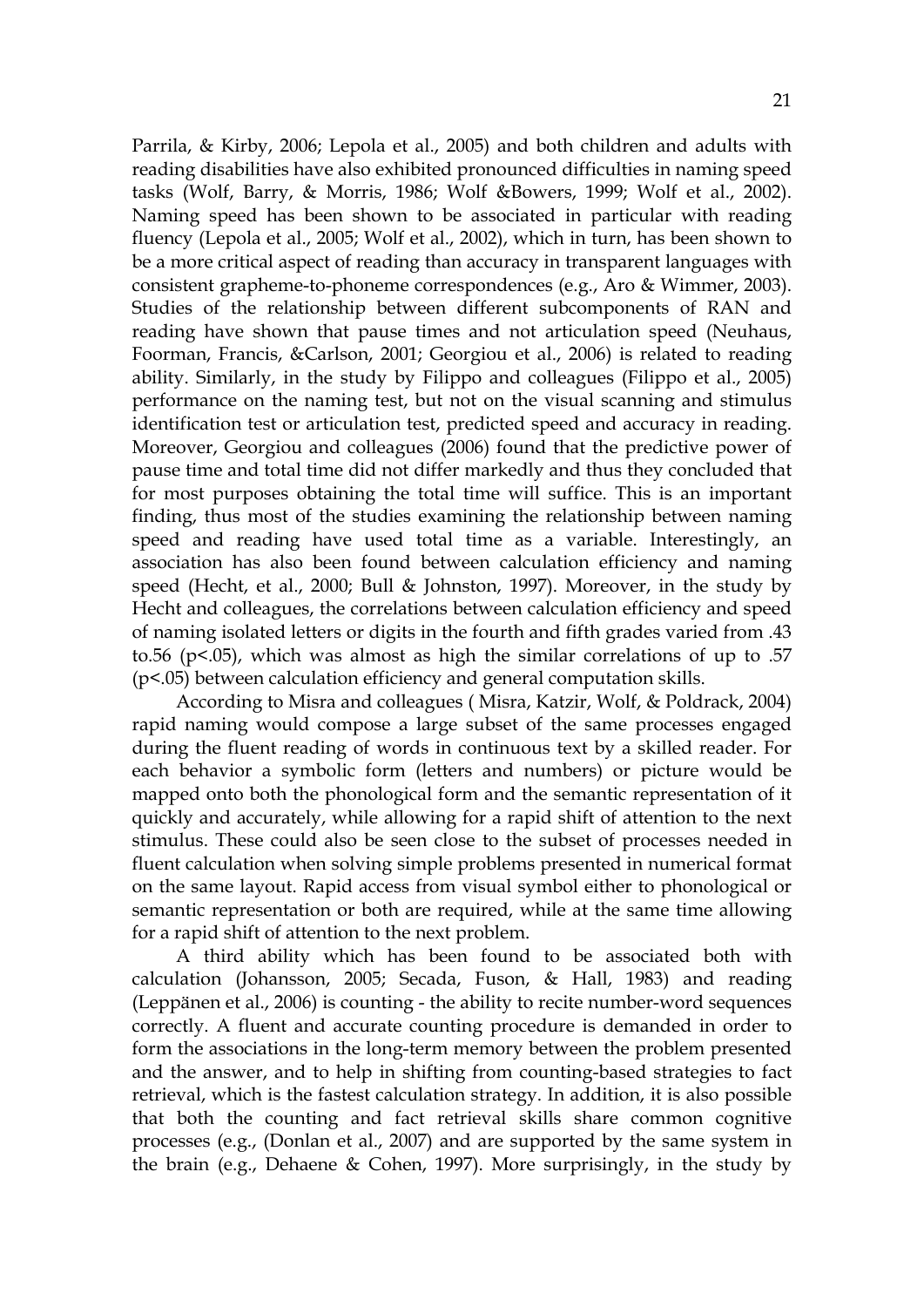Leppänen and colleagues (Leppänen et al., 2006a) counting ability was the most powerful predictor of word chain and text reading performance in grade 4, despite the inclusion of phonological awareness and letter knowledge in the same analysis. The authors suggested that one possible factor underlying this association between reading and counting could be working memory. Working memory, in turn, is also needed in single-digit calculation, especially when using counting-based back-up strategies (Imbo & Vandierendonck, 2006).

The associations found between naming speed, phonological awareness or counting and reading or calculation come mainly from separate studies and, although various hypotheses have been presented, only very few studies have empirically examined to what extent these factors would explain the covariance found between calculation and reading when presented in the same model.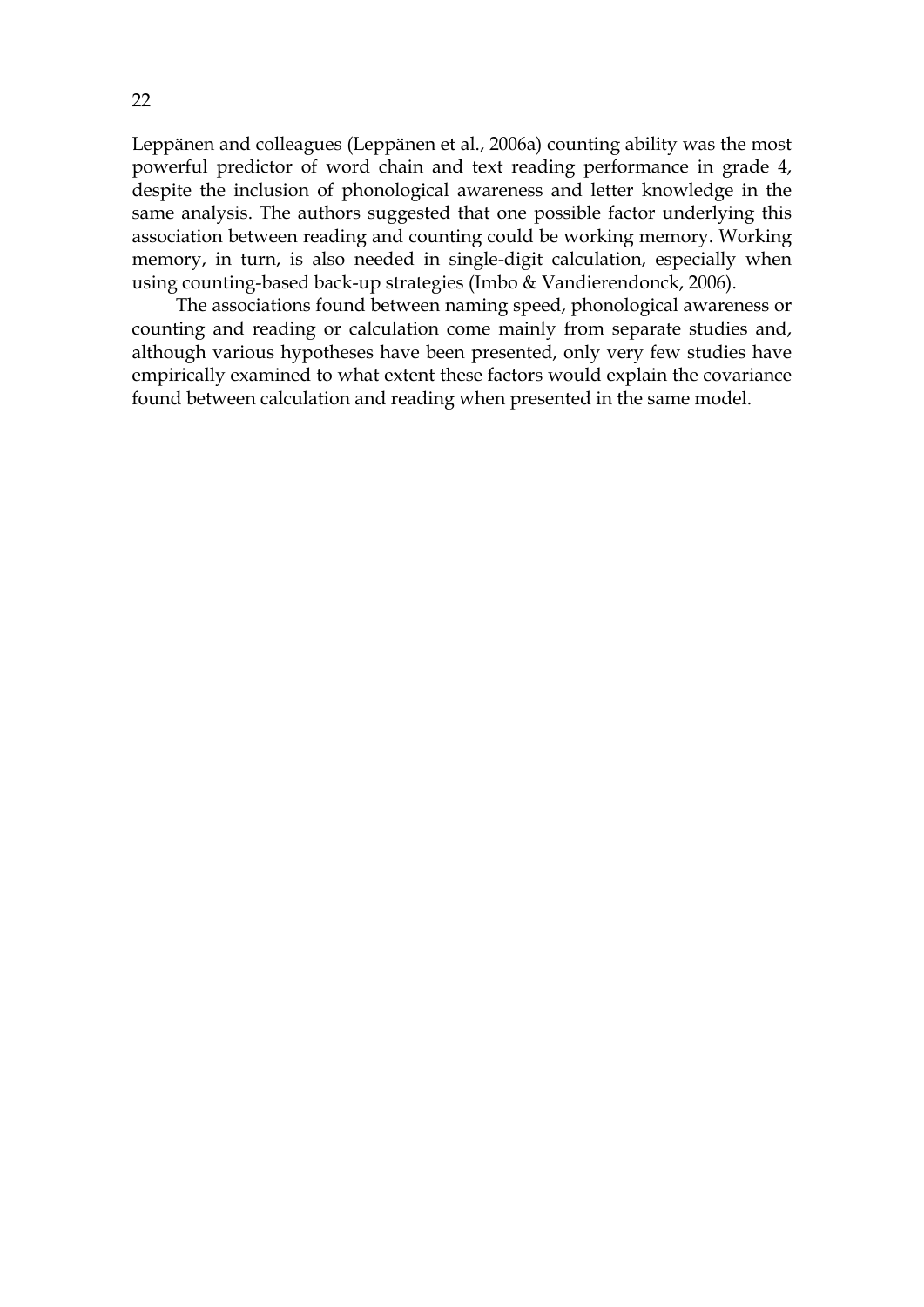## **2 OVERVIEW OF ORGINAL STUDIES**

## **2.1 Aims**

The present thesis was concerned the impact of language abilities on the acquisition of numerical skills, in particular calculation skill. To better understand the connection between language and numerical skills, three different approaches were used. First, in order to examine the influence of language impairment on various numerical skills, SLI children's numerical skills were compared to those of their educational age-peers and language controls. In addition, it was examined how well cognitive factors (e.g. language abilities and non-verbal reasoning) explain the variance in these children's numerical skills, in particular in calculation and understanding numbers (e.g., comparison and estimation). Second, by means of a single-case intervention study it was further examined whether retrieval difficulties in language are related to learning to retrieve arithmetical facts from long-term memory: Two SLI children with different abilities in verbal retrieval received an arithmetical intervention and the differences in their intervention outcomes were related to differences in their language profiles. Similarly, using a single case approach, it was investigated whether a child who is weak in the use of counting procedures and who has difficulties in direct memory retrieval but shows intact number comprehension, could improve his calculation efficiency. In this case an instructional approach was applied which decreases the amount of facts to be memorised and provides an alternative, conceptual-based strategy to slow and error-prone counting procedures.

Finally, in the fourth study single-digit and procedural calculation skills in Grade 4 were investigated among an unselected sample in order to see whether the cognitive factors previously found to be related to calculation skill in a clinical group of children with SLI would also be related to the normal development of fluent calculation skill and its co-variation with reading.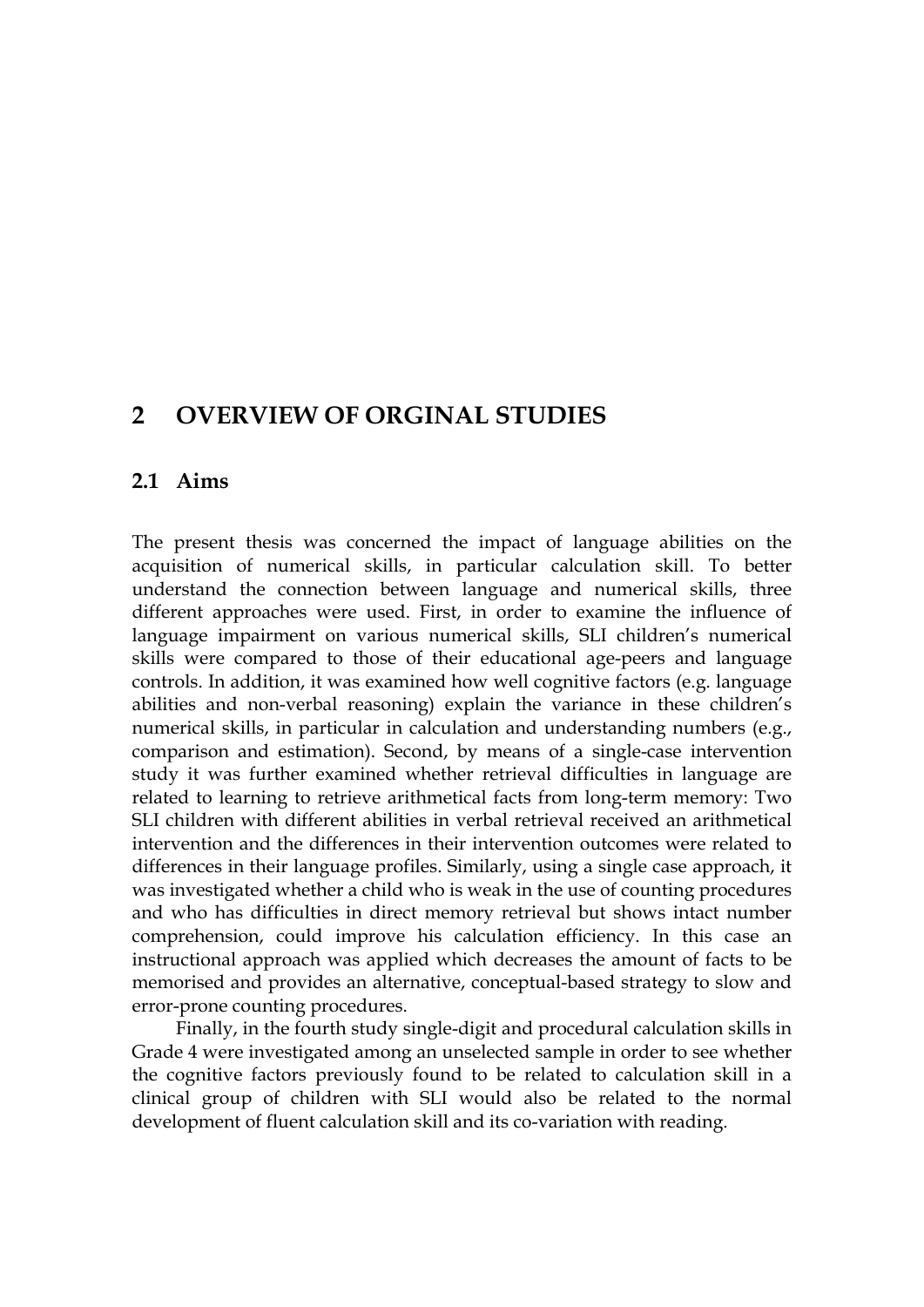| Study     | Participants                                                                                                                 | Procedure            | Main measures                                                                                                     | Main statistical analyses                                                                                                                  |
|-----------|------------------------------------------------------------------------------------------------------------------------------|----------------------|-------------------------------------------------------------------------------------------------------------------|--------------------------------------------------------------------------------------------------------------------------------------------|
| Study I   | SLI= 9-to 11-year-old children with SLI; n=29<br>LC=6-year-old pre-schoolers; n=20<br>EC=1st-3rd graders; $n=47$ , 40 and 33 | -cross-sectional     | verbal number skills<br>non-verbal number skills<br>linguistic skills<br>non-verbal reasoning                     | ANCOVA, MANOVA, ANOVA and<br>Fisher Least Significant Difference<br>Non-parametric Kruskal-Wallis test<br>Non-parametric Mann-Whitney test |
| Study II  | - Two 10-year-old children with SLI                                                                                          | -intervention design | single-digit calculation<br>non-verbal number skills<br>linguistic skills<br>non-verbal reasoning                 | Non-parametric Friedman Test<br>Non-parametric Cochran Test                                                                                |
| Study III | - One 11-year-old child with SLI                                                                                             | -intervention design | single-digit calculation                                                                                          | Non-parametric Friedman Test<br>Non-parametric Cochran Test<br>Non-parametric Wilcoxon<br>signed-rank test<br>Non-parametric McNemar       |
| Study IV  | -The children (N=178) were examined<br>in kindergarten and in the 4th grade                                                  | -longitudinal        | single-digit calculation<br>procedural calculation<br>text reading<br>cognitive antacedents<br>mother's education | Path analyses and<br><b>Structural Equation modelling</b><br>were carried out using<br>the Mplus statistical package                       |

TABLE 2 Summary of the methods used in the orginal studies (I-IV)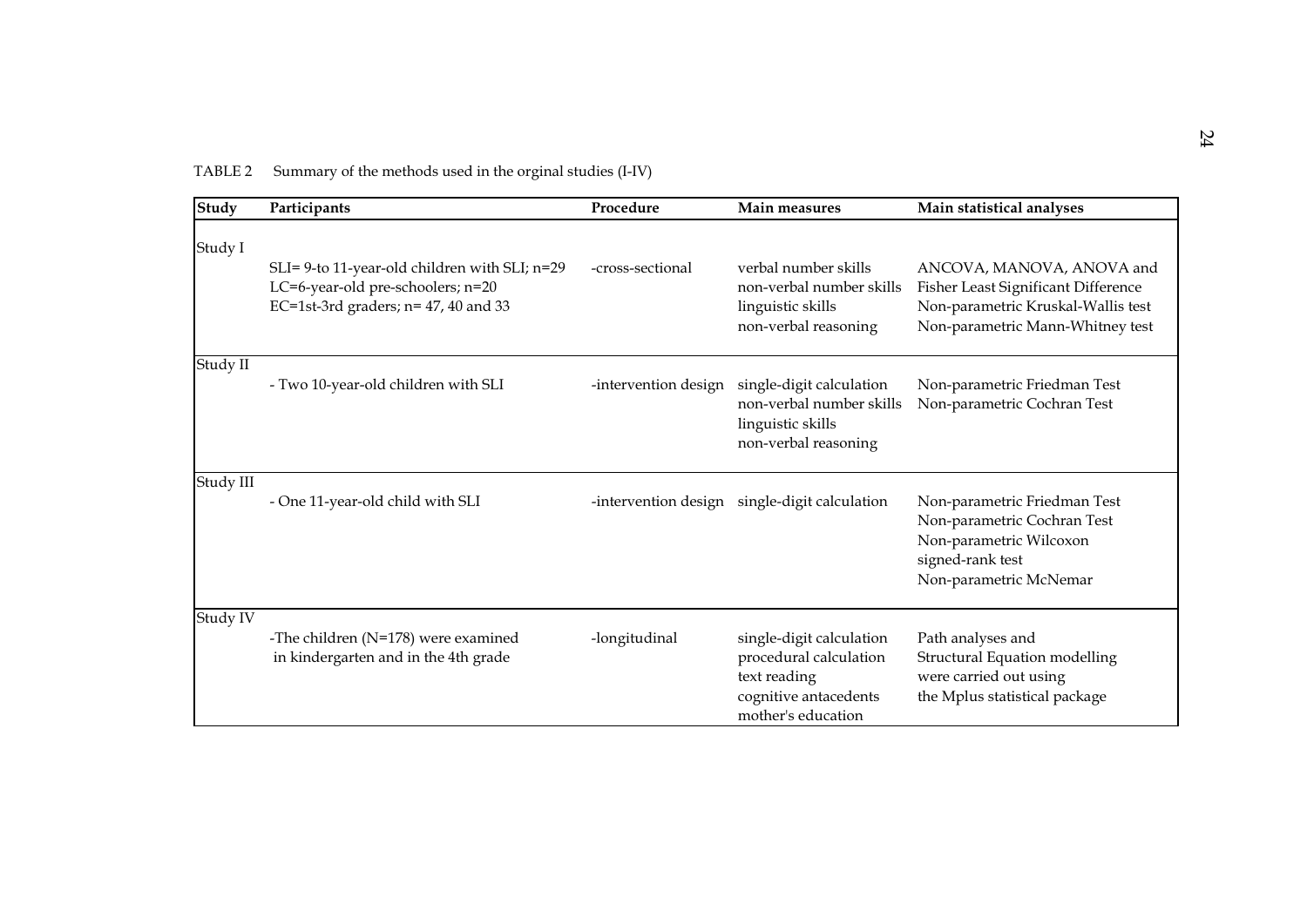## **2.2 Methods**

A summary of the methods used in present thesis are reported in table 2.

## **Study I**

This study examined basic numerical skills in children with specific language impairment (SLI) and how well linguistic factors explain the variance in these children's numerical skills.

The performance of children with SLI (N=29) was compared to that of typically developing children along a continuum ranging from pre-school to third grade (N= 20, 47, 40 and 33). This facilitated both linguistic and educational age comparisons. To study numerical skills within the SLI group more closely, this group was divided into subgroups on the basis of their performance in verbal and nonverbal numerical skills. As a result, three subgroups, out of the four possible, were found: twelve children showed difficulties in both verbal and non-verbal numerical skills, 8 children showed difficulties in verbal numerical skills only, and 9 children showed no difficulties in either verbal or nonverbal numerical skills. No child experienced difficulties solely in nonverbal numerical skills. The performance of the different SLI subgroups in the linguistic and non-verbal reasoning task was analyzed.

#### **Results**

As a single group, the children with SLI lagged behind their educational age controls in both verbal and non-verbal numerical skills, performing on average at the level of first graders in single-digit calculation and nonverbal number tasks. However, consistent with previous studies most of the children with SLI (69%) had difficulties in calculating simple additions and subtractions fluently but understood the structure and meaning of numbers rather well. Moreover, the children with SLI did not differ in verbal counting skills from their 6-yearold language controls. The subgroup analyses revealed that the ability to retrieve arithmetic facts from the memory was connected to naming speed, whereas the differences between the subgroups in non-verbal numerical skills were not explained by the cognitive skills measurd (non-verbal reasoning skill, verbal short-term memory, vocabulary, comprehension and naming speed).

#### **Discussion**

Previous research has shown that on average, children with SLI are dysfluent in single-digit calculation but show strengths in nonverbal numerical skills, such as number comparison. This study found that children with SLI showed a more heterogeneous profile of strengths and weakness which could not be fully explained solely by reference to their language abilities or to theories of number-specific processing. We propose that some language factors are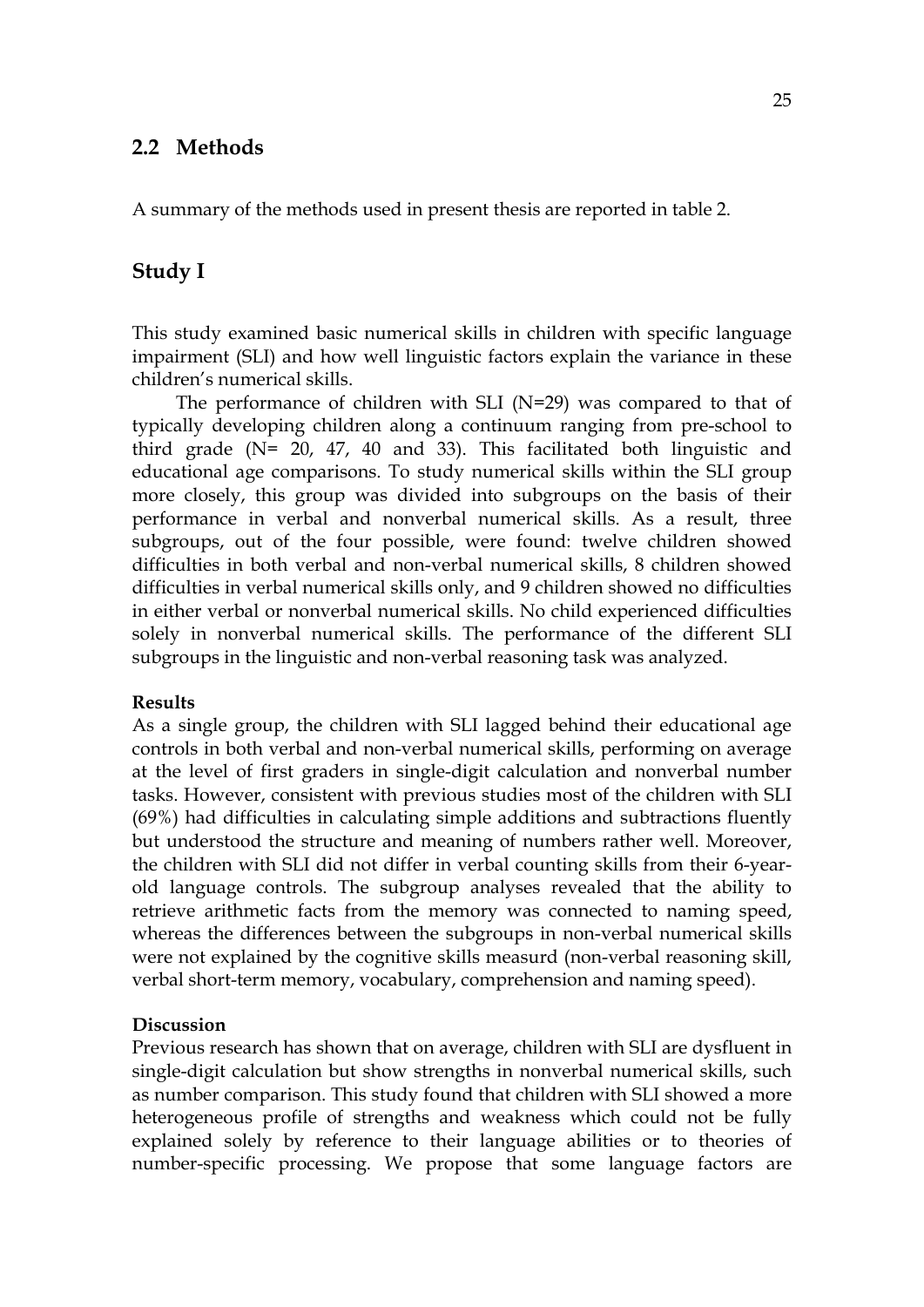associated with the development of numerical skills but that instead of studying the influence of language impairment as such on numerical skills, more specific hypotheses concerning the influence of linguistic deficits on the development of numerical skills are required. The results obtained from this study suggest that the development of calculation fluency seems to share some of the underlying processing abilities required for accessing the long-term memory in order to recall the names of objects or colors rapidly.

## **Study II**

The aim of this single-case intervention study was to examine whether difficulties in fluent language-based retrieval are related to learning to retrieve arithmetical facts from long-term memory. Two 10-year-old Finnish-speaking children considered to have SLI were trained individually twice a week for two months using computerised game-like addition tasks. The participants were matched for non-verbal reasoning and non-verbal numerical skills as well as linguistic skills (verbal short-term memory, comprehension and vocabulary). The key cognitive difference between the participants was in naming speed. Child A had difficulties in fluently retrieving language-based material while child B's performance on the same task was close to the age mean. A multiple baseline across-subjects design was used, with three baseline assessments and three follow-up assessments.

## **Results**

Before the intervention both children used finger-counting strategies only. During the intervention child B progressed from finger-counting strategies to fact retrieval, while child A continued to use finger counting only. Both children were able to learn the counting on-min strategy starting the counting on process from the larger addend and thus ignoring the order of presentation the terms.

## **Discussion**

The results suggest that through intensive practice with immediate feedback and a large amounts of repetition even a rather short but focused intervention may improve calculation skill in children with SLI. However, the particular nature of the language impairment seems to have a major impact. That is, specific difficulties in verbal retrieval and in forming verbal associations seems to be connected to the ability to learn arithmetical facts. In addition to lending support to earlier findings, indicating that children with language impairment have a specific problem in fact retrieval, the present thesis shows the importance of defining in detail the particular SLI phenotype when trying to understand the role played by language in arithmetical difficulties.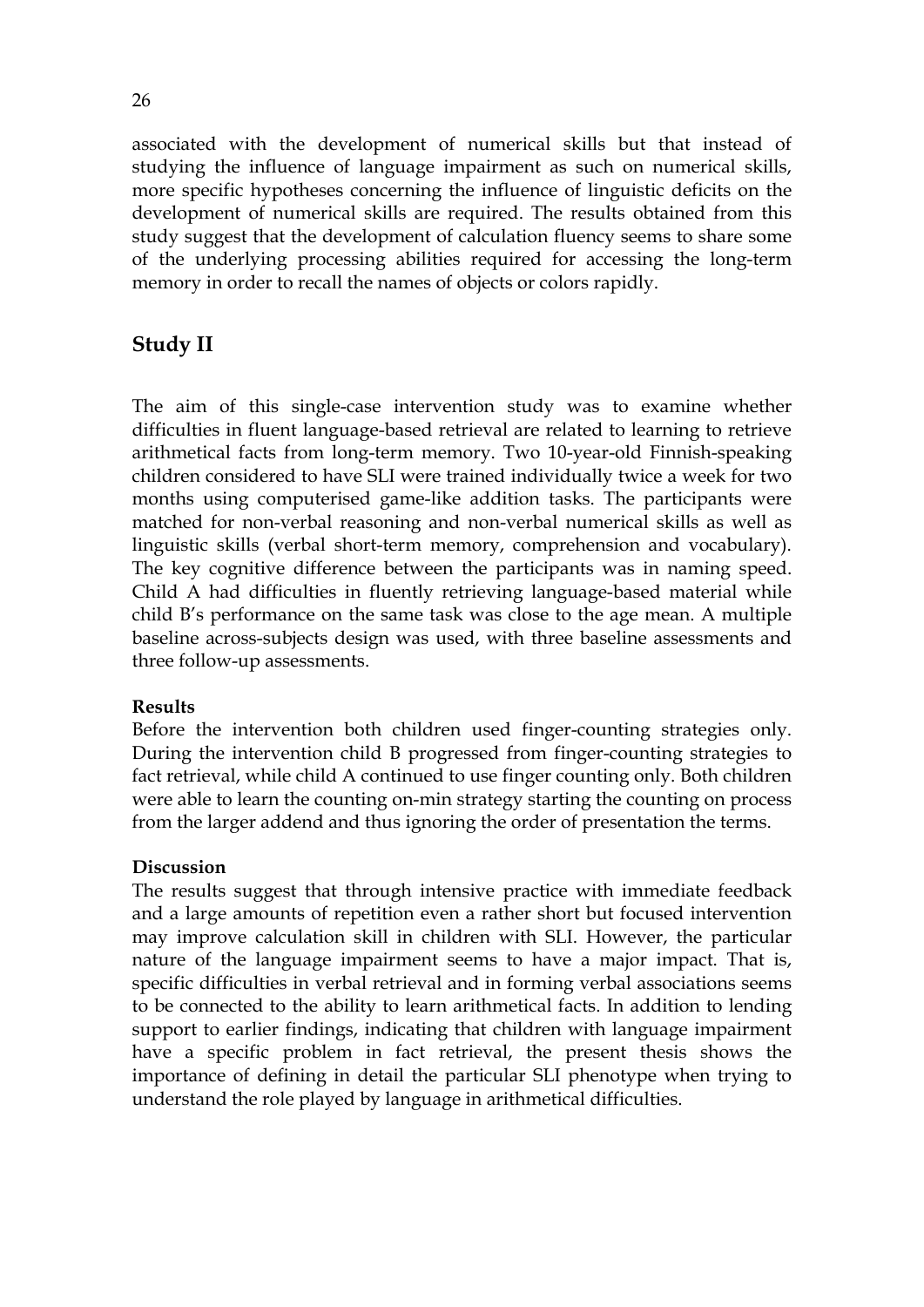## **Study III**

The aim of this single-case intervention study was to examine whether a conceptual knowledge-based intervention would improve the efficiency of single-digit arithmetical calculation in a child with naming speed difficulties but intact number comprehension. The intervention concerned an 11-year-old Finnish-speaking child with specific language impairment who had difficulties in single-digit calculation. He was trained individually once a week for three months. The aim was to help him to acquire more efficient calculation skill by training calculation strategies integrating his existing conceptual knowledge of numbers (e.g., 10 is one larger than 9) and arithmetical operations (e.g., 6+5=5+6) with his declarative (e.g., 5+5=10, 8+8=16) and procedural (e.g.,  $9+x=$  $10+x -1$  or x-10= x-9+1) knowledge of arithmetical operations. On the basis of his baseline performance single-digit arithmetical problems were divided into "well-known arithmetical problems" and "error-prone arithmetical problems". Instead of training the arithmetical facts by rote learning, the goal was to construct decomposition strategies based on meaningful relationships between the arithmetical facts. An intervention design was used consisting of six preintervention and three post-intervention assessments.

## **Results**

The results show that the child calculated additions, subtractions and multiplications more accurately after the intervention was applied. In subtraction he also used more retrieval-based strategies after than before the intervention.

## **Discussion**

The results suggest that an intervention program focusing on the meaningful learning of arithmetical problems can be beneficial, especially when children are weak in the use of counting procedures and have difficulties in direct memory retrieval but show intact number comprehension. Children with language impairment, particularly those with naming speed difficulties, have been found to have problems in fluent single-digit calculation more often than their normal age- or educational-matched peers and thus could benefit from an instructional approach which decreases the amount of facts to be memorised and provides an alternative strategy to slow and error-prone counting procedures.

## **Study IV**

This study examined to what extent children's cognitive abilities in kindergarten, and their mother's education, predict their single-digit and procedural calculation skills, and the covariance of these with reading in Grade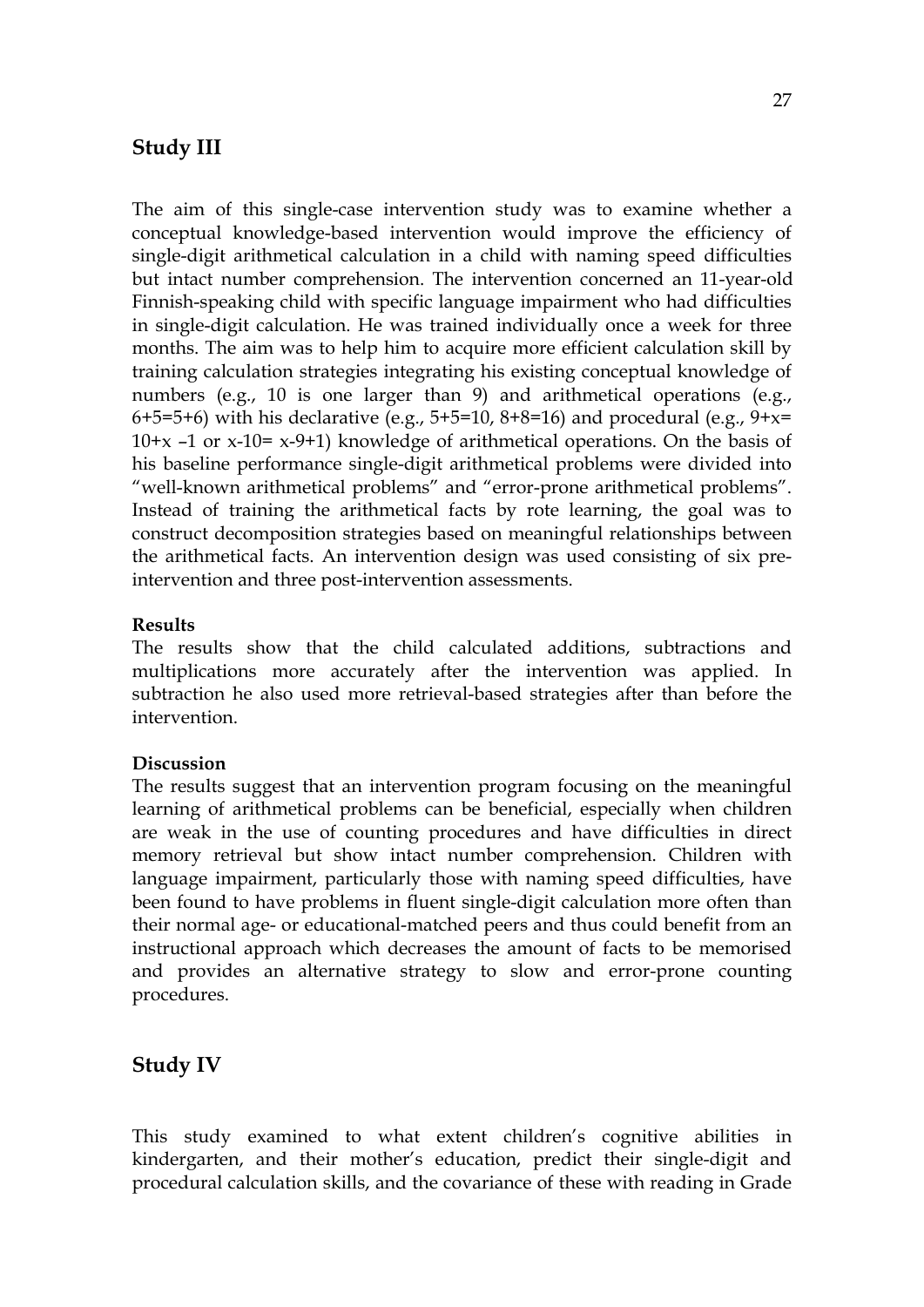4. The children (N=178) were first examined in kindergarten according to their basic numerical skills, linguistic skills and visual attention, and later in the 4th grade according their calculation and reading skills. Data on the children's cognitive ability at age 5 and mother's level of education were also collected.

#### **Results**

The results showed that each of the two core components of calculation, singledigit and procedural calculation, as well as their covariance with reading, were predicted by unique cognitive factors: In addition to counting ability, singledigit calculation, as well as its covariation with text reading, was predicted by naming speed. In contrast, procedural calculation was predicted by number concept skill and mother's education after controlling for single-digit calculation.

#### **Discussion**

The results of this study support the claim that the multicomponental approach is a fruitful one in seeking to understand the development of mathematical skill and its covariation with other skills, such as reading. The study showed that two core components of calculation, single-digit and procedural calculation, each have unique cognitive antecedents: single-digit calculation, as well as its covariation with text reading, were predicted by the ability to learn and retrieve verbal sequences as well as ability to form visual-verbal associations and rapidly retrieve verbal labels for visual stimuli. This result suggests that**,**  although single-digit calculation is a numerical skill, it is also connected to linguistic abilities and, thus, linguistic difficulties may restrict children's acquisition of calculation skill. Also of importance is the hierarchical relationship between the components. Procedural calculation has been shown to be a skill distinct from knowledge of arithmetical facts. However, single-digit calculation (memory-based retrieval or counting strategies) is required to obtain intermediate answers when performing multi-step calculations. This has to be taken into account when examining procedural calculation and the cognitive factors underlying it as well as its covariance with other skills. After controlling for single-digit calculation, procedural calculation was predicted by number concept skill and mother's education, and its covariance with reading was best predicted by counting ability. All these skills, text reading, procedural calculation and counting, can be seen as multi-step procedures demanding good monitoring, error detection and self-correction skills, and thus engaging the working memory. Moreover, counting ability and procedural calculation skill demand sequencing skill in order to learn the correct order of number words and calculation procedures.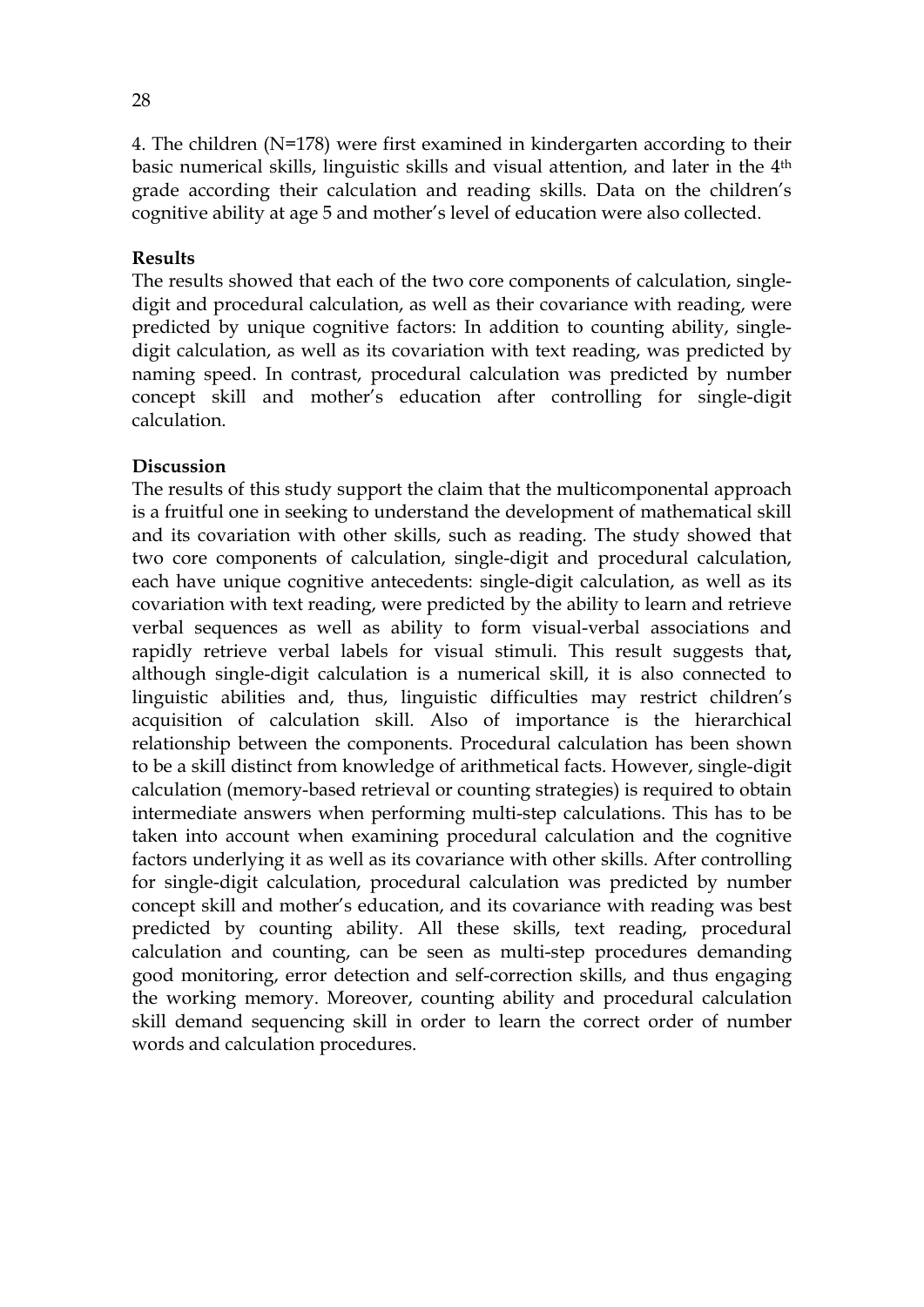## **3 GENERAL DISCUSSION**

The present thesis concerned the impact of language abilities on the acquisition of numerical skills, in particular single-digit calculation. The main findings of the present thesis and its theoretical and practical implications are discussed below.

## **3.1 Summary and discussion of main findings**

## **3.1.1 Numerical skills and SLI**

The first study examined the influence of language impairment on various numerical skills. As a group, the children with SLI lagged behind their educational age controls in both verbal and non-verbal numerical skills. As expected, children with SLI performed at the level of their language-matched controls in counting and at the level of first graders in calculation. In contrast to the expectations based on previous findings, the children with language impairment lagged behind their educational controls and performed at the level of first graders also in number comparison and other non-verbal number tasks. However, the results also demonstrated that children with SLI can not be treated as uniform group from the perspective of numerical skills, because of the large variance in both verbal and non-verbal numerical skills. The subgroup analyses revealed that less than one-third of the children with SLI clearly showed a "poor verbal – better non-verbal" numerical skills profile, having difficulties in fluent calculation but performing well in number comparison and estimation. Another third of the children showed no difficulties in either verbal or non-verbal numerical skills, and the rest of the children showed difficulties in both verbal and non-verbal numerical skills. No child experienced difficulties solely in non-verbal number skills.

Consistent with previous studies (Fazio,1996, 1999) and with recent findings by Donlan and colleagues (Cowan et al., 2005; Donlan et al., 2007) most of the children with SLI had difficulties in calculating simple additions and subtractions fluently (69%), suggesting that calculation skill is somehow related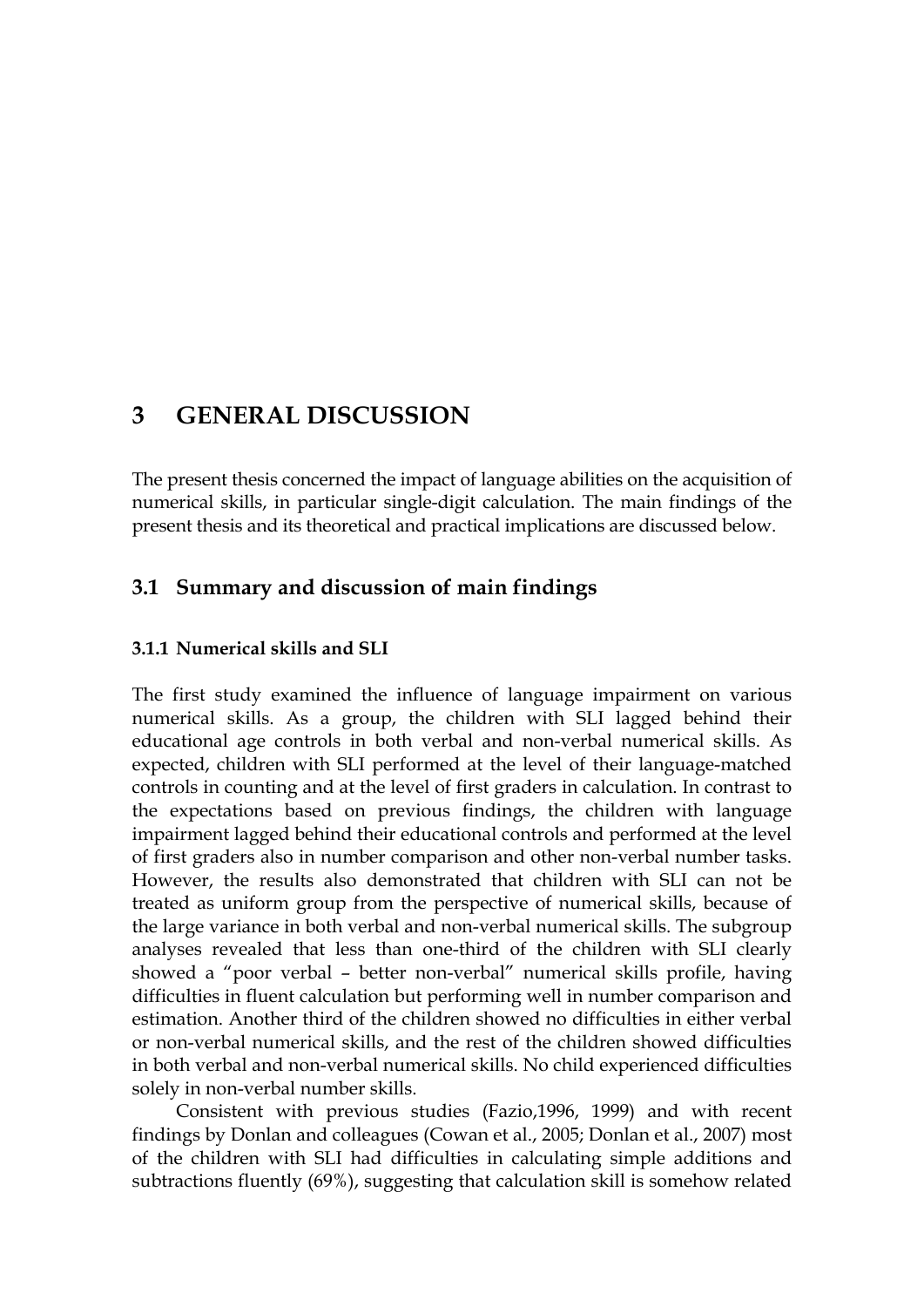to language processing. This suggestion was supported by the finding that naming speed differentiated those children with SLI who after several years of practice still depended on slow calculation strategies in single-digit additions and subtractions from those who had learnt to retrieve answers to the same problems from memory. The SLI subgroups did not differ in other linguistic skills or non-verbal reasoning skill. Moreover, due to the fact that children with SLI also had severe difficulties in counting, which is strong predictor of fluent calculation skill, and that in the recent study by Donlan (Donlan et al., 2007) the group difference between SLI children and age-controls in calculation was abolished after controlling for counting ability, the data in this first study were re-examined. The results showed that, the SLI subgroups did not differ significantly in counting ability. There are several possible reasons for the difference between the findings. One possible explanation is the difference in the systems of verbalising number word sequences in Finnish and English. In Finnish the numbers 10-20 are represented in a structurally more consistent manner, equivalent to "one from the second(ten)" two from the second… nine from the second, two ten (partitive)" (in English "eleven, twelve, thirteen.. nineteen, twenty"). Thus, it is possible that in Finnish learning to recite number words relies to a lesser extent on rote verbal learning and may not be associated with calculation as strongly as in English. However, as the results from the fourth study showed, counting ability measured in kindergarten was strongly associated with later calculation skill in an unselected sample. In addition, preliminary findings based on unselected data on 5-year-old Finnish and English children (Aunio, Aubrey, Godfrey, YeuJuan, & Yan Liu, submitted) indicated that there were no differences between the two groups in frequency of mastering the counting sequence from 1 to 20. About half of the children in each country (46% of Finnish and 49% of English) were able to recite the number word sequence correctly. Another explanation could be that measuring accuracy in counting is not sensitive enough to detect whether calculation skill is automatized or not, at least among older SLI children, because it does not discriminate between children according their counting fluency, which is another critical aspect of counting ability and related to the development of calculation skill.

Also, the finding that more than half of the children with SLI (59%) seemed to understand the meaning and/or structure of single- and multi-digit numbers can be seen as lending support to the previous proposal that, despite language impairment, children with SLI can acquire numerical information related to the magnitude of Arabic numerals and the quantitative relations between them (Donlan & Gourlay, 1999). However, there was also a rather large group of SLI children (41%) whose understanding of numbers was weak. It is assumed that the brain has a domain-specific area for quantity processing which is activated whenever a comparative operation that needs access to a numerical scale is called for (Dehaene, 1992; Dehaene & Cohen, 1995; Dehaene, Piazza, Philippe, & Cohen, 2003). The differences in findings may partially be due to the fact that previous studies have only been carried out with single and double-digit numbers and that the influence of syntactic complexity (e.g.; three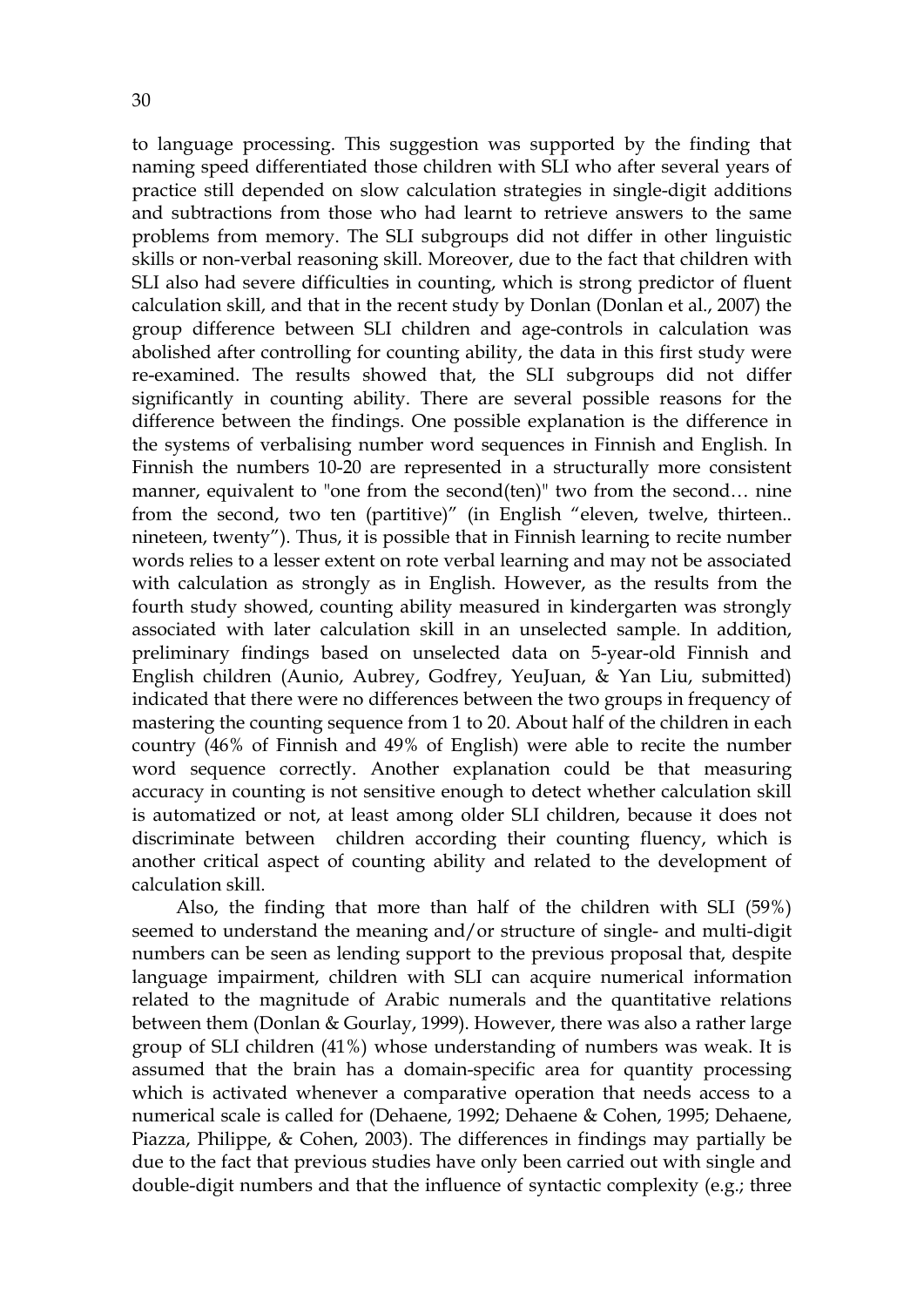and four-digit numbers) on the identification process and on the whole comparison process has not been studied. As Arabic numerals advance in magnitude, it becomes increasingly difficult to process quantity using only the visuo-spatial structure of the printed number; hence using verbal decoding may serve as an aid in the process of number comparison. The question is, can this finding be explained by the influence of a more general deficit in processing syntax? The finding of a small but significant correlation between the number comprehension task and the sentence comprehension task partly supports this suggestion, although the general deficit in processing syntax did not fully explain the children's performance in the number comparison task in the present thesis.

The influence of the complexity of number structure on SLI children's performance in number comparison was also found in the studies by Donlan and colleagues**.** Earlier they found that 8-year-old children with SLI did not differ from age controls in comparison tasks with double-digit numbers (Donlan & Gourlay, 1999). However, in their recent studies using larger numbers they found that 8-year-old children with SLI lagged behind their age peers in a number comparison task in which numbers with up to five digits were included (Cowan et al., 2005; Donlan et al., 2007). Moreover, they found that counting skill was a significant predictor of multi-digit magnitude comparison, abolishing the group difference between the SLI children and age controls. Also in cross-national studies the development of number word sequence skills have been related to the understanding of numbers and the tenbase structure (for a review see Miller, Kelly, & Zhou, 2005). Many of these studies have traced the contrastive developmental trajectories of rote count knowledge in American English and Chinese speakers, noting in particular the obstacle set by the English –teen words. A systematic and transparent number word system, as in Chinese, is thought to facilitate children's understanding of numbers, counting and the underlying ten-base structure, providing one explanation for the finding that East Asian children outperform their American age-peers in number skills. If the language-related differences between systematic (e.g. Chinese) and unsystematic (English and Finnish) number word systems could pose obstacles among an unselected sample of typically developing children, it could be assumed that among SLI children the influence of such differences on acquiring understanding of the structure of numbers is even greater. However, although, the finding that most of the SLI children have major difficulties in counting yet have average understanding of numbers does not lend support to this hypothesis, it is nevertheless worthy of empirical investigation.

Johansson (2005) suggested that counting on the number-word sequence may be an early solution procedure and that, with increasing counting skill, the child may detect regularities in the number-word sequence that can be used to form new and more accurate strategies in calculation. Similarly, it could be that with fluent counting skill, the child may detect regularities in the number-word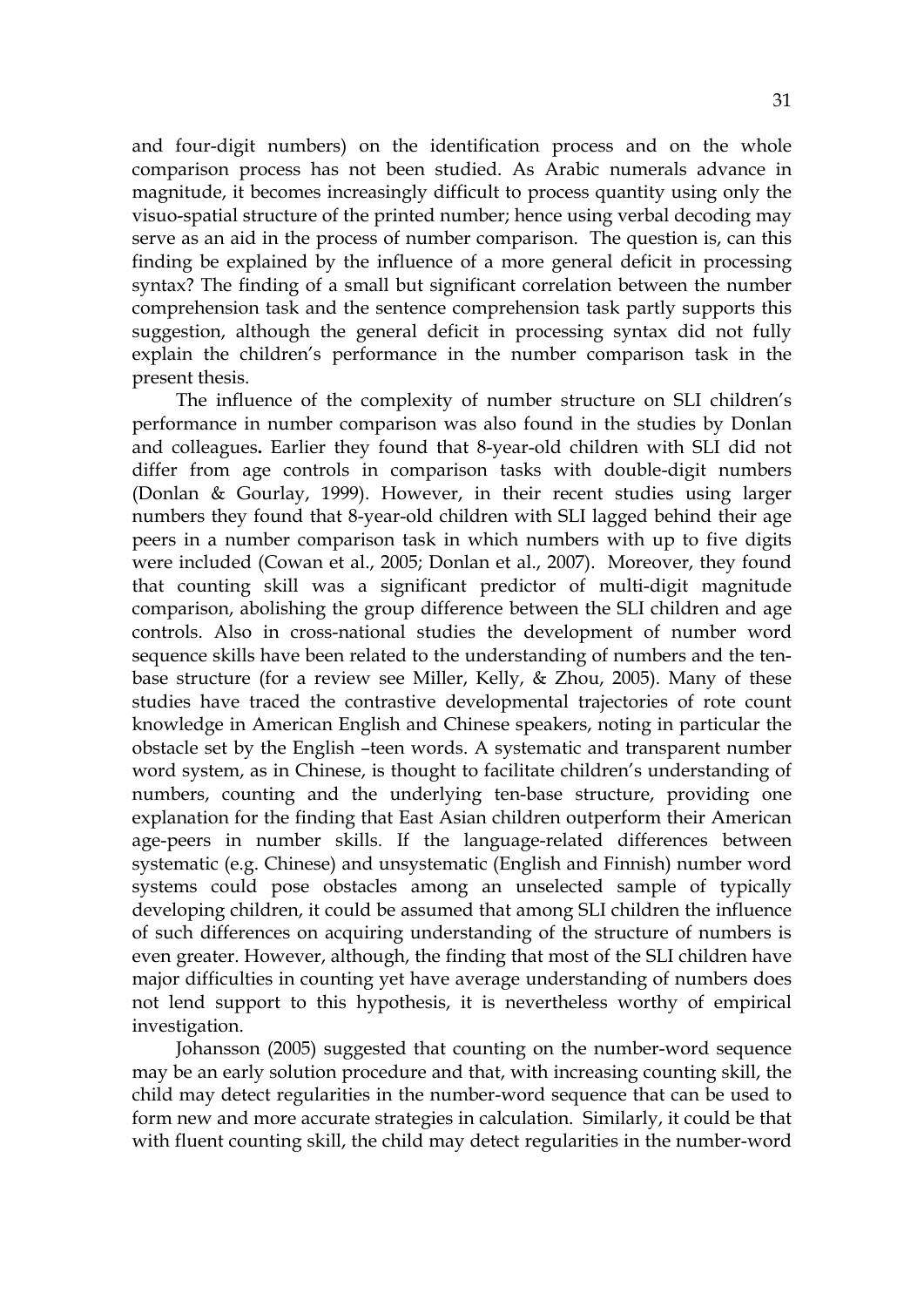sequence that can be used to grasp the logical rules underlying the ten-base and place value system needed in multi-digit comparison tasks.

Moreover, it is also possible that "grasping logical rules" in different contexts, such as when learning the number-word sequence, the ten-base system, grammar in language, relies on the same sequential process, as abstract structure. Abstract structure is one type of processing in sequential cognition and it is defined in terms of generative rules that describe the relations between elements repeated within a sequence (Dominey, Hoen, Blanc, & Lelekov-Boissard, 2003). However, so far empirical studies have been restricted to the association between abstract structure processing and grammatical skills in adults with language impairment, and thus further studies are needed in order to find out whether sequential cognition, such as in serial and abstract structure processing (see e.g., Dominey, et al., 2003) could also play an important role in the development of the number word sequence and ten-base system as well as calculation.

## **3.1.2 Calculation skill and specific language processes**

The first study of this thesis suggested that the development of calculation fluency seems to share some of the underlying processing abilities required for accessing the long-term memory in order to retrieve the names of objects or colors rapidly (naming speed). The aim of the second study was to explore this hypothesis further. The primary focus of the study was to examine the effect of an intensive intervention on the calculation skill of two participants with SLI: one had difficulties in both fluent calculation and naming speed while the other had difficulties only in calculation. Two SLI children with different abilities in naming speed but matched in all other linguistic and non-verbal reasoning skills received an arithmetical intervention in order to examine whether the capacity to learn arithmetical facts is related to language-based retrieving ability.

The results suggest that even a rather short but focused and intensive intervention may improve calculation skill in children with SLI. However, the particular nature of the language impairment seem to have a major impact. That is, a specific difficulty in fluently retrieving verbal labels for visual stimuli (naming speed) and in forming verbal associations seems to be connected to the ability to learn arithmetical facts but not to the ability to learn more efficient counting-based strategies, such as counting on the larger number. In addition to lending support to earlier findings, indicating that a significant proportion of children with language impairment have a specific problem in fact retrieval, the present thesis shows the importance of defining in detail the particular SLI phenotype when trying to understand the role played by language in arithmetical difficulties.

The second study also shows the importance of the individual assessment of calculation strategies, including observation and interview with the child, as well as need of explicit strategy instruction in order to help children to overcome specific problems in calculation, such as use of immature calculation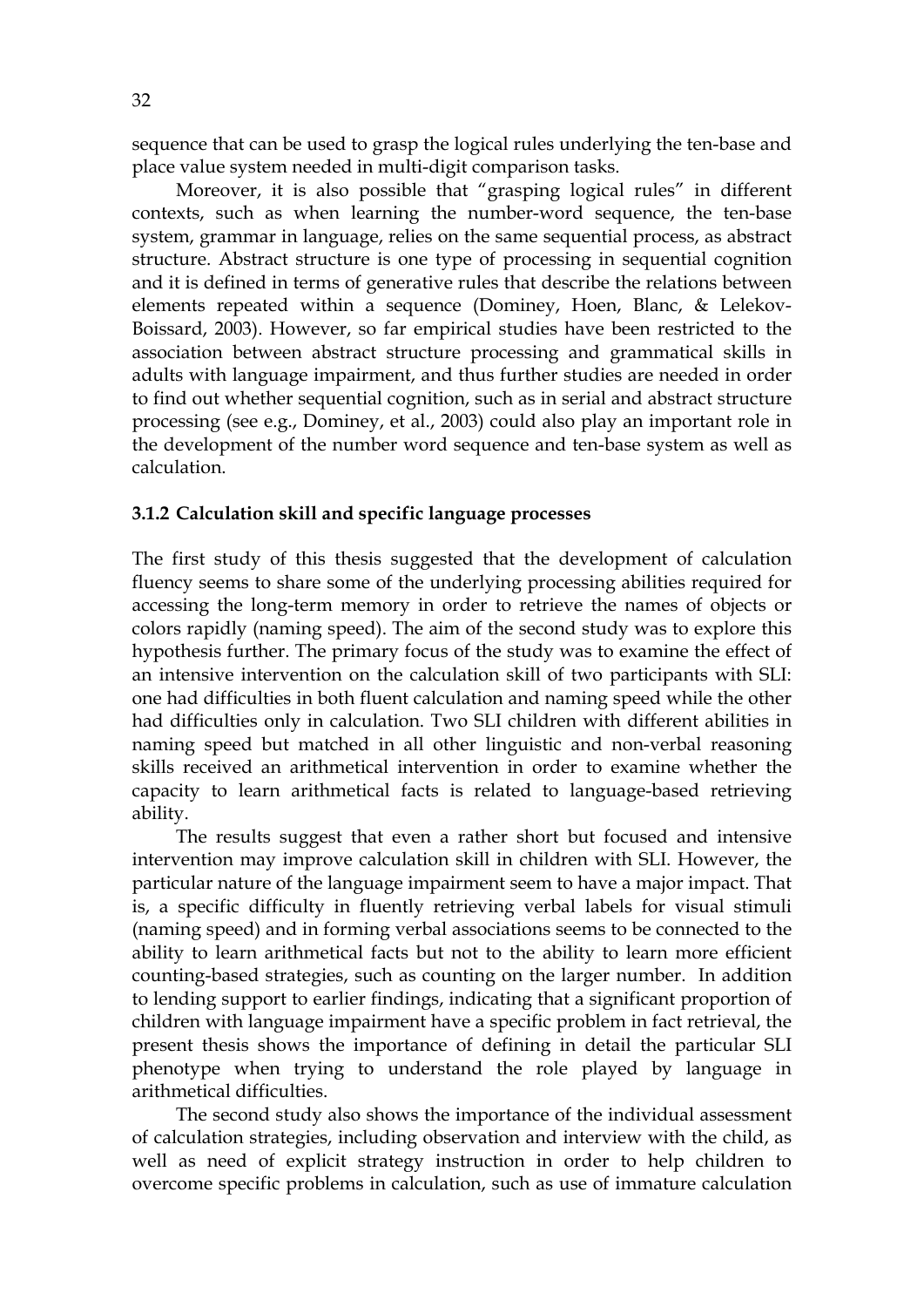strategies. Use of poor finger counting strategies leads to many calculation errors and makes calculation slow, which in turn, prevents or delays the shift to the use of a fact retrieval strategy and thus development of fluent calculation skill. As indicated in this study, even a rather short but intensive intervention may be helpful, if it is focused, includes explicit strategy instructions, and provides immediate feedback and a well motivated learning context. Computer programs could function as good intervention tools, especially as they enable immediate feedback to be given and can be used to provide game-type practice in situations where teachers can not do it by themselves.

The results of this study indicate that achieving fluent calculation skill is especially hard for children with SLI who have naming speed deficit. However, it is not assumed that these children would be unable to learn to use faster memory-based strategies. But, at least, it takes more time and effort than with typically developing children or children with SLI but without naming speed deficit. Further interventions studies are needed in order to examine whether longer intervention, including training of conceptual knowledge of numbers and arithmetic and integration of that knowledge with declarative and procedural knowledge, could help these children to achieve more efficient calculation skill.

#### **3.1.3 Conceptual knowledge-based training in single-digit calculation**

Third, it was examined whether a child with severe naming speed difficulties but intact numerical comprehension is able to learn arithmetical facts if he is taught to use his conceptual understanding of numbers and arithmetical operations. Previous studies in children with SLI have suggested that despite severe difficulties in learning the correct order of counting words as well as difficulties in fluent calculation, children with language impairment seem to be as capable as typically developing peers of grasping the logical principles underlying counting (Adverson, 2002; Donlan, 1993; Fazio, 1994) and arithmetic (Donlan et al., 2007). Also, as found in the present thesis and the studies by Donlan and colleagues (Donlan, 1993; Donlan & Gourlay, 1999; Donlan et al., 2007), most, but not all, of children with language impairment seem to have rather a good understanding of the magnitude of numbers. These strengths, where they exist, suggest one approach to an intervention for children with language impairment in aimed at achieving more fluent and accurate calculation skill. The results of this intervention study suggested that an intervention program focusing on the meaningful learning of arithmetical problems can be beneficial, especially when children are weak in the use of counting procedures and have difficulties in direct memory retrieval. The intervention provided alternative strategies to slow and error-prone counting procedures and error-prone fact retrieval strategy by integrating the child's existing conceptual knowledge of numbers and arithmetical operations with declarative and procedural knowledge of arithmetic. Moreover, the number of facts to be memorized was restricted and the intervention was focused on the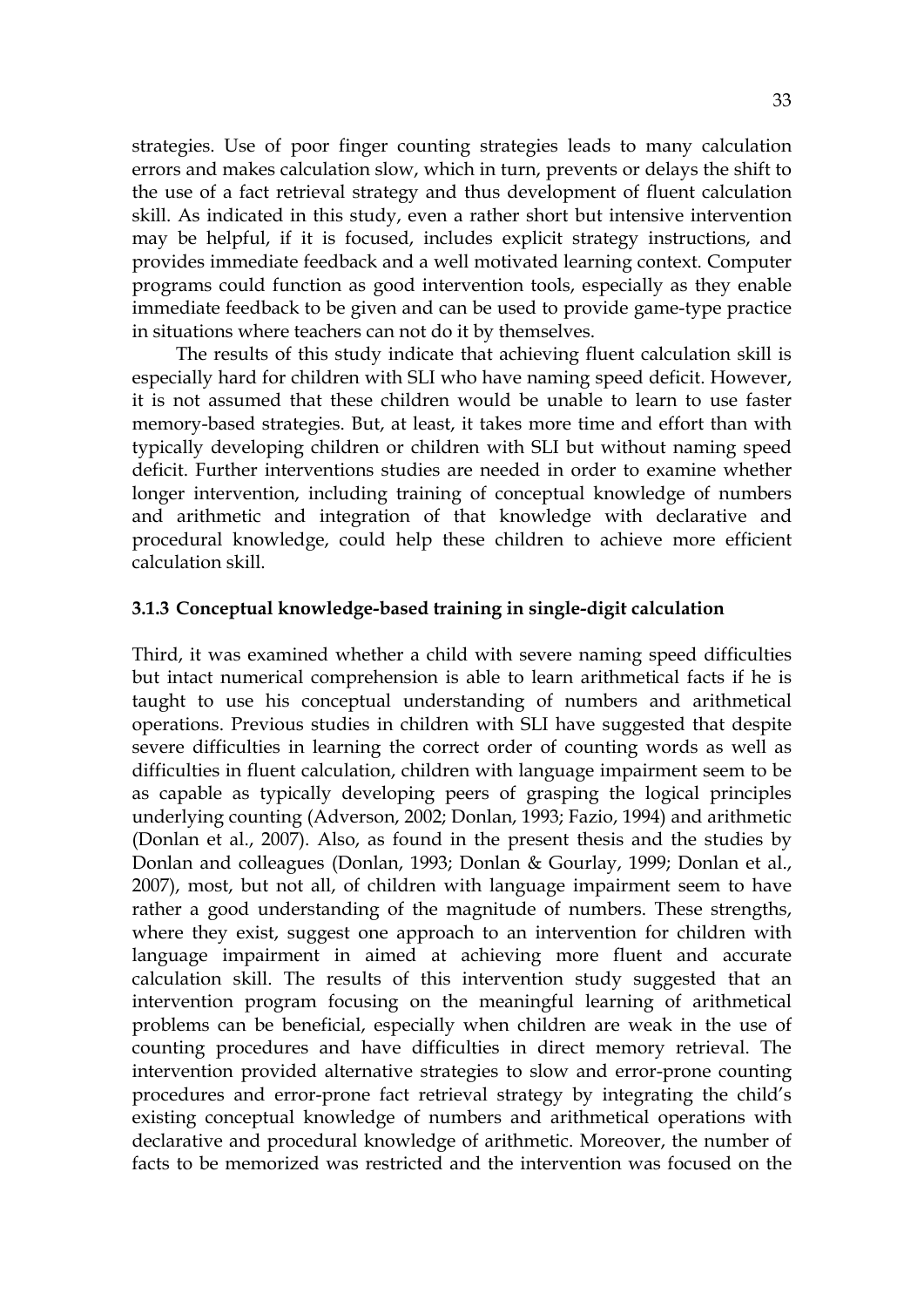specific arithmetical problems to which the child was error-prone. However, despite the importance of single-case studies in developing and testing intervention methods on a level of detail not reached by using group designs, we have to acknowledge the need for further studies with larger samples before drawing more general conclusions.

## **3.1.4 Predictors of covariance between calculation and reading**

A clinical sample provides one possibility to study the mechanism of comorbidity, such as found between language impairment and calculation, or reading and calculation. However, clinical samples are always biased, and thus, replications with unselected sample are needed in order to see whether the results found in children with SLI could also provide information about the factors underlying the normal development of calculation and reading skills. Similarly, a better understanding of the factors related to normal development of calculation skill could also help in understanding the possible factors underlying difficulties in calculation. In the fourth study, the relationship between language, reading and calculation was studied in an unselected sample. It was examined whether the cognitive factors found to be related to calculation difficulties in the clinical sample of children with severe impairments in language are the same as those associated with the general development of calculation skill. It was found that the same factors that were related to calculation skills, as well as to the co-variation between calculation skills and reading in Grade 4, were the same among the unselected sample as found in studies of children with SLI. The result showed that single-digit calculation, as well as its covariation with text reading, were associated with counting ability and naming speed. In addition, letter knowledge was related to covariation between calculation and reading. It is suggested that the ability to learn and retrieve verbal sequences as well as the ability to form visual-verbal associations and rapidly retrieve verbal labels for visual stimuli are related to the development of fluent calculation skill as well as its covariation with reading.

## **3.2 Theoretical implications**

The present thesis suggests that there are at least two cognitive abilities, which could work as early indicators of increasing risk for calculation difficulties both in children with SLI as well as among typically developing children: the ability to learn and recite verbal number word sequences as well as the ability to fluently access long-term memory in order to retrieve verbal labels for visual stimuli (naming speed).

The theoretical models of calculation skill and language provide an interesting framework within with to discuss the theoretical implication of the findings in the present thesis.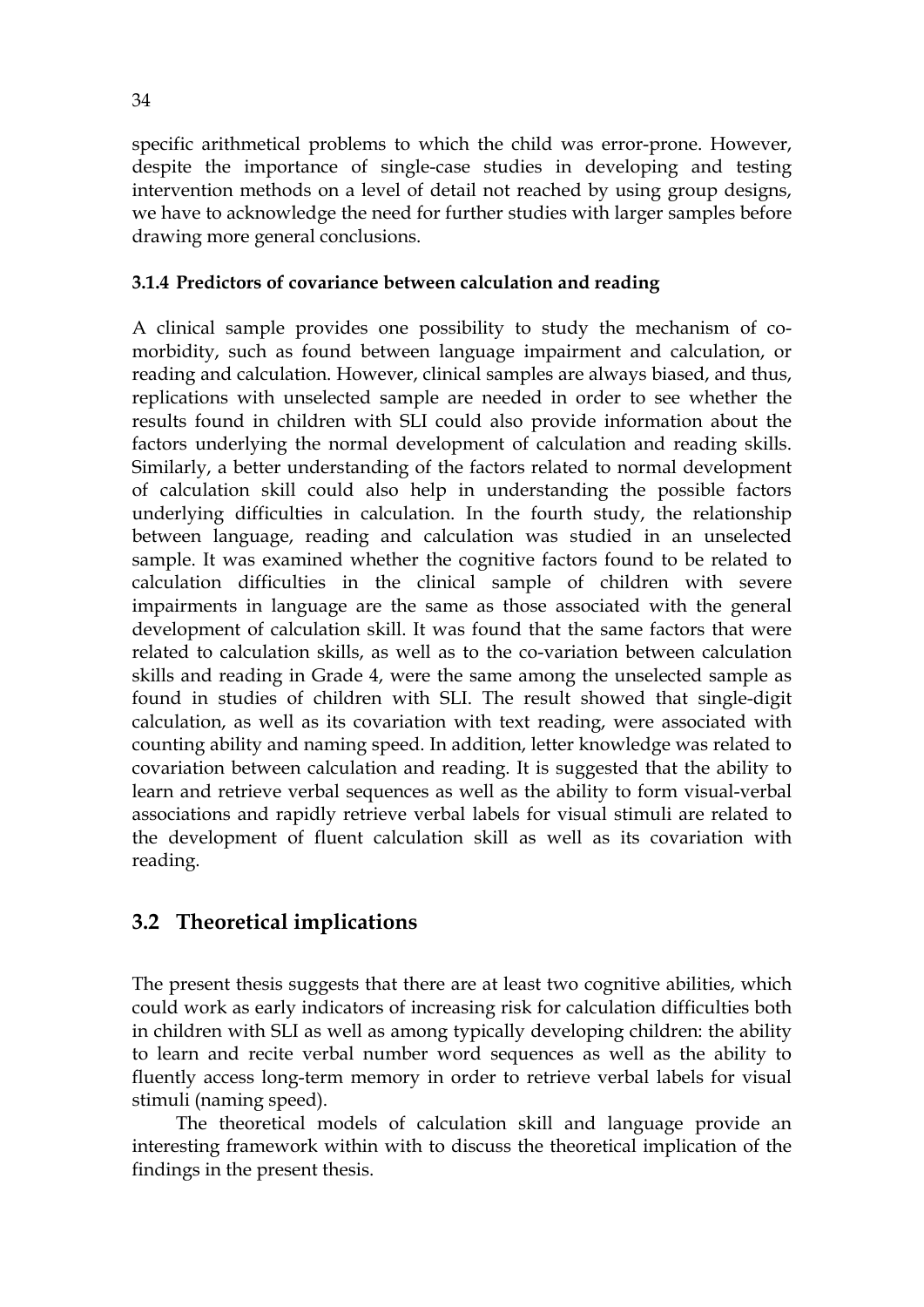#### **3.2.1 Counting ability and calculation**

Siegler's model of calculation skill helps us to understand how weakness in counting, which is often found in children with language impairment, may influence their later calculation skill. Siegler's distribution of associations model emphasis the importance of a varied learning history to different problems and answers. As the findings of this study as well as others in children with SLI (Adverson, 2002; Fazio, 1994, 1996, 1999; Cowan et al., 2005) have shown, these children have great difficulties in learning to recite number word sequences in the correct order and in fluently counting backwards or by certain steps. In calculation children with SLI have been found to use more counting-based backup strategies and commit more errors when using backup strategies than their age-peers (Cowan, et al., 2005; Fazio, 1996, 1999). In Siegler's distribution of associations model this kind of history of miscounting leads to a flat distribution in which associative strength is dispersed among several answers, and thus direct memory retrieval is not possible or it may produce incorrect answers. In the present thesis, fluency of single-digit calculation in the 4<sup>th</sup> grade, and its covariation with text reading, was best predicted by counting ability in kindergarten. In addition to the fact that in calculation the use of memory-based retrieval strategies is preceded by the use of counting-based strategies, and thus accurate and fluent retrieval of the number-word sequence is required in order to be able to shift from counting-based strategies to fact retrieval, there are at least three other factors that could partially explain the strong associations between these two skills.

First, it is possible that counting and calculation share common processes (and neural mechanism) (Dehaene & Cohen, 1997). According to Dehaene's triple-code model (Dehaene & Cohen, 1997) the normal route for over-learned calculations such as single-digit multiplication and simple addition is the direct route, in which the arithmetical problem (2x4, two times four) is converted into an internal verbal representation, which is then used to complete this word sequence by using rote verbal memory ("two times four, eight"). The results from studies in children with SLI suggest that the rote retrieval of memorized material, such as a poem or sequence of number words, is particularly difficult for these children (Fazio, 1994, 1996, 1997). Recently, Ullman (Ullman & Pierpont, 2005) proposed that SLI can largely be explained by abnormal development of the brain structures that constitute the procedural memory system. This system involves the frontal/basal-ganglia circuits subserving the learning and execution of motor and cognitive skills, and is particularly important for acquiring and performing skills involving sequences.

Additionally, by using the theoretical concept of working memory, counting and calculation skills may rely on the same cognitive ability (Cowan et al., 2005; Geary, Hoard, Byrd-Craven, & DeSoto, 2004). Working memory has been found to be related to single-digit calculation, especially when strategies other than retrieval are involved, such as counting-based strategies (Cowan et al., 2005; Geary et al., 2004; Imbo & Vandierendonck, 2007). However, working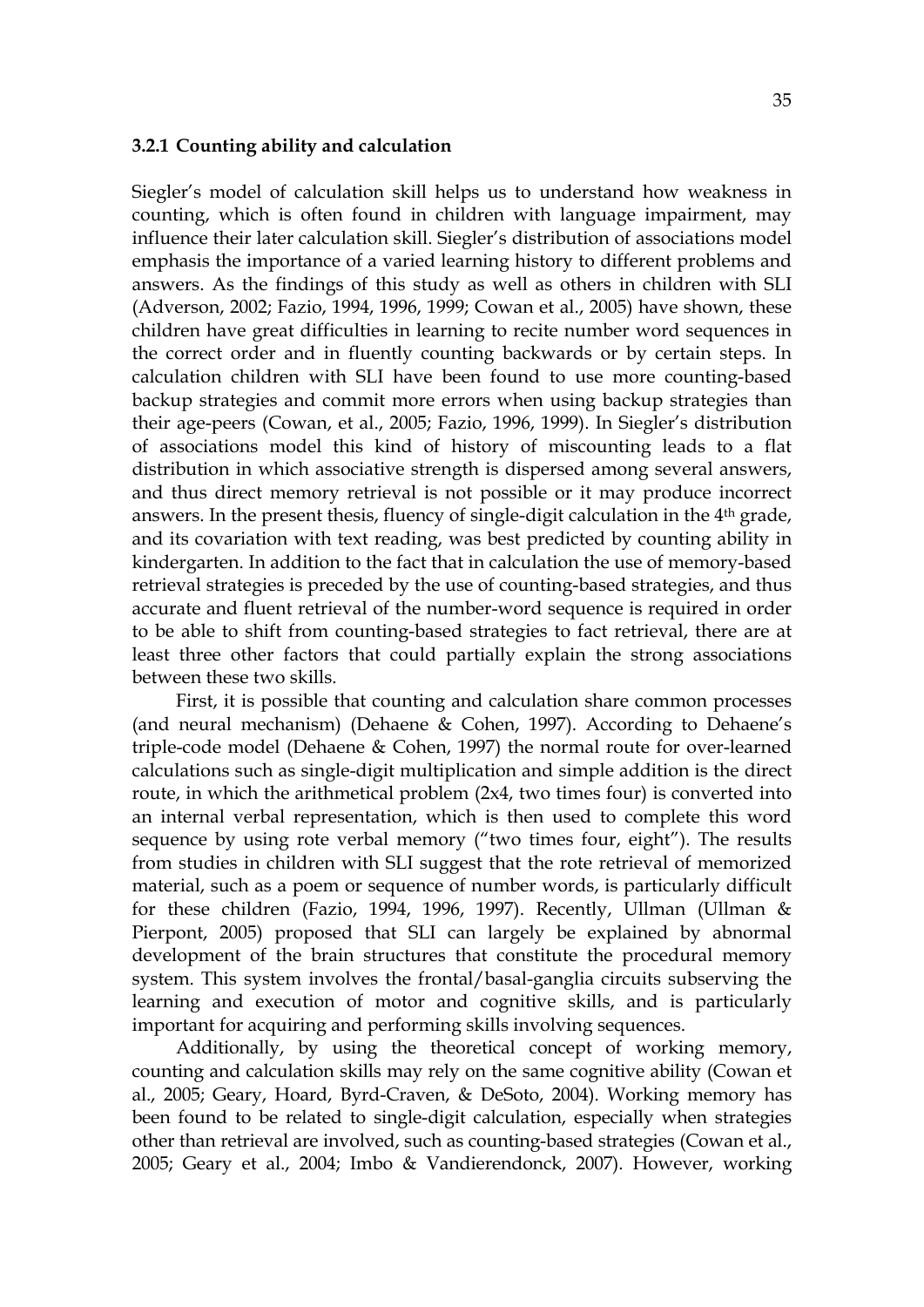memory did not emerge as a significant factor in the present thesis among older SLI children: In the first study, performance in the digit span tasks did not differentiate those children with SLI who, after several years of practice, still depended on slow calculation strategies in single-digit additions and subtractions from those who had learnt to retrieve those same calculations from memory. Additionally in the second study children had exactly same span in recalling digits forward and backward, and thus working memory did not account for the different benefits they derived from the intervention. In the third study, the child had language impairment and showed calculation difficulties but performed rather well in the digit span tasks as in any other memory task. In general, working memory resources are needed when learning new skills. This may provide one explanation for the results. These children with SLI had practised counting and basic calculation for several years, and although they did not calculate fluently they were accurate. This means that the counting list from 1 to 20 had been accurately established and that they managed to monitor the use of counting-based strategies well enough to obtain correct answers, and thus, the demands on working memory were not as high as in the early phase when learning to recite number words in the correct order or practising the use of counting-based strategies. However, as suggested by Cowan (Cowan et al., 2005), in order to better understand the relationship between counting, calculation and working memory, counting range (novel or familiar), direction (forward or backward) and steps (by one or two steps) as well as calculation strategies (retrieval or counting-based strategy) should be taken into account.

Third, it is also possible that counting and calculation share a common representational system (Donlan et al., 2007; Geary et al., 2001; Robinson et al., 2002). The phonological processing hypothesis suggests that phonological features associated both with individual numbers and with number facts in their entirety are weakly connected and encoded, and thus have less distinct memory representations available for retrieval.

However, it seems that although the accuracy of counting in kindergarten seems to be a very strong predictor of later calculation fluency in an unselected sample and explains the group differences in calculation between the SLI and the control group in 7- to 9-year-old children (Donlan et al., 2007), among older SLI children it is not sensitive enough to detect whether calculation skill is automatized or not. In contrast, the rapid accessing of long-term memory in order to retrieve the names of objects or colors fluently seems to be better index of whether calculation skill is automatized or not among SLI children.

#### **3.2.2 Naming speed and calculation**

Naming speed has earlier been found to be a good predictor of reading skill and in the present thesis was found to be associated with calculation skill both in a clinical sample of children with SLI as well as in an unselected sample of typically developing children. One way to interpret rapid naming is as an index of the speed with which phonological information can be accessed (Wagner & Torgesen, 1987). However, it has also been proposed that naming speed index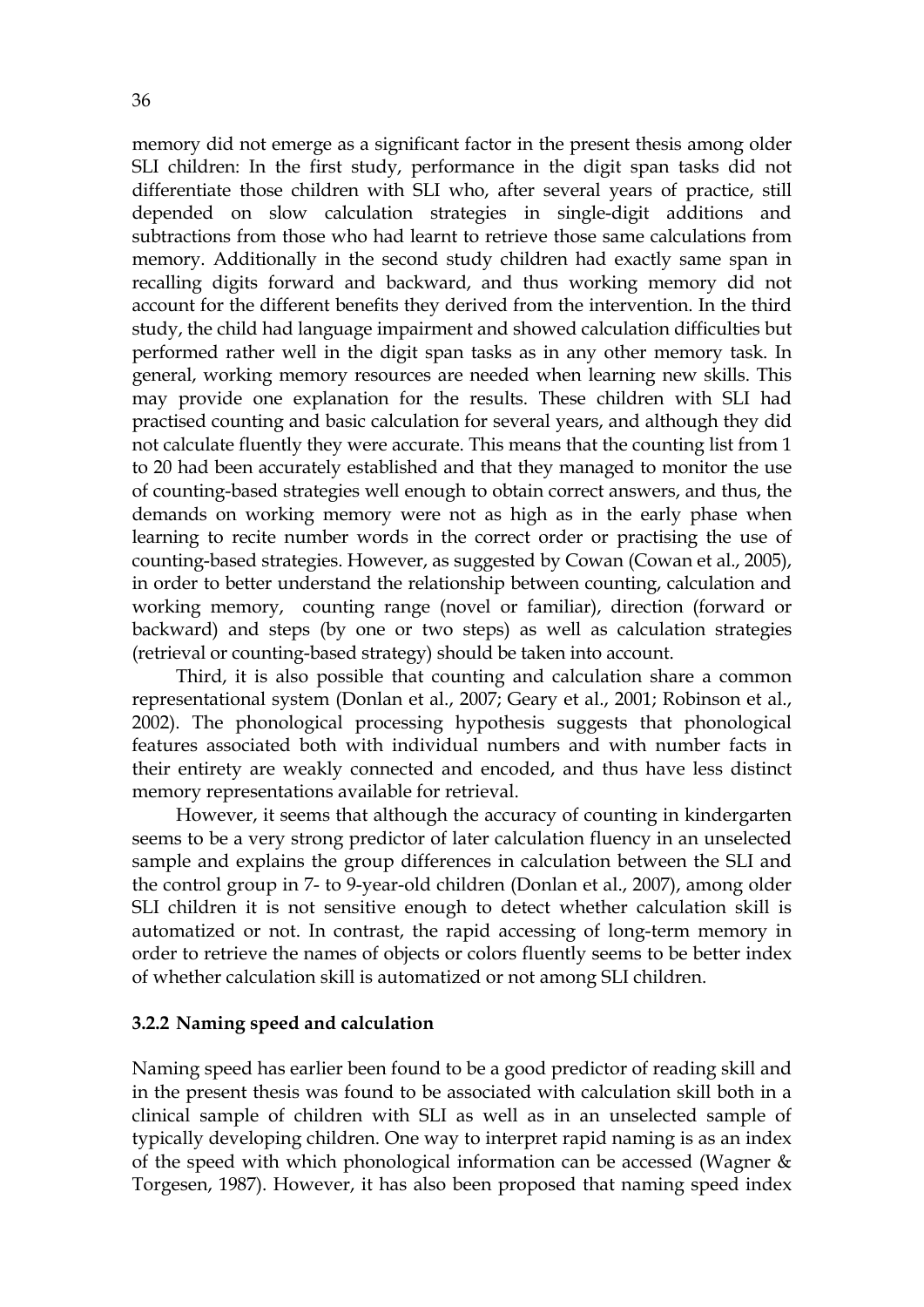processes which are, at least in part, independent of phonology (e.g., Wolf & Bowers, 1999) and that naming speed accounts for a significant amount of the variance in reading above and beyond what is explained by phonological awareness (e.g., Filippo et al., 2005; Georgiou, Parrila, & Kirby, 2006; Lepola et al., 2005; Powell, Stainthorp, Stuart, Garwood, & Quinlan, 2007**)**. In reading research, there are ongoing studies that are trying to clarify the question of which sub processes in rapid serial naming are the most critical when predicting reading skill. For example, by manipulating the number of different stimuli to be named, it might be possible to clarify whether mapping onto the phonological form or, perhaps, the inhibition of previous responses in a sequence are more critical aspect of rapid serial naming. Once that is established, we can ask whether the critical sub processes that are related to acquiring fluent reading skill are the same as those related to the acquisition of calculation skill. At least, that could be possible in the sense that in the fourth study naming speed contributed significantly to the covariance between singledigit calculation and reading skill and that no unique impacts of the naming speed on reading or calculation were found after taking account the shared variance of these two variables. However, it is also possible that the critical part of the predictive value of naming speed is more complicated, such as rapid, parallel activation and processing of different types of representations (visual, phonological, semantic). According to Misra and colleagues (Misra, Katzir, Wolf, & Poldrack, 2004) rapid naming would compose a large subset of the same processes engaged during the fluent reading of words in continuous text by a skilled reader. For each behavior a symbolic form (letters and numbers) or picture would be mapped onto both the phonological form and the semantic representation of it quickly and accurately while allowing for a rapid shift of attention to the next stimulus. These could also be seen as close to the subset of processes needed in fluent calculation when solving simple problems presented in numerical format on the same layout. Rapid access from visual symbol either to phonological or semantic representation or both are required while at the same time allowing for a rapid shift of attention to the next problem.

## **3.2.3 Counting ability, naming speed and models of calculation**

The present thesis suggests that naming speed and counting ability are two cognitive abilities which are related to fluent calculation skill both in children with SLI as well as among typically developing children. The findings accords well with Dehaene's description of the calculation process, in which "the problem is first converted into an internal verbal representation, which is used to complete this word sequence by using rote verbal memory". In other words, the ability fluently to access long-term memory in order to retrieve the verbal labels for a visual stimulus (naming speed) could tap the same processes as needed in calculation when converting arithmetical problems into an internal verbal representation. The ability to learn and to recite a verbal number word sequence, in turn, could share the same underlying cognitive processes needed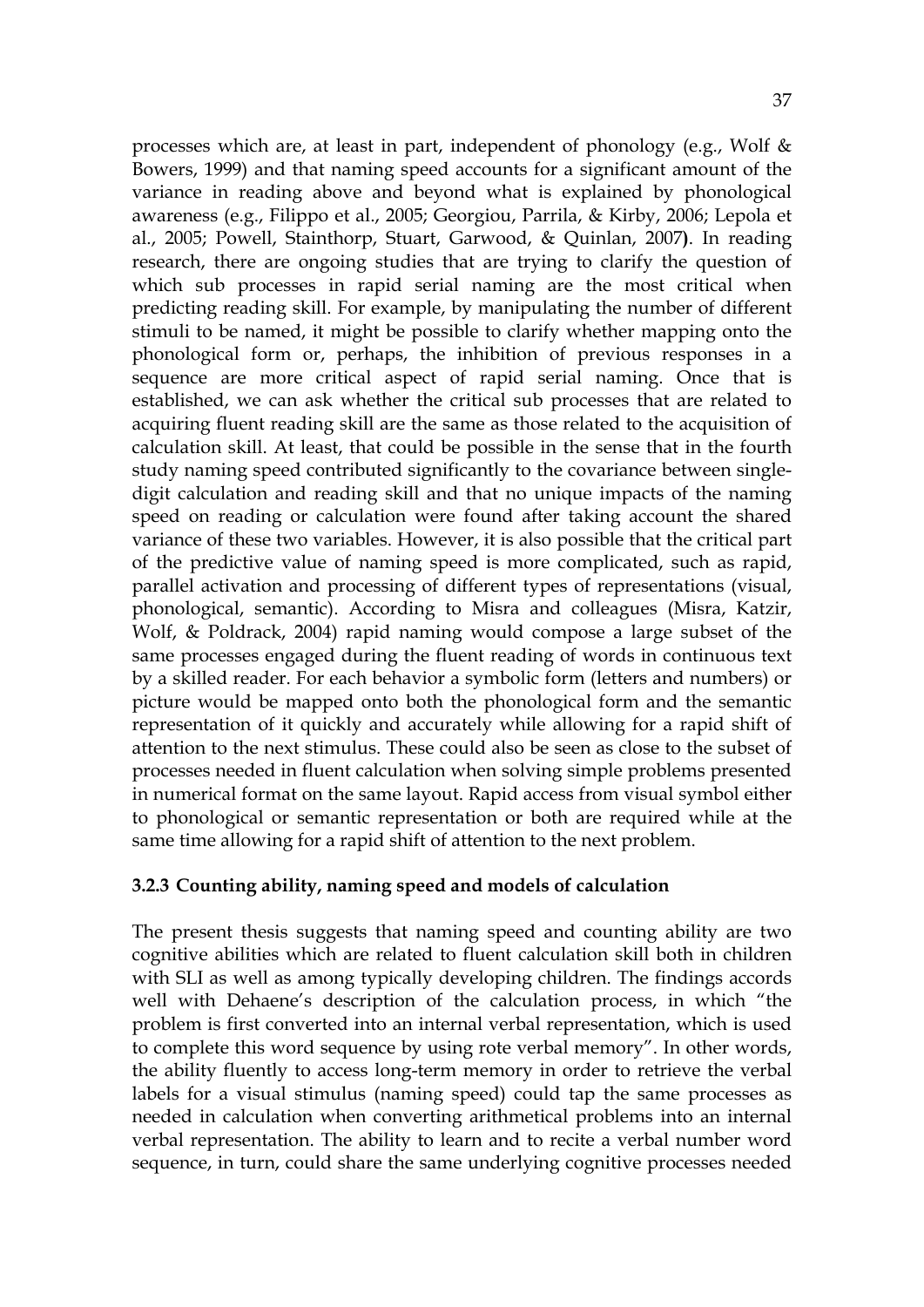in learning arithmetical facts and in fact retrieval when completing word sequence that consists of the terms presented in the problem. The description of procedural memory deficit (Ullman & Pierpont, 2005) also accords with findings of difficulties in verbal retrieval (naming speed) and verbal sequence learning and production (counting) in children with SLI. However, further studies are needed in order to confirm these suggestions. Counting and naming are multi-componential skills, and the specific relationship between counting and calculation or naming speed and calculation was not examined in more detail in the present studies. Thus, it is suggested that the different sub components of counting ability and their relationship to the development of language and calculation should be further studied as well as the factors underlying the slow accessing of long-term memory in order to retrieve verbal labels for visual stimuli. Longitudinal studies are needed in order to better understand what is a cause and what is a consequence and how the relationship between numerical skills and cognitive abilities changes during development.

## **3.3 Practical implications**

The research results reported here strongly indicate that children with language impairment are at increased risk for having difficulties in several areas of numerical skills, and thus more attention should be paid to this issue. Secondly, it is also very important to take into account that children with specific language impairment can not be treated as uniform group from the perspective of numerical skills. For these reason their calculation and other numerical skills need to be carefully assessed in order to plan relevant education and support.

 However, there are some basic skills that seem to be more at risk if children have language impairment, such as counting and calculation. Most of the children with SLI seemed to have difficulties in achieving fluent calculation skill despite several years of practice. These difficulties may partially be due to weak counting skills, but in addition to that SLI children, in particular those with naming speed deficit, seemed to be at increased risk for having difficulties in single-digit calculation. It is suggested that there are at least two cognitive abilities; which could work as early indicators of increasing risk for calculation difficulties both in children with SLI and in typically developing children: the ability to learn and recite verbal number word sequences and the ability to fluently access long-term memory in order to retrieve verbal labels for visual stimuli (naming speed).

Third, despite severe difficulties in calculation there are, as far as I know, no previous intervention studies which have focused on calculation skill in children with language impairment. In this thesis it is suggested that explicit strategy training by integrating conceptual knowledge of numbers and arithmetical operations with knowledge of arithmetical facts and with knowledge and use of counting-based procedures could be a fruitful approach in seeking to improve calculation skill in children with language impairment. It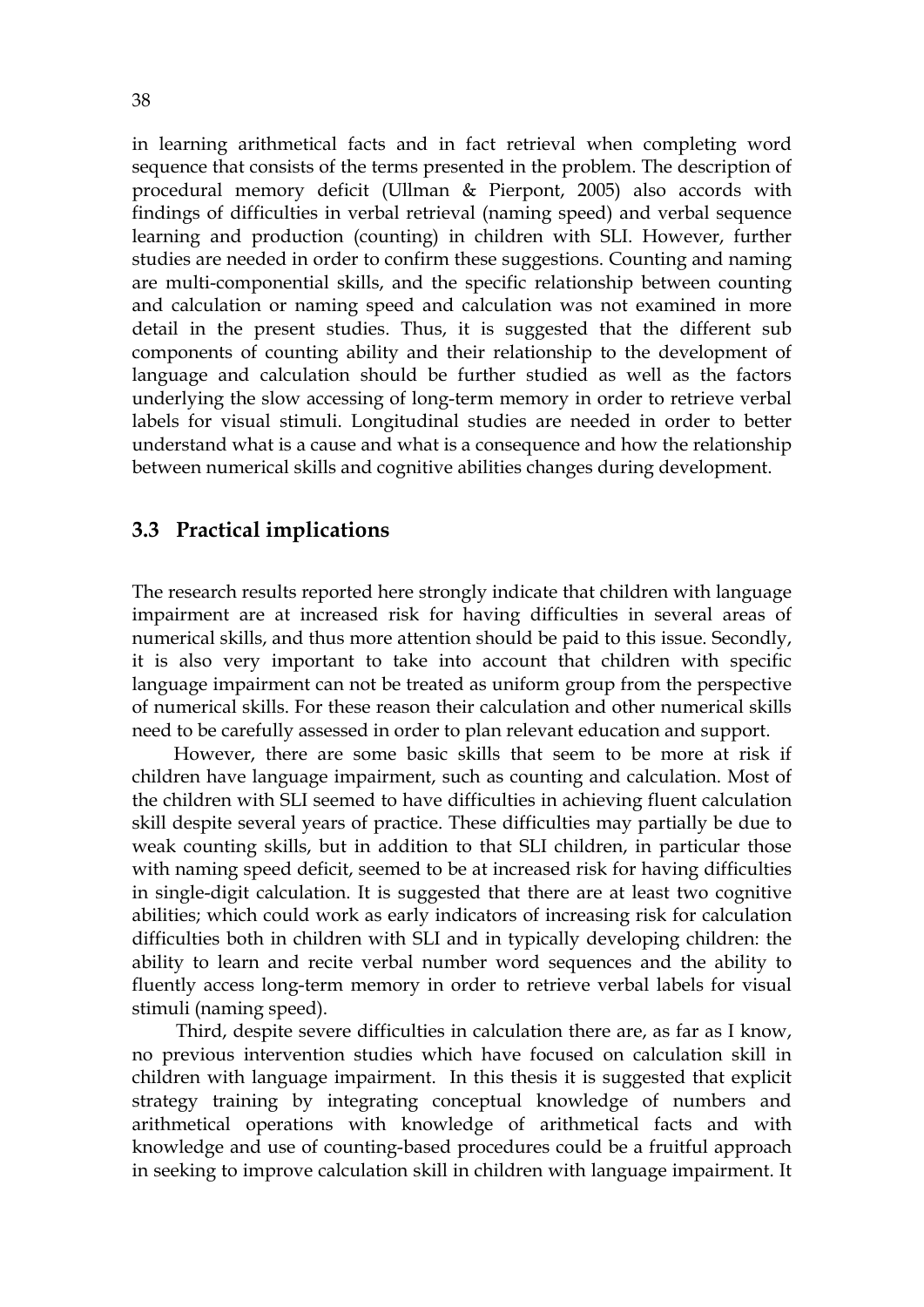would allow a restriction on the amount of facts to be memorized, and would thus decreases the rote-verbal learning load, which has usually been found to be particularly poor in children with language impairment. In contrast, it relies on the child's conceptual knowledge of numbers and of arithmetical operations and principles, which are more often found to be preserved in children with SLI (Donlan et al., 2007). This approach seemed of especial benefit when child was weak in the use of counting procedures and had difficulties in direct memory retrieval but nevertheless showed intact number comprehension.

## **3.4 Concluding Remarks**

In summary, different theoretical frameworks suggest that there are multiple routes to solving simple arithmetical problems, some which rely more on verbal processing and others with the emphasis on the semantic processing of numbers (e.g., Dehaene et al., 2003, Robinson et al., 2002). The present findings suggest that, although the understanding of quantitative and number symbols is very important, difficulties in the cognitive processes that support the fluent naming and learning of verbal sequences are at least as important factors underlying difficulties in fluent calculation. One interesting and important question related to this issue is why children with severe difficulties in those processes but with average or good numerical understanding not use their numerical knowledge when trying to learn arithmetical facts. Dehaene and Cohen (1997) have proposed that the direct route is the normal route for over learned calculations such as single-digit multiplication and simple addition, at least in countries where verbal recitation of multiplication and addition tables is used as a teaching method. On the basis of this proposal, it can be asked whether this association of calculation with language skills is partially due to the instruction given at school. Are children guided to use verbal rehearsal as a study method to compensate for the lack of sufficient conceptual-based instruction? Instead of paying attention only to issues such as whether child solved all the arithmetical problems required and whether the answers were correct, more attention should be paid to how child solved the problems and whether she or he calculated fluently and used appropriate strategies. It has been shown that when teaching children with difficulties in language or in learning in general, we can not count on the premise that their strategies will change as a result of practice per se; instead explicit instruction is needed in order to teach these children use more efficient strategies. In children with learning difficulties in particular the instruction should move more towards the explicit teaching of conceptual based strategies instead of drill and practice type of training. It can not be assumed that children who are able to solve simple arithmetical problem also think of it as a numerical problem and not simply as a procedural activity, such as "lift two fingers first and then three" or as a single fact that has been learned like any other rote verbal sequence e.g. "two times four is eight vs. eeny, meeny, miny". More practice supporting children's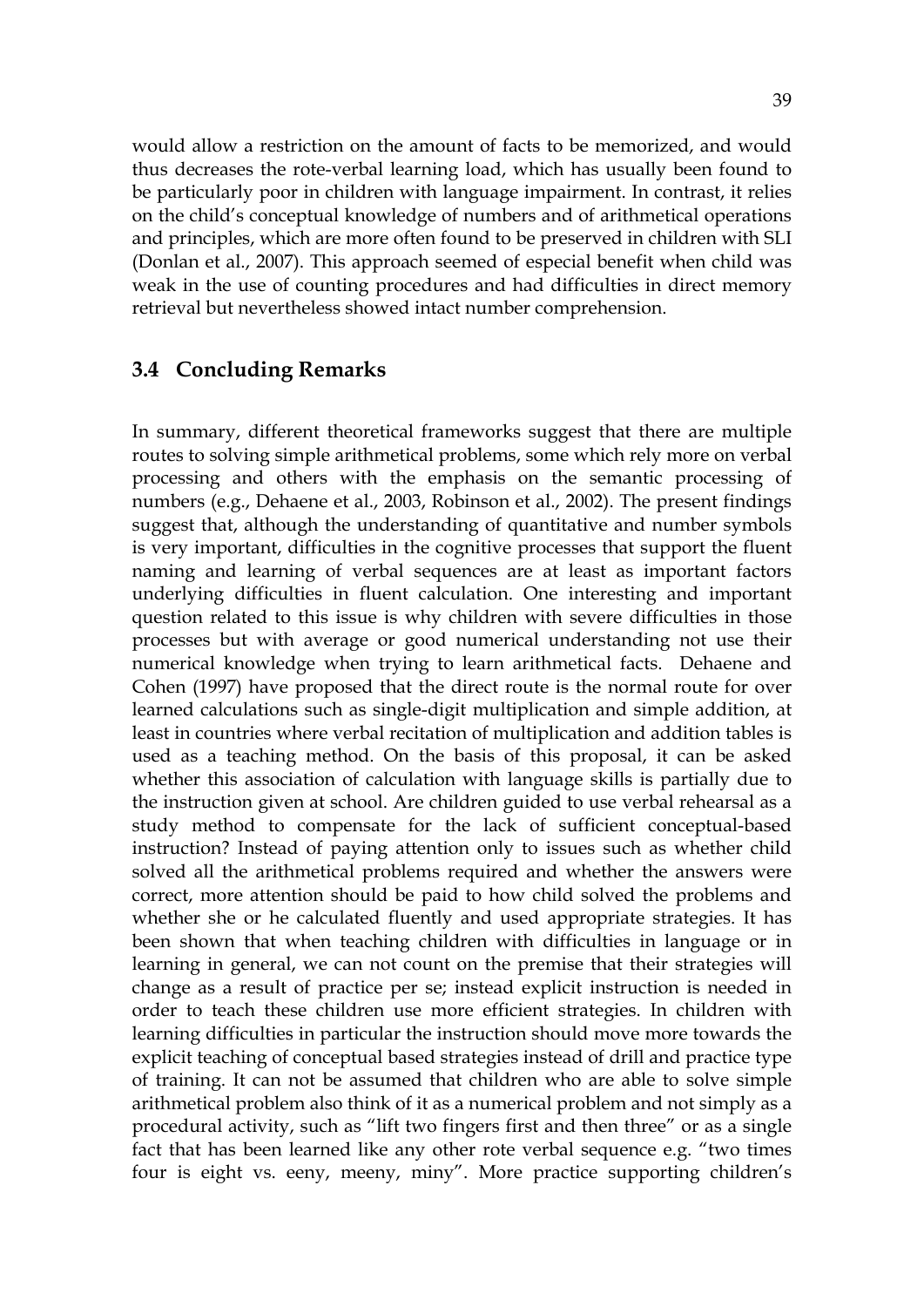understanding of how different arithmetical problems are related (e.g., 5+5 and 5+6 or 7-4 and 3+4) is needed.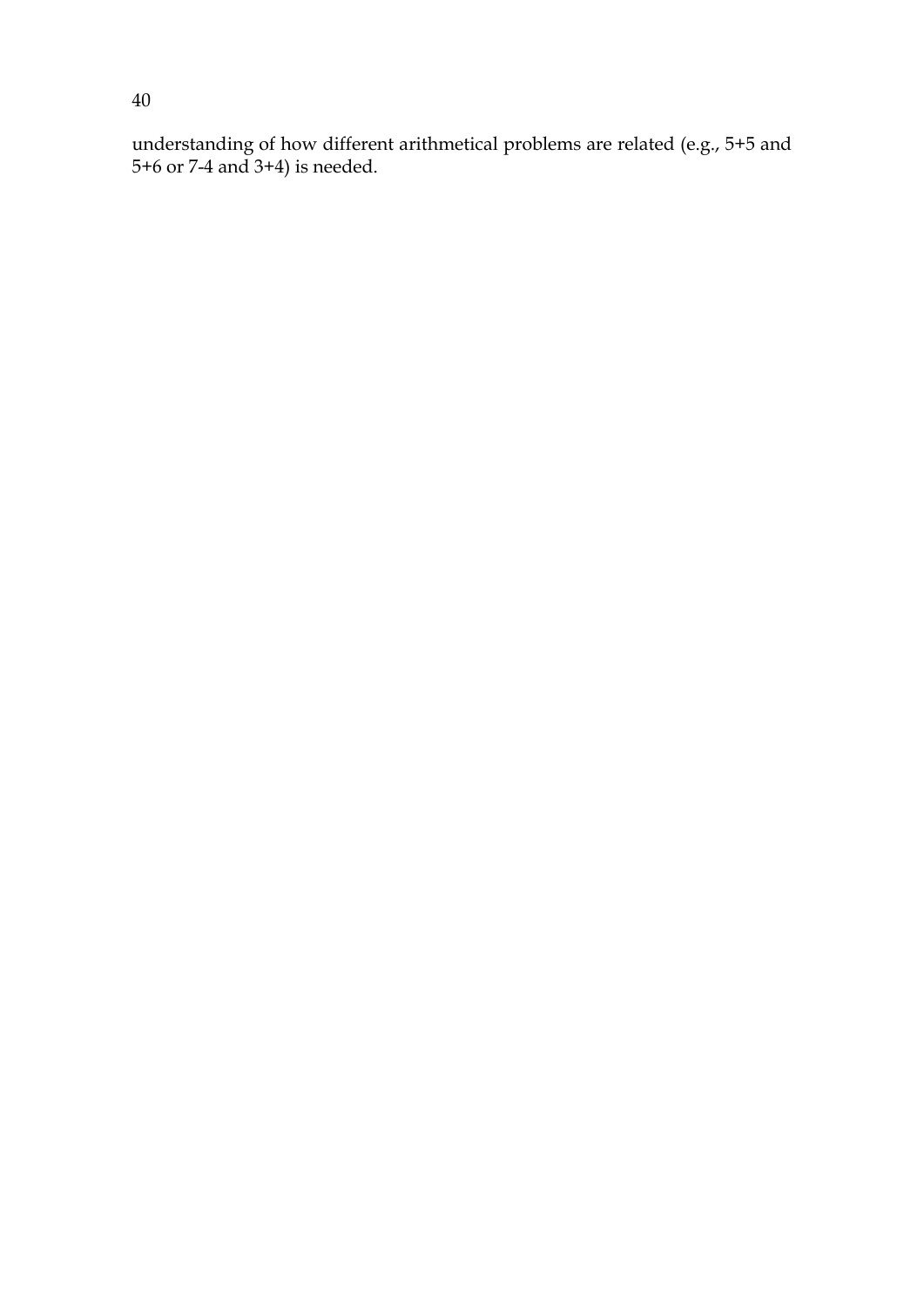## **TIIVISTELMÄ**

Tässä tutkimuksessa tarkasteltiin kielellisten taitojen yhteyttä matemaattisten perustaitojen, erityisesti peruslaskutaidon, kehittymiseen. Ensimmäisessä osatutkimuksessa vertailtiin 9-11-vuotiaiden kielihäiriöisten (dysfasia) lasten matematiikan perustaitoja opetustasoverrokkeihin ja kieliverrokkeihin. Lisäksi tarkasteltiin, kuinka hyvin erilaiset kielelliset tekijät ja ei-kielellinen päättelykyky selittävät dysfaattisten lasten matematiikan taitoja. Toisessa osatutkimuksessa yksilökuntoutustutkimus asetelman avulla tutkittiin tarkemmin, ovatko nopean nimeämisen ongelmat yhteydessä vaikeuteen hakea aritmeettisia faktoja pitkäkestoisesta muistista: Kaksi dysfaattista lasta, jotka erosivat taidoiltaan nopeassa nimeämisessä mutta joilla molemmilla oli selkeitä vaikeuksia sujuvassa laskemisessa, osallistuivat laskutaitoa harjoittavaan kuntoutukseen. Tutkimuksessa tarkasteltiin, onko nimeämisen vaikeudella yhteyttä kuntoutuksen vaikutukseen, eli laskunopeuteen, tarkkuuteen sekä muutoksiin laskustrategioissa, eli onnistuuko vastauksen haku muistista. Kolmannessa osatutkimuksessa käytettiin myös yksilötutkimus asetelmaa, jonka avulla pyrittiin selvittämään, pystytäänkö laskutaidon tarkkuutta ja varmuutta kehittämään harjoittelemalla käsitteelliseen tietoon pohjaavia laskustrategioita. Strategiat rakentuivat lukumäärien, lukujen ja laskutoimitusten käsitteelliseen ymmärtämiseen sekä lukujen välisten suuruussuhteiden ymmärtämiseen. Lapsen hyvin hallitsemia aritmeettisia faktoja (esim. 5+5=10) harjoiteltiin käyttämään apuna muiden, heikommin automatisoituneiden ja virheille alttiimpien laskujen ratkaisemisessa (esim. 5+5=10, 5+6=?). Neljännessä osatutkimuksessa tutkittiin neljäsluokkalaisilla lapsilla, ovatko samat kognitiiviset tekijät yhteydessä laskutaidon sujuvuuteen valikoimattomassa otoksessa kuin vakavasti kielihäiriöisten lasten ryhmässä. Lisäksi tarkasteltiin, ovatko nämä tekijät selittämässä laskemisen ja lukemisen yhteistä vaihtelua.

 Tulokset osoittavat, että opetustasoverrokkeihin nähden 9-11-vuotiailla dysfaattisilla lapsilla on selvästi enemmän vaikeuksia useammalla eri alueella matematiikan perustaidoissa. Samalla tärkeä havainto oli, että lapset, joilla on dysfasia, eivät muodosta yhtenäistä ryhmää matemaattisten perustaitojen suhteen, vaan yksilöllistä arviointia tarvitaan kunkin kielihäiriöisen lapsen taitojen ja tuen tarpeen selvittämiseksi. Kuitenkin aikaisempien tutkimushavaintojen kanssa yhtenevästi näyttäisi siltä, että erityisesti sujuvan laskutaidon kehittyminen on vuosien harjoittelusta huolimatta vaikeaa suurimmalle osalle kielihäiriöisistä lapsista. Eri osatutkimusten tulokset viittaisivat siihen, että lukujen luettelutaito ja nopea nimeäminen ovat kaksi varhaisemmin arvioitavissa olevaa ennusmerkkiä, jotka ovat yhteydessä sujuvaan laskutaitoon. Esikoulussa mitattu lukujen luettelutaito näyttäisi olevan paras ennustaja niin neljännen luokan peruslaskutaidon sujuvuudelle kuin laskutaidon ja lukutaidon yhteiselle vaihtelulle. Vastaavasti nimeämisen nopeus erotteli kielihäiriöisten lasten ryhmässä sujuvat ja ei-sujuvat laskijat. Lisätukea nopean nimeämisen yhteydestä sujuvaan laskutaitoon, saatiin toisessa osatutkimuksessa, jossa kuntoutuksen vaiku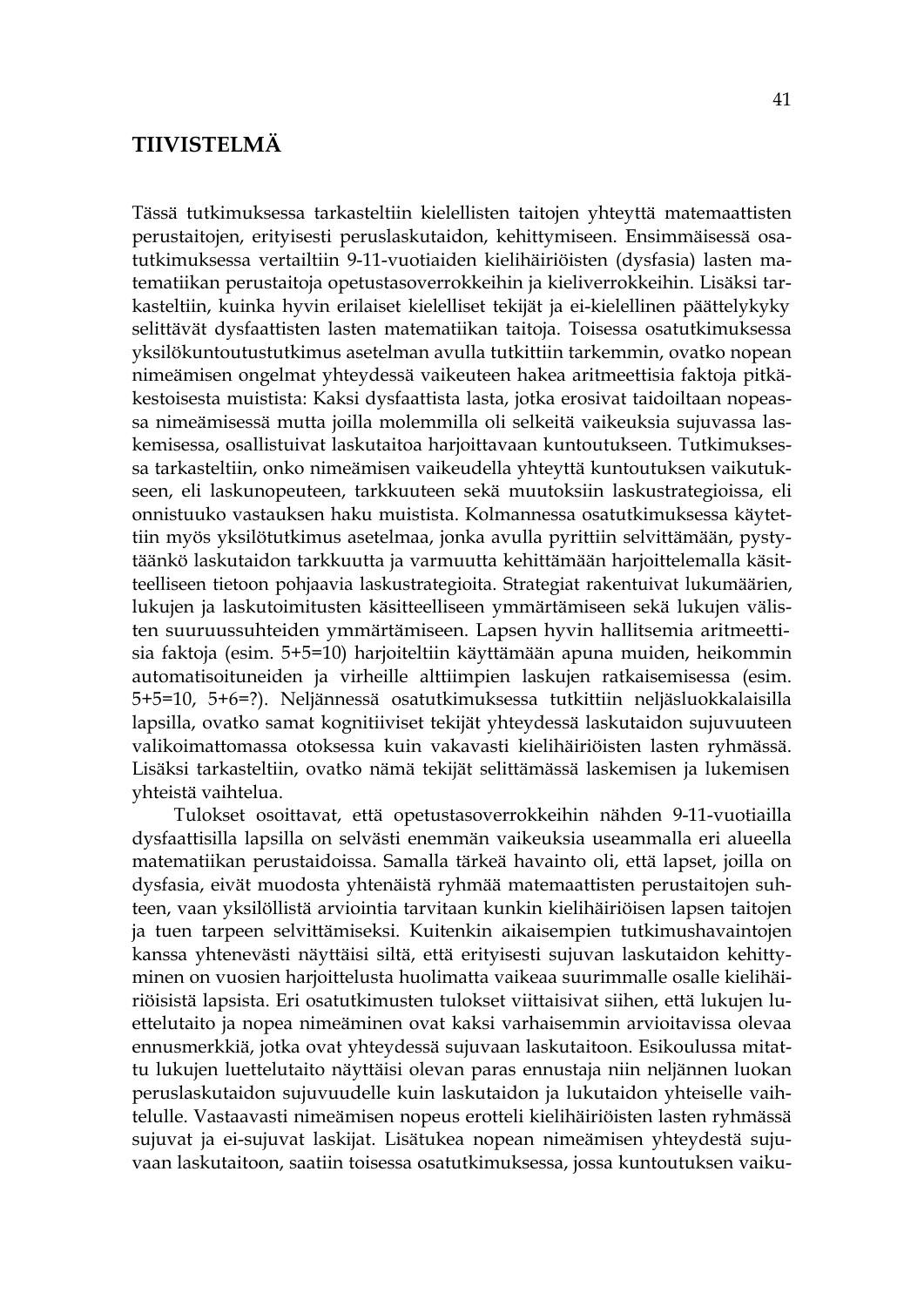tus oli erilainen laskutaidoltaan ja muilta kielellisiltä lähtötaidoilta vastaavilla kahdella dysfaattisella lapsella, mutta jotka erosivat nopean nimeämisen taidoiltaan. Ennen kuntoutusta molemmat lapsista käyttivät sormilla luettelua ainoana laskustrategiana ja lähtivät luettelemaan aina ensimmäisestä luvusta eteenpäin. Kuntoutuksen aikana molemmat lapsista oppivat ottamaan isomman luvun alkutekijäksi, mutta vain nopean nimeämisen taidoiltaan ikätasoinen kielihäiriöinen lapsi pystyi kuntoutuksen päätyttyä hakemaan vastauksia suoraan pitkäkestoisesta muistista.

 Käsitteelliseen tietoon pohjautuva harjoittelu näyttäisi kuitenkin tukevan laskutarkkuuden ja varmuuden kehittymistä myös nimeämisen vaikeuksista huolimatta. Kolmannessa osatutkimuksessa tutkittavana oli 11-vuotias kielihäiriöinen lapsi, jolla oli nopean nimeämisen vaikeuksia mutta hyvä ymmärrys luvuista. Lapsen laskutaito kehittyi kuntoutuksen aikana hänen oppiessaan käyttämään hyvin hallitsemiaan aritmeettisia faktoja heikommin automatisoituneiden ja virheille alttiimpien laskujen ratkaisemisessa. Kuntoutuksessa aritmeettisia laskuja opeteltiin merkityksellisessä suhteessa toisiinsa, eikä irrallisina faktoina tai toimintasarjoina. Näin pystyttiin myös rajoittamaan ulkoa muistettavien faktojen määrää ja tarjoamaan luotettavampi ja tarkempi strategia virhealttiin luettelemalla laskemisen sijaan.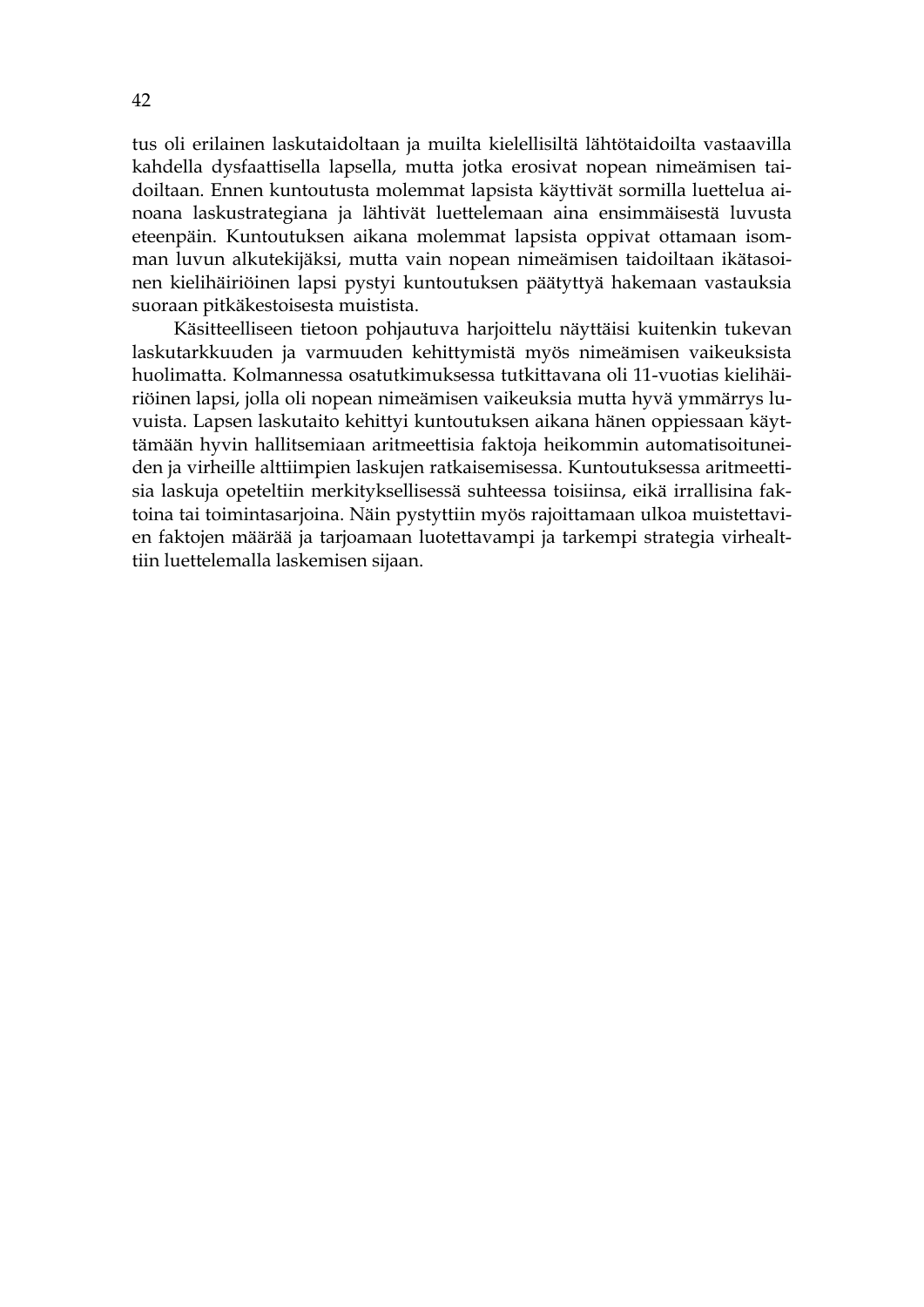## **REFERENCES**

- Adverson, P. J. (2002). Young children with specific language impairment and their numerical cognition. *Journal of Speech, Language, and Hearing Research, 45,* 970–982.
- Ackerman, P.T. & Dykman, R.A. (1995). Reading-disabled students with and without comorbid arithmetic disability. *Developmental Neuropsychology, 11*, 351–371.
- Aro, M., Aro, T., Ahonen, T., Räsänen, T., Hietala, A., & Lyytinen, H. (1999). The development of phonological abilities and their relation to reading acquisition: Case studies of six Finnish children. *Journal of Learning Disabilities, 32,* 457–463.
- Aro, M. & Wimmer, H. (2003). Learning to read: English in comparison to six more regular orthographies. *Applied Psycholinguistics, 24,* 621-635.
- Ashcraft, M. H. (1987). Children's knowledge of simple arithmetic: A developmental model and simulation. In J. Bisanz, C. J. Brainerd, & R. Kali (Eds.), Formal methods in developmental psychology: Progress in cognitive development research. New York, NY: Springer.
- Ashcraft, M.H. (1992). Cognitive arithmetic: A review of data and theory. *Cognition, 44,* 75-106.
- Aunio, P., Aubrey, C., Godfrey, R., YeuJuan, P., & Liu, Y. (Submitted). Children's Early Numeracy in Mainland China, England and Finland.
- Badian, N.A. (1999). Persistent arithmetic, reading or arithmetic and reading disability. *Annals of Dyslexia, 49,* 45–70.
- Baddeley, A. (2003). Working memory and language: An overview. *Journal of Communication Disorders, 36,* 189–208.
- Barrouillet, P. & Fayol, M. (1998). From algorithmic computing to direct retrieval: Evidence from number and alphabetic arithmetic in children and adults. Memory & Cognition, Vol 26, 355–368.
- Bishop, D.V.M. (1997). *Uncommon understanding. Development and disorders of language comprehension in children.* Bath:Bookcraft.
- Bishop, D.V.M. (2006). What causes specific language impairment in children? *Current Directions in Psychological Science, 15,* 217–221.
- Brauwer, J.D., Verguts, T., & Fias, W. (2006). The representation of multiplication facts: Developmental changes in the problem size, five, and tie effects. *Journal of Experimental Child Psychology, 94,* 43–56.
- Bruce, B., Thernlund, G., & Nettelbladt, U. (2006). ADHD and language impairment. *European Journal of Child and Adolescent Psychiatry, 15*, 52–60.
- Bull, R., & Johnston, R. S. (1997). Children's arithmetical difficulties: Contributions from processing speed, Item identification, and short-term memory. *Journal of Experimental Child Psychology, 65,* 1–24.
- Butterworth, B. (1999). What Counts: How every brain is hardwired for math. New York.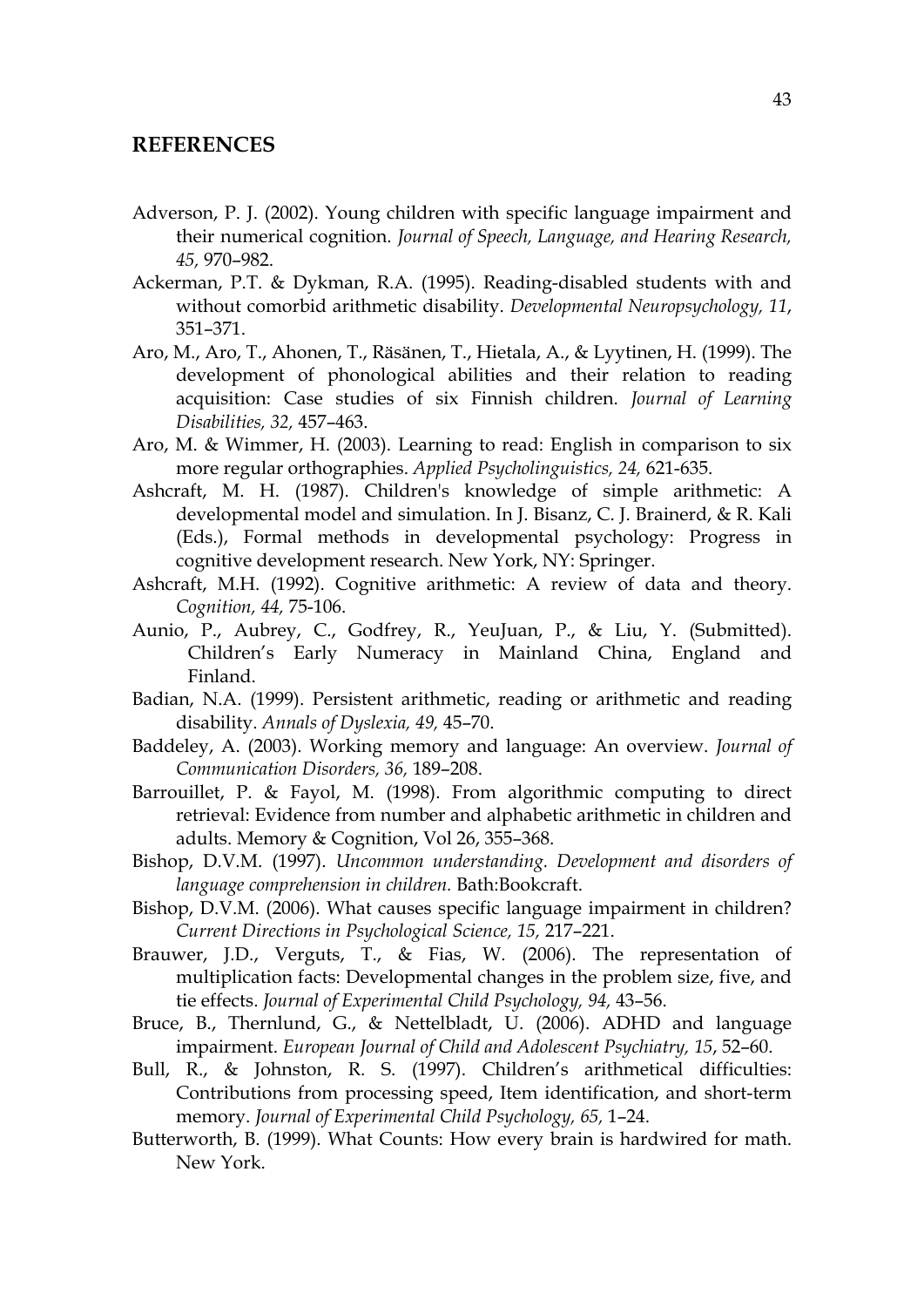- Campbell, J.I.D. (1987). The role of associative interference in learning and retrieving arithmetic facts. In J. Sloboda & D. Rogers (Eds.), *Cognitive process in mathematics* (pp. 107-122). Oxford: Oxford University Press.
- Campbell, J.I.D., & Clark, J.M. (1988). An encoding-complex view of cognitive number processing: Comment on McCloskey, Sokol, & Goodman (1986). *Journal of Experimental Psychology: General, 117*, 204–214.
- Campbell, J.I.D., & Craham, J.M. (1985). Mental multiplication skill: structure, process, and acquisition. *Canadian Journal of Psychology, 39,* 338-366.
- Campbell, J. I. D., & Xue, Q. (2001). Cognitive arithmetic across cultures. *Journal of Experimental Psychology: General, 130,* 299–315.
- Catts, H.W., Fey, M.E., Tomblin, J. B., & Zhang, X. (2002). A longitudinal investigation of reading outcomes in children with language impairment. Journal of Speech, Language, and Hearing Research, 45, 1142-1157.
- Cowan, R., Donlan, R., Newton, E.J., & Lloyd, D. (2005). Number skills and knowledge in children with specific language impairment. *Journal of Educational Psychology, 97, 732–744.*
- Dehaene, S. (1992). Varieties of numerical abilities. *Cognition, 44* (1–2), 1–42.
- Dehaene, S., & Cohen, L. (1995). Towards an anatomical and functional model of number processing. *Mathematical Cognition, 1*, 83–120.
- Dehaene, S., & Cohen, L. (1997). Cerebral pathways for calculation: Double dissociation between rote verbal and quantitative knowledge of arithmetic. *Cortex, 33*, 219–250.
- Dehaene, S., Piazza, M., Philippe, P., & Cohen, L. (2003). Three parietal circuits for number processing.*Cognitive Neuropsycholgy, 20,* 487–506.
- Dominey, P.F., Hoen, M., Blanc, J-M., & Lelekov-Boissard, T. (2003). Neurological basis of language and sequential cognition: Evidence from simulation, aphasia, and ERP studies. *Brain and language, 86,* 207–225.
- Donlan, C. (1993). Basic numeracy in children with specific language impairment. *Child Language Teaching and Therapy, 9* (2), 95–104.
- Donlan, C. & Gourlay, S. (1999). The importance of non-verbal skills in the acquisition of place-value knowledge: Evidence from normallydeveloping and language impaired children. *British Journal of Developmental Psychology, 17,* 1–19.
- Donlan, C., Cowan, R., Newton, E.J., & Lloyd, D. (2007). The role of language in mathematical development: Evidence from children with specific language impairment. *Cognition, 103,* 23–33.
- Fazio, B.B. (1994). Counting abilities of children with specific language impairment: A comparison of oral and gestural tasks. *Journal of Speech, Language and Hearing Research, 37,* 358–368.
- Fazio, B.B. (1996). Mathematical abilities of children with specific language impairment: A 2-year follow-up. *Journal of Speech, Language and Hearing Research, 39,* 1–10.
- Fazio, B.B. (1997). Memory for rote linguistic routines and sensitivity to rhyme: A comparison of low income children with and without specific language impairment. *Applied Psycholinguistic, 18,* 200–210.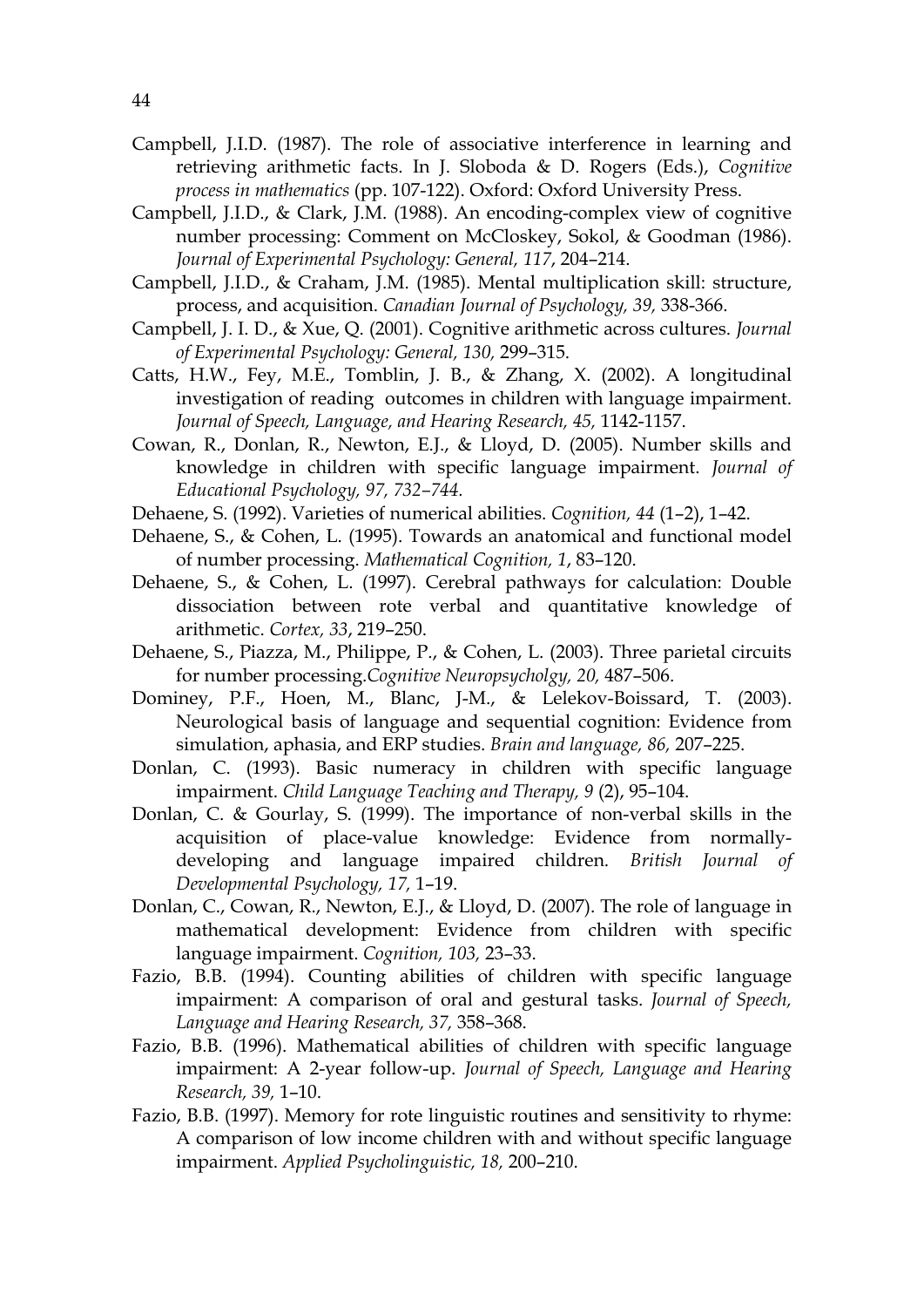- Fazio, B.B. (1999). Arithmetic calculation, short-term memory and language performance in children with specific language impairment: A 5-year follow-up. *Journal of Speech, Language and Hearing Research, 42,* 420–421*.*
- Filippo, G.D., Brizzolara, D., Chilosi, A., Luca, M.D., Judica, A., Pecini, C., Spinelli, D., & Zoccolotti, P. (2005). Rapid naming, not cancellation speed or articulation rate, predicts reading in an orthographically regular language (Italian). *Child Neuropsychology, 11*, 349–361.
- Fuson, K. (1988). Children's counting and concepts of number. New York: Springer Verlag.
- Gathercole, S.E. & Baddeley, A.D. (1990). Phonological memory deficits in language disordered children: Is there a causal connection? *Journal of Memory and Language, 29,* 336–360.
- Geary, D.C. (1993). Mathematical disabilities: Cognitive, neuropsychological, and genetic components. *Psychological Bulletin, 114,* 345–362.
- Geary, D. C. (2004). Mathematics and learning disabilities. *Journal of Learning Disabilities, 37*, 4–15.
- Geary, D. C., Hamson, C. O, & Hoard, M. K. (2000). Numerical and arithmetical cognition: A longitudinal study of process and concept deficits in children with learning-disability. *Journal of Experimental Child Psychology*, *77*, 236– 263.
- Georgiou, G.K., Parrila, R., & Kirby, J. (2006). Rapid naming speed components and early reading acquisition. *Scientific Studies of Reading, 10,* 199–220.
- Girelli, L., Bartha, L., & Delazer,M. (2002). Strategic learning in the rehabilitation of semantic knowledge. *Neuropsychological Rehabilitation, 2002, 12,* 41–61.
- Girelli, L., Delazer, M., Semenza, C., & Denes. G. (1996). The representation of arithmetical facts: Evidence from two rehabilitation studies. *Cortex, 32,* 49– 66.
- Girelli, L. & Seron, X. (2001) Rehabilitation of number processing and calculation skills. *Aphasiology, 15,* 695–712.
- Hanich, L.B., Jordan, N.C., Kaplan, D., & Dick, J. (2001). Performance across different areas of mathematical cognition in children with learning difficulties. *Journal of Educational Psychology, 93*, 615–626.
- Hecht, S.A., Torgesen, J.K., Wagner, R.K., & Rashotte,C.A. (2000). The relations between phonological abilities and emerging individual differences in mathematical computation skills: A longitudinal study from second to fifth grades. *Journal of Experimental Child Psychology, 79*, 192–227.
- Hill, L. (2001). Non-specific nature of specific language impairment: a review of the literature with regard to concomitant motor impairments. International Journal of Language and communication Disorder, 36, 149-171.
- Hittmair-Delazer, M., Semenza, C., & Denes. G. (1994). Concepts and facts in calculation. *Brain, 117,* 715–728.
- Hoffman, L., & Gillam, R. (2004). Verbal and spatial information processing constraints in children with specific language impairment. *Journal of Speech, Language, and Hearing Research, 47,* 114–125.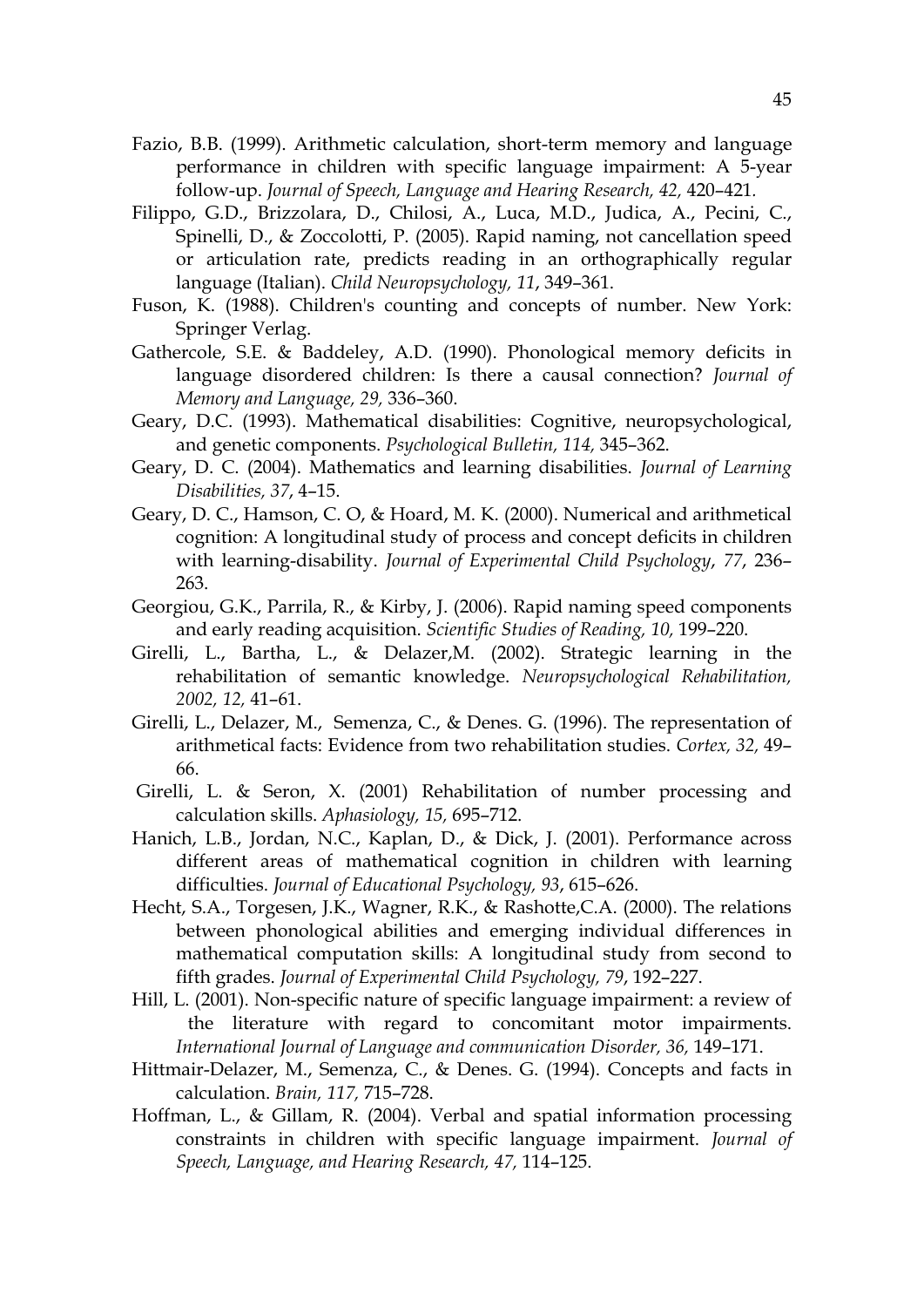- Holopainen, L., Ahonen, T. & Lyytinen, H. (2002). The role of reading by analogy in first grade Finnish readers. *Scandinavian Journal of Educational Research, 46,* 83–98.
- Imbo, I., & Vandierendonck, A. (2007). The development of strategy use in elementary school children: Working memory and individual differences. *Journal of Experimental Child Psychology, 96,* 284–309.
- Johansson, B.S. (2005). Number-word sequence skill and arithmetic performance. *Scandinavian Journal of Psychology, 46,* 157–167.
- Jordan, N.C., Hanich, L.B., & Kaplan, D. (2003a). A longitudinal study of mathematical competencies in children with specific mathematics difficulties versus children with comorbid mathematics and reading difficulties. *Child Development, 74*, 834–850.
- Jordan, N.C., Hanich, L.B., & Kaplan, D. (2003b). Arithmetic fact mastery in young children: A longitudinal investigation. *Experimental Child Psychology, 85*, 103–119.
- Kail, R.(1994). A method of studying the generalized slowing hypothesis in children with specific language impairment. *Journal of Speech, Language and Hearing Research, 37,* 418–421.
- Kroesbergen, E.H., & Van Luit, J.E.H. (2003). Mathematics interventions for children with special educational needs: A meta-analysis. *Remedial and Special Education, 24,* 97–114*.*
- Landerl, K., Bevan, A., & Butterworth, B.(2004). Developmental dyscalculia and basic numerical capacities: A study of 8- to 9-year-old students. *Cognition, 93*(2)*,* 99–125.
- LeFevre, J., Sadesky, G.S., & Bisanz, J. (1996). Selection of procedures in mental addition: Reassessing the problem size effect in adults. *Journal of Experimental Psychology: Learning, Memory and Cognition 22*, 216–230.
- Lemaire, P., & Siegler, R. S. (1995). Four aspects of strategic change: Contributions to children's learning of multiplication. *Journal of Experimental Psychology: General, 124,* 83–97.
- Lepola, J., Poskiparta, E., Laakkonen, E., & Niemi, P. (2005). Development of and Relationship between phonological and motivational processes and naming speed in predicting word recognition in grade 1. *Scientific Studies of Reading, 9,* 367–399.
- Leonard, L.B. (1998). *Children with specific language impairment.* Cambridge, MA:MIT Press.
- Leppänen, U., Aunola, K., Niemi, P., & Nurmi, J.-E. (2006a). Counting ability predicts fourth grade decoding and reading comprehension. submitted.
- Leppänen, U., Aunola, K., Niemi, P., & Nurmi, J.-E. (2006b). Development of reading and spelling Finnish from preschool to grade 1 and 2. *Scientific Studies of Reading, 10,* 3–30.
- McCloskey, M., Caramazza, A., & Basili, A. (1985). Cognitive mechanisms in number processing and ealculation: evidence from dyscalculia. *Brain and Cognition, 4,* 171–196.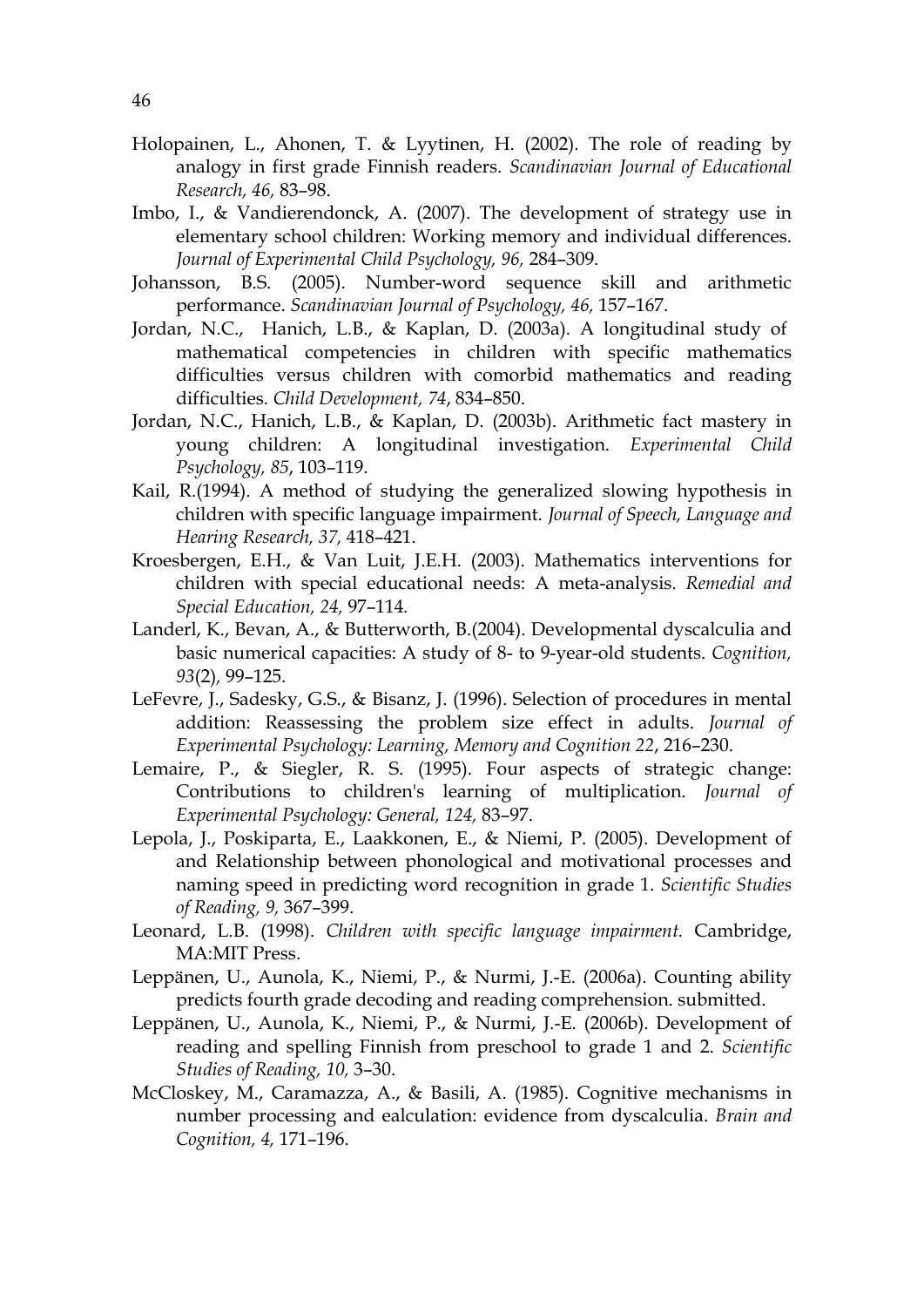- Miller, C.A., Kail, R., Leonard, L.B., & Tomblin, J.B. (2001). Speed of processing in childen with specific language impairment. *Journal of Speech, Language, and Hearing Research, 44,* 416–433.
- Miller, K., Kelly, M. & Zhou, X. (2005). Learning mathematics in China and the United States. In J. Campbell (ed.) Handbook of mathematical cognition. New York; Psychology Press (pp. 163–178).
- Misra, M., Katzir, T., Wolf, M. & Poldrack, P. (2004). Neural systems underlying Rapid Automatized Naming (RAN) in skilled readers: An fMRI investigation. *Scientific Studies of Reading. Special Issue on Neuroanatomy of Reading, 8,* 241–256.
- Neuhaus, G., Foorman, B.R., Francis, D.J, & Carlson, C.D. (2001). Measures of information processing in rapid automatized naming (RAN) and their relation to reading. *Journal of Experimental Child Psychology, 78,* 359–373.
- Ostad, S.A. (1999). Developmental progression of subtraction strategies: A comparison of mathematically normal and mathematically disabled children. *European Journal of Special Needs Education, 14*, 21–36.
- Pennington, B. F., Cardoso-Martins, C., Green, P. A., & Lefly, D. L. (2001). Comparing the phonological and double-deficit hypotheses for developmental dyslexia. *Reading and Writing: An Interdisciplinary Journal, 14,* 707–755.
- Powell, D., Stainthorp, R., Stuart, M., Garwood, H., & Quinlan, P. (2007). An experimental comparison between rival theories of rapid automatized naming performance and its relationship to reading.
- Rice, M.L. & Oetting, J.B. (1993). Morphological deficits of children with SLI: Evaluation of number marking and agreement. *Journal of Speech and Hearing Research, 36,* 1249–1257.
- Robinson, C.S., Menchetti. B.M., & Torgesen, J.K. (2002). Toward a two-factor theory of one type of mathematics disabilities. *Learning Disabilities Research & Practice, 17*, 81–89.
- Roussel, J.L., Fayol, M., & Barrouillet, P. (2002). Procedural vs. direct retrieval strategies in arithmetic: A comparison between additive and multiplicative problem solving. *European Journal of Cognitive Psychology, 14,*  61–104.
- Räsänen, P. & Ahonen, T. (1995). Arithmetic disabilities with and without reading difficulties: a comparison of arithmetic errors. *Developmental Neuropsychology, 11*, 275–295.
- Secada, W.G., Fuson, K.C., & Hall, J.L. (1983). The transition from counting-all to counting-on in addition. *Journal for Research in Mathematics Education, 14,*  47–57.
- Seyler, D.J., Kirk, E.P., & Ashcraft, M.H. (2003). Elementary subtraction. *Journal of Experimental Psychology: Learning, Memory, and Cognition, 29, 1339–1352.*
- Siegler, R.S. (1987). Strategy choices in subtraction. In J. Sloboda & D. Rogers (Eds.), *Cognitive process in mathematics* (pp. 81–106). Oxford: Oxford University Press.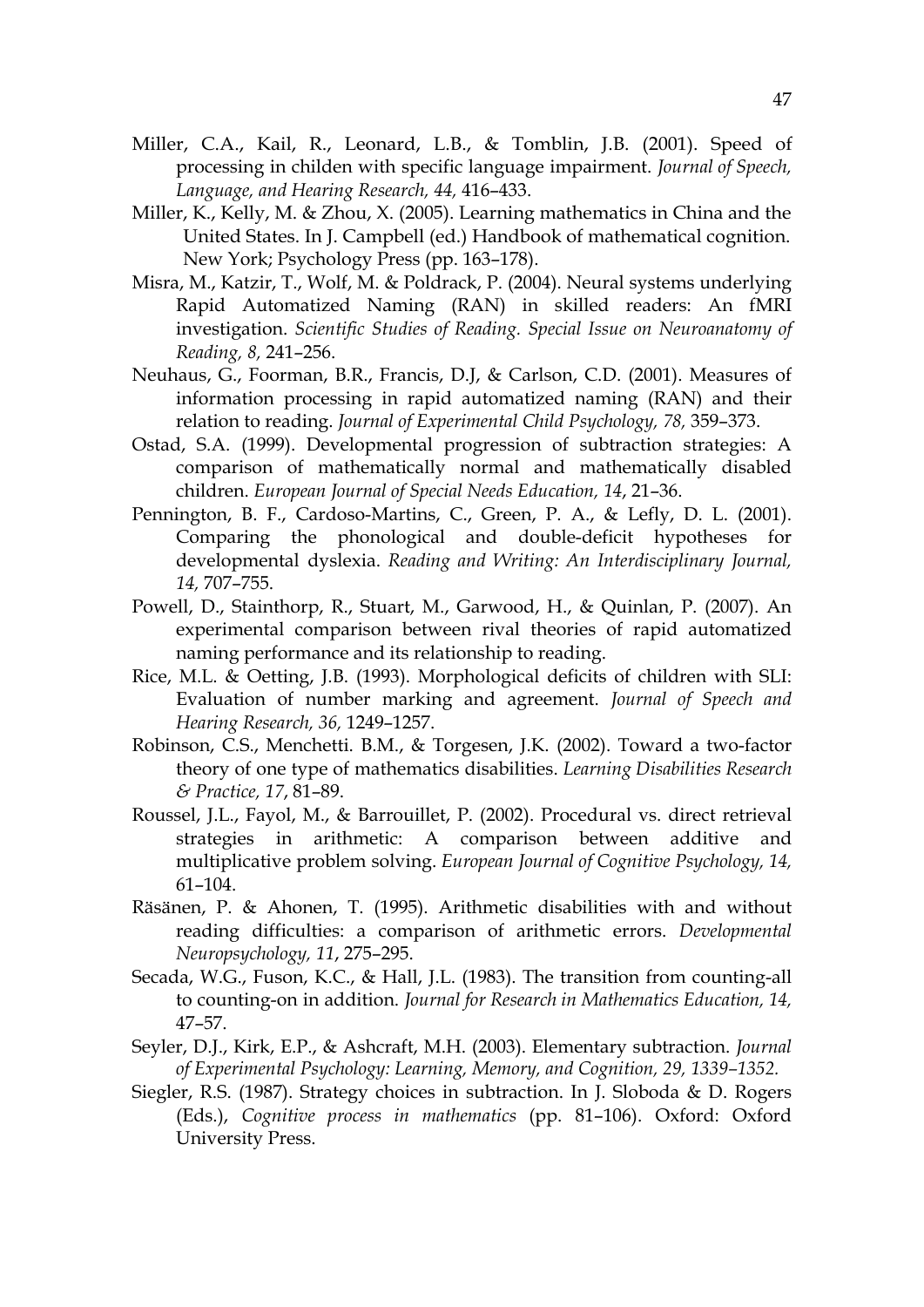- Siegler, R.S. (1988). Strategy choice procedures and the development of multiplication skill. *Journal of Experimental Psychology: General, 117,* 258– 275.
- Siegler, R.S. & Jenkins, E. (1989). *How children discover new strategies.* Hillsdale, NJ: Lawrence.
- Siegler, R.S., & Shipley, C. (1995). Variation, selection and cognitive change. In G. Halford & T.
- Simon (Eds.), *Developing cognitive competence: New approaches to process modeling*. Hillsdale, NJ: Erlbaum Associates, Inc.
- Siegler, R.S. & Shrager, J. (1984). Strategy choices in addition and subtraction: How do children know what to do? In C. Sophian (Ed.), *Origins of cognitive skills* (pp.229–293). Hillsdale, NJ:Lawrence Erlbaum Associates, Inc.
- Stanovich, K. E., Siegel, L. S., & Gottardo, A. (1997). Converging evidence for phonological and surface subtypes of reading disability. *Journal of Educational Psychology*, 89(1), 114–127.
- Tallal, P., & Piercy, M. (1974). Developmental aphasia: Rate of auditory processing and selective impairment of consonant perception. *Neuropsychologia, 12,* 83–93.
- Tieche Christinat, C., Conne, F., & Gaillard, F. (1995). Number processing in language impaired schoolchildren. *Approche Neuropsychologique des Apprentissages chezc'enfant, hors série,* 52–57.
- Tomblin, J.B., Records, N.L., Buckwalter, P., Zhang, X., Smith, E., & O'Brien, M. (1997). Prevalence of specific language impairment in kindergarten children. *Journal of Speech and Hearing Research, 40,* 1245–1260.
- Torbeyns, J., Verschaffel, L., & Ghesquière, P. (2004). Strategy development in children with mathematical disabilities: Insights from the choice/nochoice method and the chronological-age/ability-level? *Journal of Learning Disabilities, 37,* 119–131.
- Tournaki, N. (2003). The Differential Effects of Teaching Addition Through Strategy Instruction Versus Drill and Practice to Students With and Without Learning Disabilities. *Journal of Learning Disabilities, 36,* 449–458.
- Ullman, M.T., & Pierpont, E.I. (2005). Specific language impairment is not specific to language: The procedural deficit hypothesis. *Cortex, 41,* 399– 433.
- Wagner, R.K., & Torgesen, J.K. (1987). The nature of phonological processing and its causal role in the acquisition of reading skills. *Phonological Bulletin, 101,* 192–212.
- Wagner, R. K., Torgesen, J. K., Rashotte, C. A., Hecht, S. A., Barker, T. A., Burgess, S. R., Donahue, J., & Garon, T. (1997). Changing relations between phonological processing abilities and word-level reading as children develop from beginning to skilled readers: A 5-year longitudinal study. *Developmental Psychology, 33,* 468–479.
- Whetstone, T. (1998). The representation of arithmetic facts in memory: results from retraining a brain-damaged patient. *Brain and Cognition, 36,* 290–309.